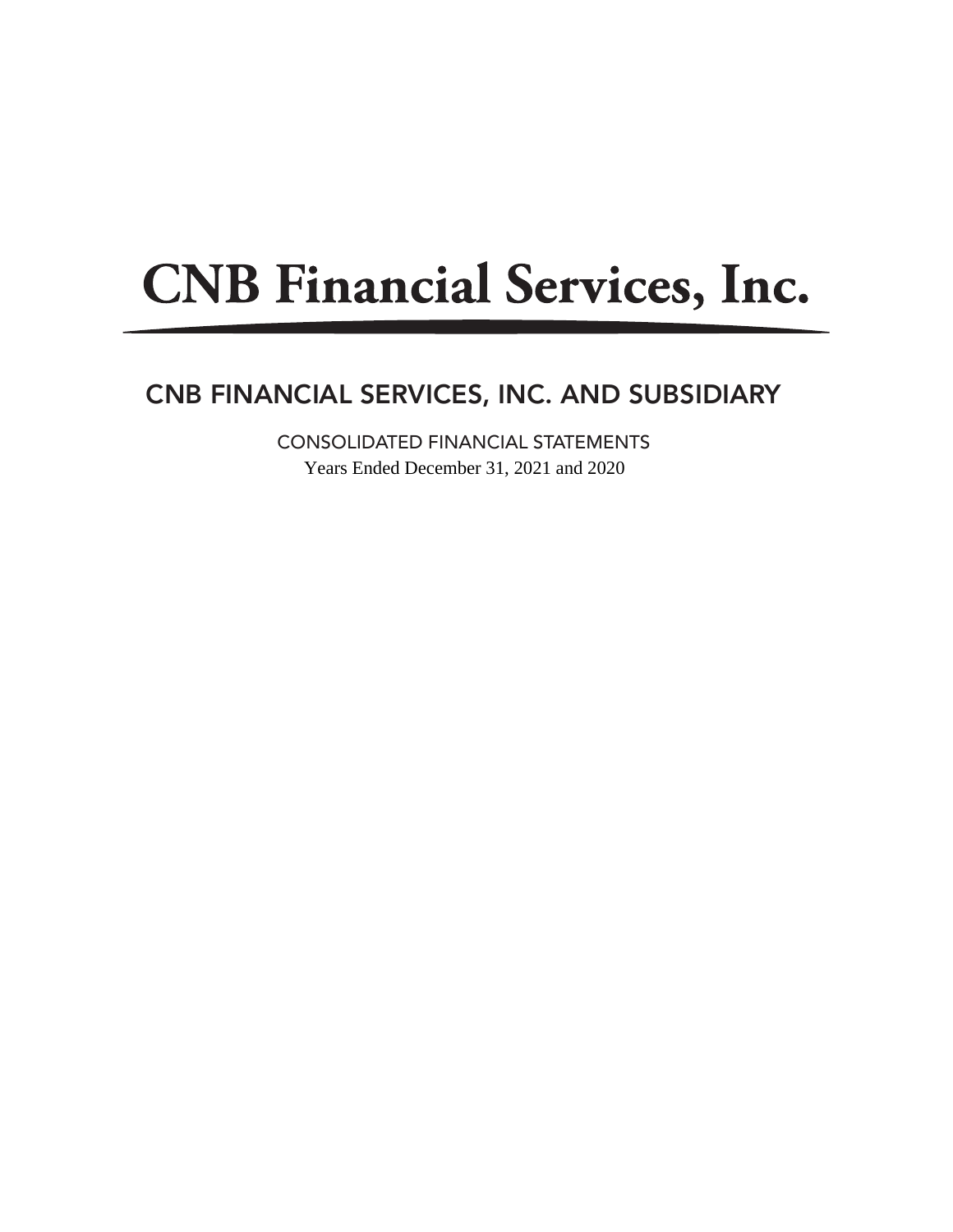## **INDEPENDENT AUDITOR'S REPORT 1**

## **CONSOLIDATED FINANCIAL STATEMENTS**

| <b>Consolidated Balance Sheets</b>                         | 2 |
|------------------------------------------------------------|---|
| Consolidated Statements of Income                          | 3 |
| Consolidated Statements of Comprehensive Income            | 4 |
| Consolidated Statements of Changes in Stockholders' Equity | 4 |
| Consolidated Statements of Cash Flows                      | 5 |
| Notes to Consolidated Financial Statements                 | 6 |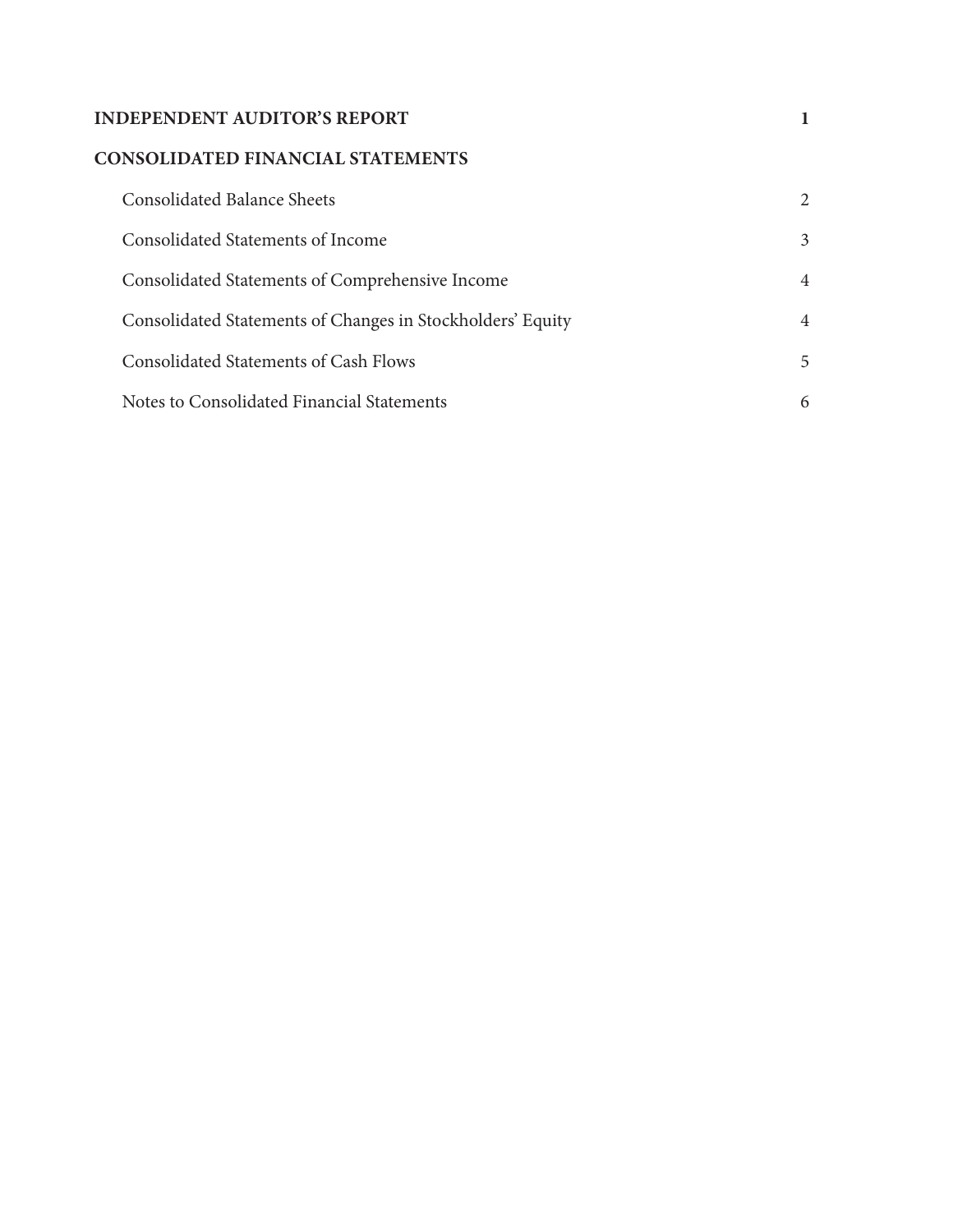

#### *INDEPENDENT AUDITOR'S REPORT*

To the Board of Directors and Shareholders of CNB Financial Services, Inc. Berkeley Springs, West Virginia

#### **Opinion**

We have audited the accompanying consolidated financial statements of CNB Financial Services, Inc. and its subsidiary, which comprise the consolidated statements of financial condition as of December 31, 2021 and 2020, and the related consolidated statements of income, comprehensive income, changes in shareholders' equity, and cash flows for the years then ended, and the related notes to the consolidated financial statements.

In our opinion, the consolidated financial statements referred to above present fairly, in all material respects, the financial position of CNB Financial Services, Inc. and its subsidiary as of December 31, 2021 and 2020, and the results of its operations and its cash flows for the years then ended in accordance with accounting principles generally accepted in the United States of America.

#### **Basis for Opinion**

We conducted our audits in accordance with auditing standards generally accepted in the United States of America. Our responsibilities under those standards are further described in the Auditor's Responsibilities for the Audit of the Financial Statements section of our report. We are required to be independent of CNB Financial Services, Inc. and its subsidiary and to meet our other ethical responsibilities in accordance with the relevant ethical requirements relating to our audits. We believe that the audit evidence we have obtained is sufficient and appropriate to provide a basis for our audit opinion.

#### **Responsibilities of Management for the Consolidated Financial Statements**

Management is responsible for the preparation and fair presentation of the consolidated financial statements in accordance with accounting principles generally accepted in the United States of America, and for the design, implementation, and maintenance of internal control relevant to the preparation and fair presentation of consolidated financial statements that are free from material misstatement, whether due to fraud or error.

In preparing the consolidated financial statements, management is required to evaluate whether there are conditions or events, considered in the aggregate, that raise substantial doubt about CNB Financial Services, Inc. and its subsidiary's ability to continue as a going concern within one year after the date that the financial statements are available to be issued.

#### **Auditor's Responsibilities for the Audit of the Consolidated Financial Statements**

Our objectives are to obtain reasonable assurance about whether the consolidated financial statements as a whole are free from material misstatement, whether due to fraud or error, and to issue an auditor's report that includes our opinion. Reasonable assurance is a high level of assurance but is not absolute assurance and therefore is not a guarantee that an audit conducted in accordance with generally accepted auditing standards will always detect a material misstatement when it exists. The risk of not detecting a material misstatement resulting from fraud is higher than for one resulting from error, as fraud may involve collusion, forgery, intentional omissions, misrepresentations, or the override of internal control. Misstatements, including omissions, are considered material if there is a substantial likelihood that, individually or in the aggregate, they would influence the judgment made by a reasonable user based on the financial statements.

In performing an audit in accordance with generally accepted auditing standards, we:

- Exercise professional judgment and maintain professional skepticism throughout the audit.
- Identify and assess the risks of material misstatement of the consolidated financial statements, whether due to fraud or error, and design and perform audit procedures responsive to those risks. Such procedures include examining, on a test basis, evidence regarding the amounts and disclosures in the consolidated financial statements.
- Obtain an understanding of internal control relevant to the audit in order to design audit procedures that are appropriate in the circumstances, but not for the purpose of expressing an opinion on the effectiveness of CNB Financial Services, Inc. and its subsidiary's internal control. Accordingly, no such opinion is expressed.
- Evaluate the appropriateness of accounting policies used and the reasonableness of significant accounting estimates made by management, as well as evaluate the overall presentation of the consolidated financial statements.
- Conclude whether, in our judgment, there are conditions or events, considered in the aggregate, that raise substantial doubt about CNB Financial Services, Inc. and its subsidiary's ability to continue as a going concern for a reasonable period of time.

We are required to communicate with those charged with governance regarding, among other matters, the planned scope and timing of the audit, significant audit findings, and certain internal control related matters that we identified during the audit.

Smith Elliott Kearns + Conpany, LCC

Hagerstown, Maryland February 25, 2022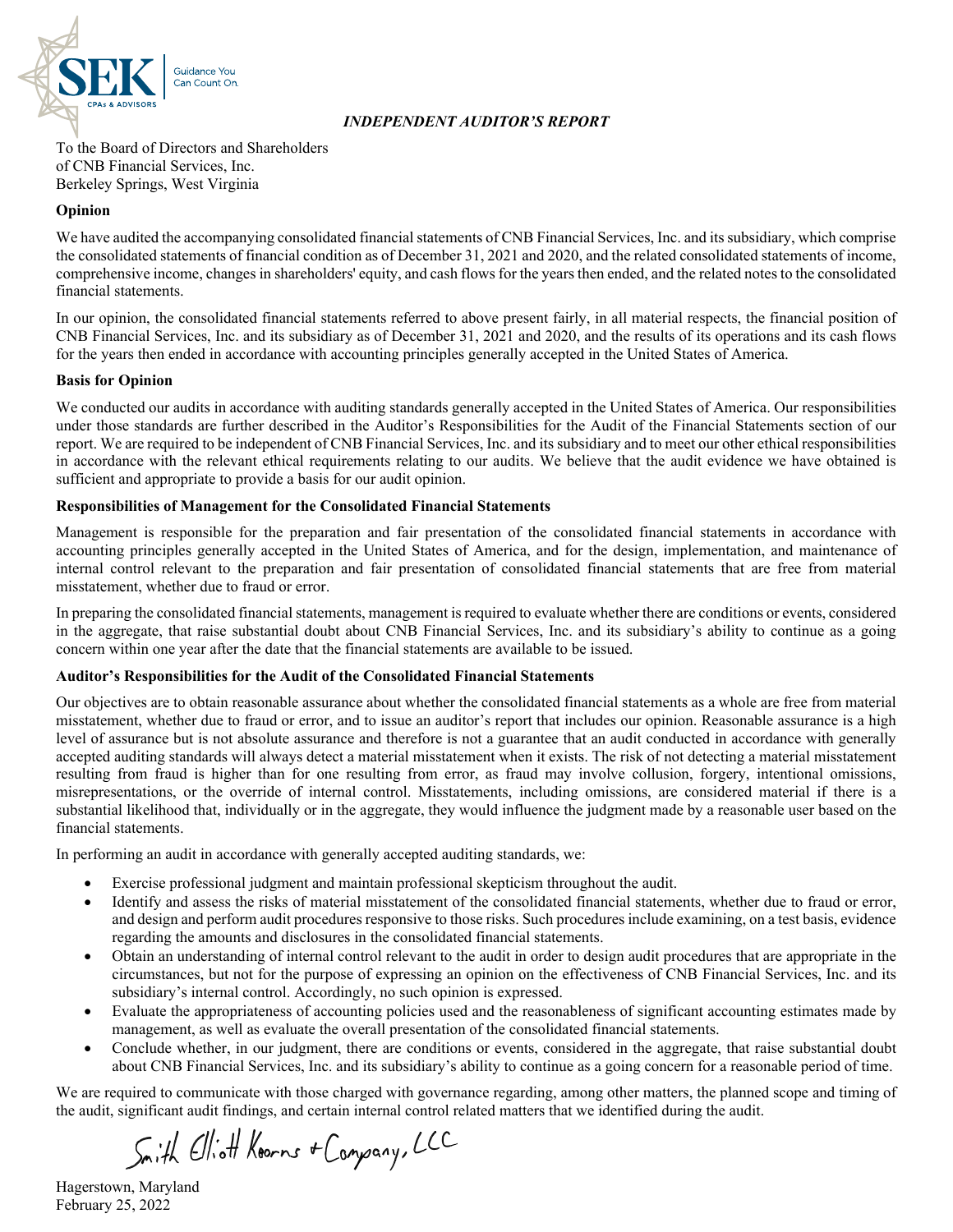#### **CNB FINANCIAL SERVICES, INC. AND SUBSIDIARY CONSOLIDATED STATEMENTS OF FINANCIAL CONDITION DECEMBER 31, 2021 AND 2020**

| <b>ASSETS</b>                                                         |               | 2021        | 2020              |
|-----------------------------------------------------------------------|---------------|-------------|-------------------|
|                                                                       |               |             |                   |
| Cash and due from banks                                               | \$            | 41,181,598  | \$<br>21,751,876  |
| Securities available for sale                                         |               |             |                   |
| (at approximate market value)                                         |               | 103,402,954 | 81,792,462        |
| Federal Home Loan Bank (FHLB) stock, at cost                          |               | 655,300     | 631,200           |
| Loans and leases receivable, net                                      |               | 368,517,496 | 346,740,145       |
| Lease purchase agreement                                              |               | 1,000,000   | 1,000,000         |
| Accrued interest receivable                                           |               | 1,362,197   | 1,369,907         |
| Foreclosed real estate (held for sale), net                           |               | 2,429,144   | 2,320,000         |
| Premises and equipment, net                                           |               | 6,115,576   | 6,597,107         |
| Right of use asset                                                    |               | 1,755,087   | 1,952,023         |
| Deferred income taxes                                                 |               | 1,261,645   | 1,324,669         |
| Cash surrender value of life insurance                                |               | 7,711,134   | 7,505,510         |
| Other assets                                                          |               | 2,689,454   | 8,431,180         |
| <b>TOTAL ASSETS</b>                                                   |               | 538,081,585 | 481,416,079       |
| <b>LIABILITIES AND SHAREHOLDERS' EQUITY</b>                           |               |             |                   |
| <b>LIABILITIES</b>                                                    |               |             |                   |
| Deposits:                                                             |               |             |                   |
| Demand                                                                | \$            | 146,704,907 | \$<br>126,531,055 |
| Interest-bearing demand                                               |               | 143,731,297 | 117,988,675       |
| Savings                                                               |               | 96,850,510  | 75,476,553        |
| Time deposits                                                         |               | 90,356,874  | 101,492,672       |
|                                                                       | $\mathcal{S}$ | 477,643,588 | \$<br>421,488,955 |
| Accrued interest payable                                              |               | 86,049      | 137,696           |
| FHLB borrowings                                                       |               | 10,500,000  | 10,500,000        |
| Lease liability                                                       |               | 1,809,598   | 1,992,800         |
|                                                                       |               | 7,520,581   | 9,017,564         |
| Accrued expenses and other liabilities                                |               |             |                   |
| <b>TOTAL LIABILITIES</b>                                              | S             | 497,559,816 | \$<br>443,137,015 |
| <b>SHAREHOLDERS' EQUITY</b>                                           |               |             |                   |
| Common stock, \$1 par value; 5,000,000 shares                         |               |             |                   |
| authorized; 444,976 shares issued at December 31, 2021 and            |               |             |                   |
| December 31, 2020 and 380,698 and 395,492 outstanding at              |               |             |                   |
| December 31, 2021 and December 31, 2020, respectively                 | \$            | 444,976     | \$<br>444,976     |
| Class A Common stock, \$1 par value; 5,000,000 shares                 |               |             |                   |
| authorized; 13,072 shares issued at December 31, 2021 and             |               |             |                   |
| December 31, 2020 and 10,136 and 10,136 outstanding at                |               |             |                   |
| December 31, 2021 and December 31, 2020, respectively                 |               | 13,072      | 13,072            |
| Capital surplus                                                       |               | 4,163,592   | 4,163,592         |
| Retained earnings                                                     |               | 41,867,159  | 39,368,441        |
| Accumulated other comprehensive (loss)                                |               | (2,376,566) | (2,937,403)       |
|                                                                       | \$            | 44,112,233  | \$<br>41,052,678  |
| Less treasury stock, at cost, 64,278 common shares and 2,936 Class A  |               |             |                   |
| common shares at December 31, 2021 and 49,484 common shares and 2,936 |               |             |                   |
| Class A common shares at December 31, 2020                            |               | (3,590,464) | (2,773,614)       |
|                                                                       |               |             |                   |
| <b>TOTAL SHAREHOLDERS' EQUITY</b>                                     | S             | 40,521,769  | \$<br>38,279,064  |
| <b>TOTAL LIABILITIES AND SHAREHOLDERS' EQUITY</b>                     | \$            | 538,081,585 | \$<br>481,416,079 |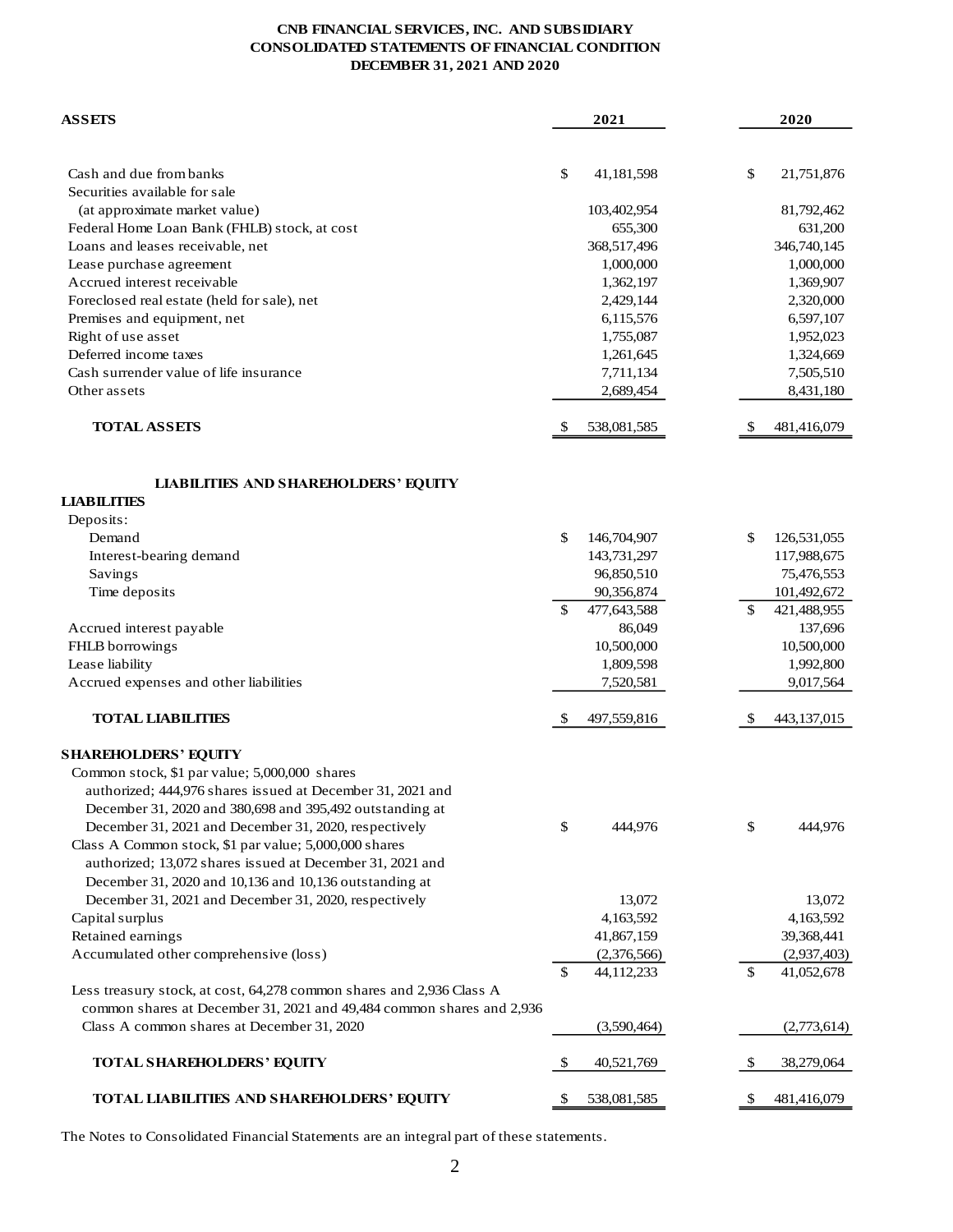#### **CNB FINANCIAL SERVICES, INC. AND SUBSIDIARY CONSOLIDATED STATEMENTS OF INCOME YEARS ENDED DECEMBER 31, 2021 AND 2020**

|                                                            |                           | 2021       |      | 2020       |
|------------------------------------------------------------|---------------------------|------------|------|------------|
| <b>INTEREST INCOME</b>                                     |                           |            |      |            |
| Interest and fees on loans                                 | \$                        | 16,543,179 | S    | 15,158,040 |
| Interest and dividends on securities:                      |                           |            |      |            |
| U.S. Treasury securities                                   |                           | 945        |      | 678        |
| U.S. Government agencies and                               |                           |            |      |            |
| corporations                                               |                           | 116,942    |      | 125,971    |
| Corporate bonds                                            |                           | 152,978    |      | 127,487    |
| Mortgage backed securities                                 |                           | 233,086    |      | 262,159    |
| State and political subdivisions                           |                           | 1,073,056  |      | 820,203    |
| Dividend income on FHLB stock                              |                           | 27,179     |      | 34,856     |
| Interest on FHLB deposits                                  |                           | 41         |      | 96         |
| Interest on federal funds sold and deposits                |                           | 25,247     |      | 43,707     |
|                                                            | \$                        | 18,172,653 | \$   | 16,573,197 |
| <b>INTEREST EXPENSE</b>                                    |                           |            |      |            |
| Interest on interest bearing demand,                       |                           |            |      |            |
| savings and time deposits                                  | \$                        | 1,680,924  | \$   | 2,505,544  |
| Interest on federal funds purchased                        |                           | 9          |      |            |
| Interest on FHLB borrowings                                |                           | 278,612    |      | 279,378    |
|                                                            | $\mathbb{S}$              | 1,959,545  | \$   | 2,784,922  |
| NET INTEREST INCOME                                        | \$                        | 16,213,108 | \$   | 13,788,275 |
| <b>PROVISION FOR LOAN LOSSES</b>                           |                           | 415,000    |      | 1,070,000  |
|                                                            |                           |            |      |            |
| NET INTEREST INCOME AFTER                                  |                           |            |      |            |
| PROVISION FOR LOAN LOSSES                                  | \$                        | 15,798,108 | \$   | 12,718,275 |
| <b>NONINTEREST INCOME</b>                                  |                           |            |      |            |
| Service charges on deposit accounts                        | \$                        | 1,189,567  | \$   | 1,239,983  |
| Other service charges and fees                             |                           | 1,532,002  |      | 1,195,123  |
| Trust fee income                                           |                           | 766,559    |      | 604,779    |
| Other operating income                                     |                           | 283,945    |      | 259,845    |
| Net gain on sales of loans                                 |                           | 1,518,746  |      | 1,371,075  |
| Net gain on sales and calls of securities                  |                           | 46,740     |      | 593,958    |
| Net gain on sale of other real estate owned                |                           |            |      | 75,947     |
| Net (loss) on disposal of premises, equipment and software |                           | (31,763)   |      | (1,615)    |
|                                                            | $\boldsymbol{\mathsf{S}}$ | 5,305,796  | \$   | 5,339,095  |
| <b>NONINTEREST EXPENSES</b>                                |                           |            |      |            |
| <b>Salaries</b>                                            | \$                        | 5,760,621  | \$   | 4,989,583  |
| Employee benefits                                          |                           | 3,193,880  |      | 1,782,062  |
| Occupancy of premises                                      |                           | 1,143,014  |      | 954,394    |
| Furniture and equipment expense                            |                           | 1,089,540  |      | 1,031,464  |
| Data processing expense                                    |                           | 1,085,190  |      | 1,142,559  |
| Other operating expenses                                   |                           | 4,529,154  |      | 4,251,538  |
|                                                            | \$                        | 16,801,399 | \$   | 14,151,600 |
| <b>INCOME BEFORE INCOME TAXES</b>                          | \$                        | 4,302,505  | \$   | 3,905,770  |
| PROVISION FOR INCOME TAXES                                 |                           | 902,045    |      | 746,117    |
| <b>NET INCOME</b>                                          | \$                        | 3,400,460  | \$   | 3,159,653  |
|                                                            |                           |            |      |            |
| <b>EARNINGS PER COMMON SHARE - BASIC AND DILUTED</b>       | \$                        | 8.66       | \$   | 7.77       |
| EARNINGS PER CLASS A COMMON SHARE - BASIC AND DILUTED      | \$                        | 9.53       | $\$$ | 8.53       |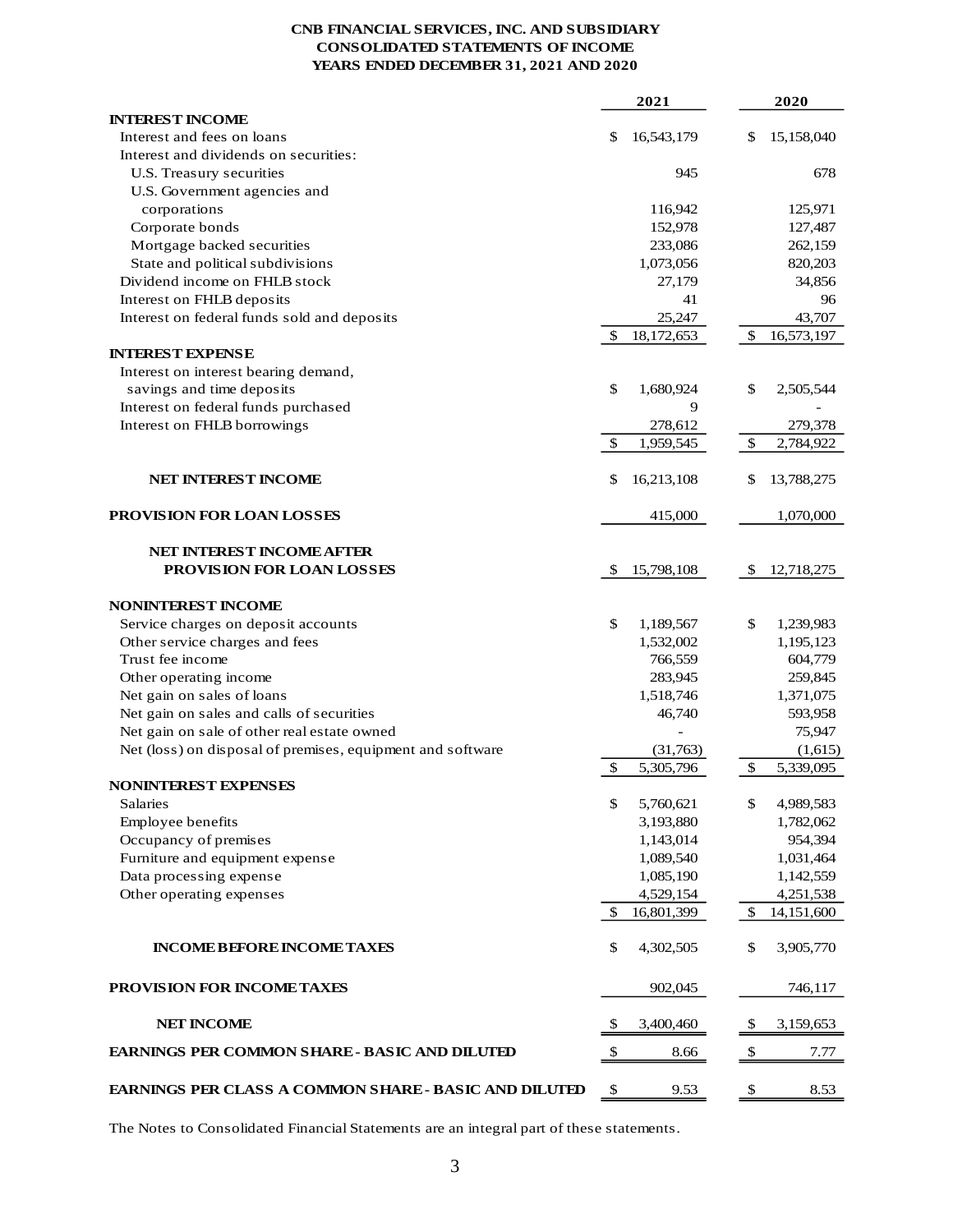#### **CNB FINANCIAL SERVICES, INC. AND SUBSIDIARY CONSOLIDATED STATEMENTS OF COMPREHENSIVE INCOME YEARS ENDED DECEMBER 31, 2021 AND 2020**

|                                                              | 2021            | 2020           |
|--------------------------------------------------------------|-----------------|----------------|
| Net Income                                                   | \$<br>3,400,460 | 3,159,653<br>S |
| Other Comprehensive Income net of tax:                       |                 |                |
| Change in unrealized gains (losses) on securities            |                 |                |
| available for sale (net of tax of \$(472,732) and \$365,975) | (1,339,290)     | 1,039,154      |
| Change in unfunded pension liability (net of tax of          |                 |                |
| \$669,267 and $$(171,598))$                                  | 1,900,127       | (508,939)      |
| <b>TOTAL COMPREHENSIVE INCOME</b>                            | S<br>3.961.297  | 3,689,868      |

#### **CNB FINANCIAL SERVICES, INC. AND SUBSIDIARY CONSOLIDATED STATEMENTS OF CHANGES IN SHAREHOLDERS' EQUITY YEARS ENDED DECEMBER 31, 2021 AND 2020**

|                                                                                             |   | Common<br><b>Stock</b> |    | Class A<br><b>Common Stock</b> | <b>Treasury</b><br><b>Stock</b><br><b>Common</b> and<br>Class A | Capital<br><b>Surplus</b> | <b>Retained</b><br><b>Earnings</b> |    | <b>Accumulated</b><br>Other<br>Comprehensive<br>Income (Loss) | <b>Total</b><br>Shareholders'<br><b>Equity</b> |
|---------------------------------------------------------------------------------------------|---|------------------------|----|--------------------------------|-----------------------------------------------------------------|---------------------------|------------------------------------|----|---------------------------------------------------------------|------------------------------------------------|
| <b>BALANCE, DECEMBER 31, 2019</b>                                                           |   | 444,976                | S  | 13,072                         | (2,659,269)<br>\$                                               | \$4,163,592               | 37,127,890<br>\$                   | \$ | (3,467,618)                                                   | 35,622,643<br>\$                               |
| Net income for 2020                                                                         |   |                        |    |                                |                                                                 |                           | 3,159,653                          |    |                                                               | 3,159,653                                      |
| Change in unrealized gains<br>on securities available for sale<br>(net of tax of \$365,975) |   |                        |    |                                |                                                                 |                           |                                    |    | 1,039,154                                                     | 1,039,154                                      |
| Change in unfunded pension liability                                                        |   |                        |    |                                |                                                                 |                           |                                    |    |                                                               |                                                |
| (net of tax of \$171,598)                                                                   |   |                        |    |                                |                                                                 |                           |                                    |    | (508, 939)                                                    | (508, 939)                                     |
| Acquisition of treasury stock, at cost,                                                     |   |                        |    |                                |                                                                 |                           |                                    |    |                                                               |                                                |
| 1,860 common shares                                                                         |   |                        |    |                                | (102,300)                                                       |                           |                                    |    |                                                               | (102, 300)                                     |
| 219 Class A common shares                                                                   |   |                        |    |                                | (12,045)                                                        |                           |                                    |    |                                                               | (12,045)                                       |
| Cash dividends (\$2.26 per share-Common)                                                    |   |                        |    |                                |                                                                 |                           | (893, 858)                         |    |                                                               | (893, 858)                                     |
| Cash dividends (\$2.486 per share-Class A Common)                                           |   |                        |    |                                |                                                                 |                           | (25, 244)                          |    |                                                               | (25, 244)                                      |
| <b>BALANCE, DECEMBER 31, 2020</b>                                                           |   | 444,976                | \$ | 13,072                         | \$ (2,773,614)                                                  | \$4,163,592               | 39,368,441<br>\$                   | \$ | (2,937,403)                                                   | 38,279,064<br>S                                |
| Net income for 2021                                                                         |   |                        |    |                                |                                                                 |                           | 3,400,460                          |    |                                                               | 3,400,460                                      |
| Change in unrealized gains<br>on securities available for sale                              |   |                        |    |                                |                                                                 |                           |                                    |    |                                                               |                                                |
| (net of tax of \$472,732)                                                                   |   |                        |    |                                |                                                                 |                           |                                    |    | (1,339,290)                                                   | (1,339,290)                                    |
| Change in unfunded pension liability<br>(net of tax of \$669,267)                           |   |                        |    |                                |                                                                 |                           |                                    |    | 1,900,127                                                     | 1,900,127                                      |
| Acquisition of treasury stock, at cost,                                                     |   |                        |    |                                |                                                                 |                           |                                    |    |                                                               |                                                |
| 14,794 common shares                                                                        |   |                        |    |                                | (816, 850)                                                      |                           |                                    |    |                                                               | (816, 850)                                     |
| Cash dividends (\$2.30 per share-Common)                                                    |   |                        |    |                                |                                                                 |                           | (876,098)                          |    |                                                               | (876,098)                                      |
| Cash dividends (\$2.53 per share-Class A Common)                                            |   |                        |    |                                |                                                                 |                           | (25, 644)                          |    |                                                               | (25, 644)                                      |
| <b>BALANCE, DECEMBER 31, 2021</b>                                                           | S | 444,976                | S  | 13,072                         | (3,590,464)<br>S                                                | \$4,163,592               | 41,867,159<br>S                    | S  | (2,376,566)                                                   | 40,521,769<br>S                                |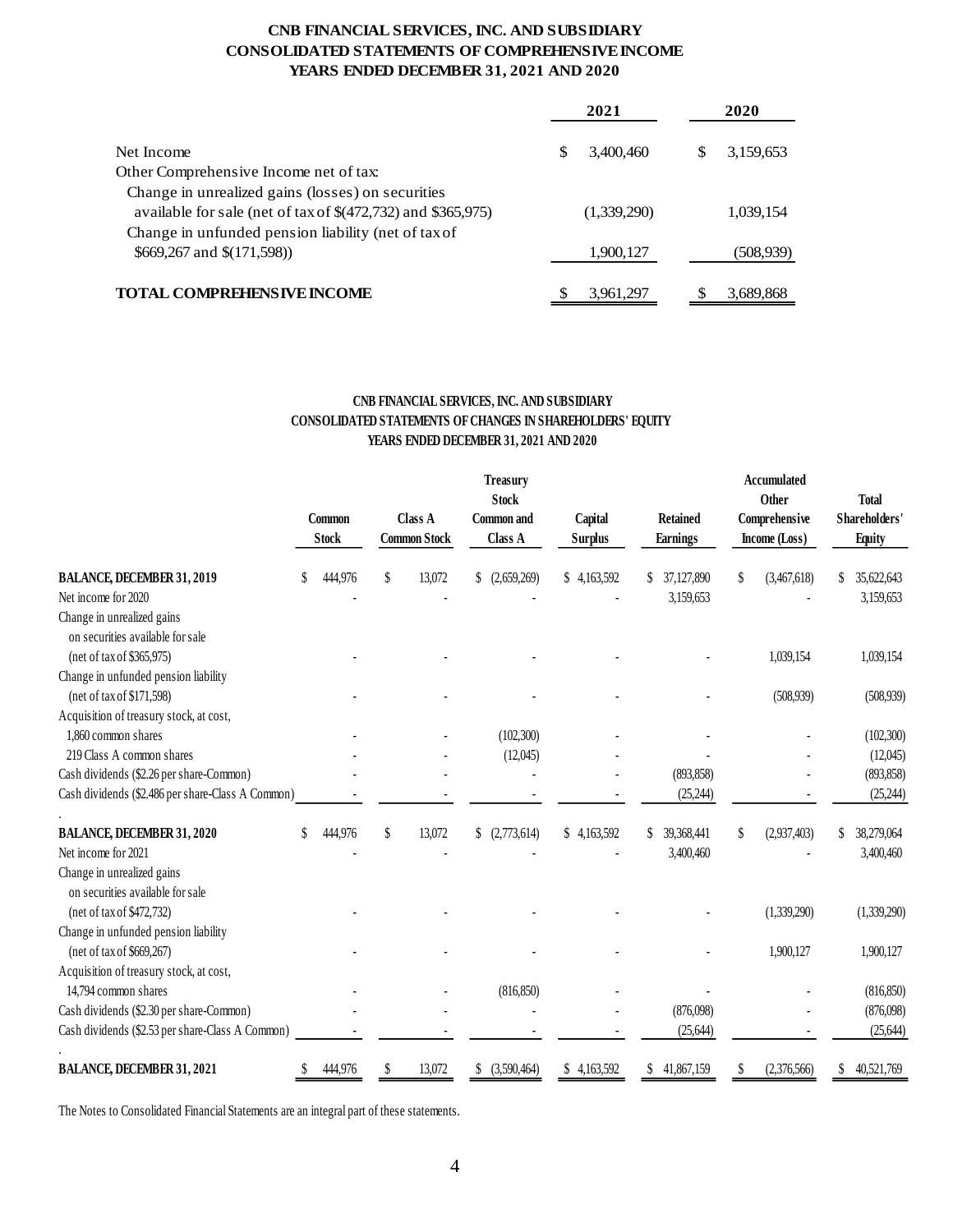#### **CNB FINANCIAL SERVICES, INC. AND SUBSIDIARY CONSOLIDATED STATEMENTS OF CASH FLOWS YEARS ENDED DECEMBER 31, 2021 AND 2020**

|                                                                                      |          | 2021                                  |                 | 2020                      |
|--------------------------------------------------------------------------------------|----------|---------------------------------------|-----------------|---------------------------|
| <b>CASH FLOWS FROM OPERATING ACTIVITIES</b>                                          |          |                                       |                 |                           |
| Net income                                                                           | \$       | 3,400,460                             | \$              | 3,159,653                 |
| Adjustments to reconcile net income to net cash<br>provided by operating activities: |          |                                       |                 |                           |
| Depreciation and amortization on premises, equipment and software                    |          | 1,011,233                             |                 | 940,131                   |
| Provision for loan losses                                                            |          | 415,000                               |                 | 1,070,000                 |
| Deferred income taxes                                                                |          | (133,510)                             |                 | (461,793)                 |
| Net (gain) on sales and calls of securities                                          |          | (46,740)                              |                 | (593, 958)                |
| Net (gain) on sale of other real estate owned                                        |          |                                       |                 | (75, 947)                 |
| Net loss on disposal of premises, equipment and software                             |          | 31,763                                |                 | 1,615                     |
| Net (gain) on loans sold                                                             |          | (1,518,746)                           |                 | (1,371,075)               |
| Loans originated for sale                                                            |          | (67, 014, 883)                        |                 | (67,058,212)              |
| Proceeds from loans sold                                                             |          | 68,546,761                            |                 | 68,429,287                |
| (Increase) decrease in accrued interest receivable                                   |          | 7,710                                 |                 | (199, 602)                |
| (Increase) decrease in other assets                                                  |          | 5,718,208                             |                 | (4,687,412)               |
| (Decrease) in accrued interest payable                                               |          | (51, 647)                             |                 | (122, 551)                |
| (Increase) in cash surrender value on life insurance in excess                       |          |                                       |                 |                           |
| of premiums paid                                                                     |          | (155, 368)                            |                 | (154, 752)                |
| Increase in accrued expenses and other liabilities                                   |          | 889,208                               |                 | 711,597                   |
| Amortization of deferred loan (fees) cost                                            |          | (690, 104)                            |                 | 459,834                   |
| Amortization (accretion) of premium and discount on investments                      |          | 686,820                               |                 | 357,717                   |
| NET CASH PROVIDED BY OPERATING ACTIVITIES                                            | \$       | 11,096,165                            | $\overline{\$}$ | 404,532                   |
|                                                                                      |          |                                       |                 |                           |
| <b>CASH FLOWS FROM INVESTING ACTIVITIES</b><br>Net (increase) in loans               |          | (21, 624, 523)                        |                 | (32, 465, 489)            |
| Proceeds from sales of securities                                                    | \$       |                                       | \$.             | 20,826,147                |
| Proceeds from maturities, repayments and calls of securities                         |          | 19,758,063                            |                 | 13,827,859                |
| Purchases of securities                                                              |          | (43, 845, 673)                        |                 | (56,240,714)              |
| Redemptions of Federal Home Loan Bank stock                                          |          |                                       |                 | 400                       |
| Purchases of Federal Home Loan Bank stock                                            |          | (24,100)                              |                 | (7,600)                   |
| Purchases of premises, equipment and software                                        |          | (315,995)                             |                 | (405, 172)                |
| Proceeds from sale of other real estate owned                                        |          |                                       |                 | 539,672                   |
| Proceeds from sale of premises, equipment and software                               |          |                                       |                 | 4,500                     |
| Net decrease in federal funds sold                                                   |          |                                       |                 | 5,650,000                 |
| Premiums paid on life insurance                                                      |          | (50,256)                              |                 | (52,903)                  |
| NET CASH (USED IN) INVESTING ACTIVITIES                                              |          | (46, 102, 484)                        | \$              | $\overline{(48,323,300)}$ |
|                                                                                      |          |                                       |                 |                           |
| <b>CASH FLOWS FROM FINANCING ACTIVITIES</b>                                          |          |                                       |                 |                           |
| Net increase in demand and savings deposits                                          | \$       | 67,290,431                            | \$              | 75,260,308                |
| Net (decrease) in time deposits                                                      |          | (11, 135, 798)                        |                 | (14, 831, 817)            |
| Purchase of treasury stock<br>Cash dividends paid                                    |          | (816, 850)                            |                 | (114, 345)                |
| NET CASH PROVIDED BY FINANCING ACTIVITIES                                            | \$       | (901,742)<br>$\overline{54}$ ,436,041 | \$              | (919, 102)<br>59,395,044  |
|                                                                                      |          |                                       |                 |                           |
| NET INCREASE IN CASH AND CASH EQUIVALENTS                                            | \$       | 19,429,722                            | \$              | 11,476,276                |
| CASH AND CASH EQUIVALENTS AT BEGINNING OF YEAR                                       |          | 21,751,876                            |                 | 10,275,600                |
| CASH AND CASH EQUIVALENTS AT END OF YEAR                                             | \$       | 41,181,598                            | \$              | 21,751,876                |
|                                                                                      |          |                                       |                 |                           |
| SUPPLEMENTAL DISCLOSURE OF CASH FLOW INFORMATION                                     |          |                                       |                 |                           |
| Cash paid during the year:                                                           |          |                                       |                 |                           |
| Interest paid on deposits and borrowed funds                                         |          | 2,011,192                             | \$              | 2,907,473                 |
| Income taxes                                                                         | \$<br>\$ | 540,000                               | \$              | 860,000                   |
| Non cash investing and financing activities:                                         |          |                                       |                 |                           |
| Net transfer to foreclosed real estate, held for sale                                |          |                                       |                 |                           |
| from loans receivable                                                                | \$       | 109,144                               | \$              | 208,187                   |
| Unrealized gain (loss) on investment securities                                      |          |                                       |                 |                           |
| available for sale (net of tax)                                                      | \$       | (1,339,290)                           | \$              | 1,039,154                 |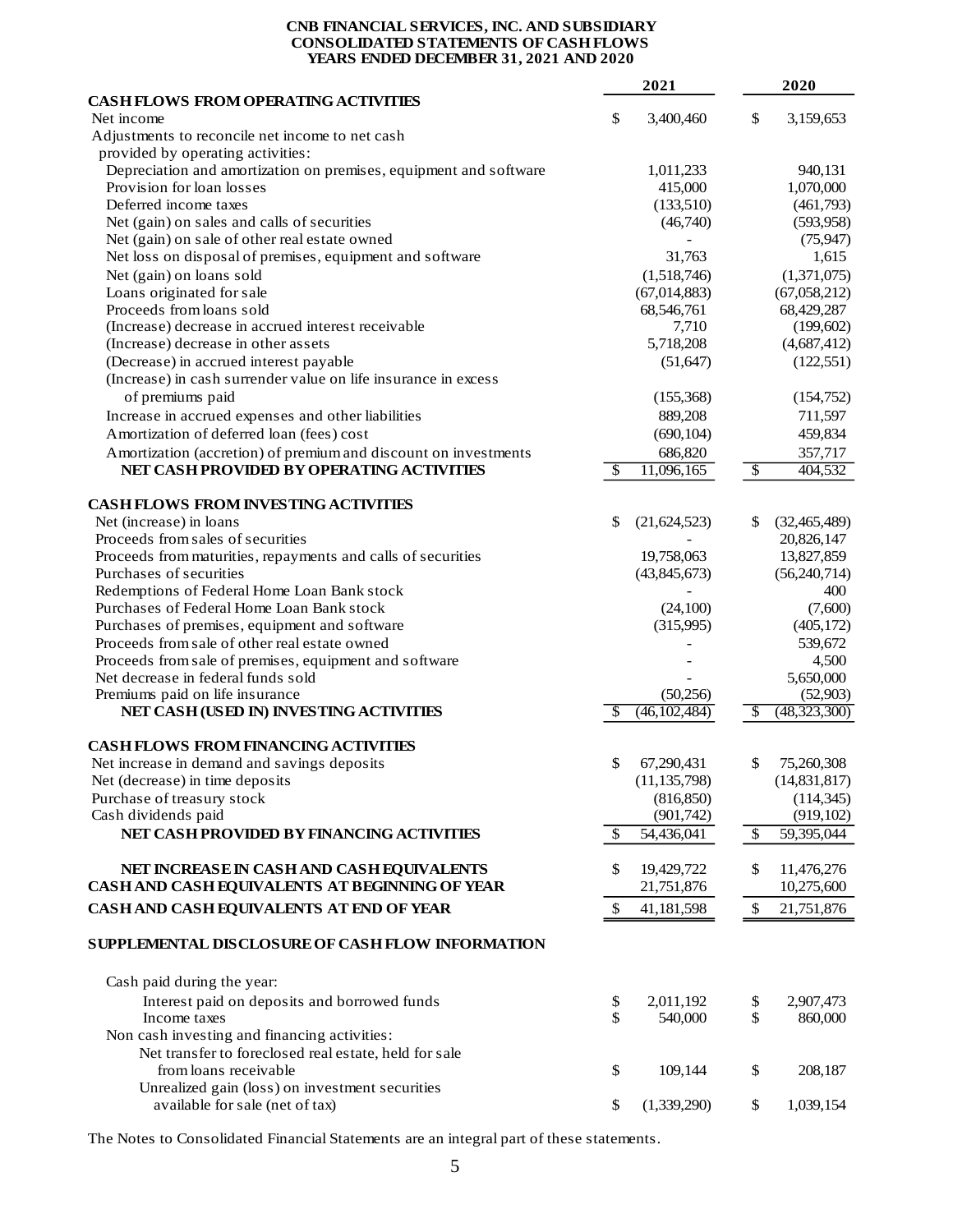## *NOTES TO CONSOLIDATED FINANCIAL STATEMENTS*

#### **NOTE 1. SUMMARY OF SIGNIFICANT ACCOUNTING POLICIES**

The following is a description of the more significant accounting policies of CNB Financial Services, Inc. and its subsidiary.

#### **Nature of Operations**:

CNB Financial Services, Inc. ("CNB" or the "Company") is a financial services holding company incorporated under the laws of West Virginia on March 20, 2000. It became a bank holding company when it acquired all of the common stock of Citizens National Bank of Berkeley Springs on August 31, 2000.

Citizens National Bank operated as a national banking association until October 16, 2006 at which time it became a West Virginia state chartered bank. Concurrent with the charter change, the Bank began operating under the legal name of CNB Bank, Inc.

CNB Bank, Inc. (the "Bank"), a wholly owned subsidiary of CNB, provides a variety of banking services to individuals and businesses through its two locations in Morgan County, West Virginia, three locations in Berkeley County, West Virginia and three locations in Washington County, Maryland. Its primary deposit products are demand deposits and certificates of deposit, and its primary lending products are commercial business, real estate mortgage and installment loans.

The accounting policies of the Company and its subsidiary conform to accounting principles generally accepted in the United States of America and to general practices within the banking industry.

#### **Principles of Consolidation**:

The consolidated financial statements of CNB Financial Services, Inc. include the accounts of the Company and its wholly owned subsidiary, CNB Bank, Inc. All significant intercompany transactions and balances have been eliminated.

#### **Use of Estimates**:

The preparation of the consolidated financial statements in conformity with accounting principles generally accepted in the United States of America requires management to make estimates and assumptions that affect the reported amounts of assets and liabilities and disclosure of contingent assets and liabilities at the date of the financial statements and the reported amounts of revenues and expenses during the reporting period. Actual results could differ from those estimates. CNB's most significant estimates are the allowance for loan losses, fair values of investments, the fair value of foreclosed property and the collateral for impaired loans, depreciable lives of fixed assets and actuarial and other assumptions used in determining pension expense and liability, liability for postretirement benefits, liability for deferred compensation, liability for current taxes, and deferred tax valuation allowances.

#### **Securities and Mortgage-Backed Securities**:

Investments in debt securities are classified and accounted for as follows:

a. Debt securities that management has the positive intent and ability to hold to maturity are classified as heldto-maturity securities and reported at amortized cost.

b. Debt securities that are bought and held principally for the purpose of selling them in the near term are classified as trading securities and reported at fair value, with unrealized gains and losses included in earnings.

c. Debt securities not classified as either held-to-maturity securities or trading securities are classified as available-for-sale securities and reported at fair value, with unrealized gains and losses generally excluded from earnings and reported in a separate component of shareholders' equity as accumulated other comprehensive income.

CNB classifies all securities as available for sale, except for stock in the Federal Home Loan Bank, which are restricted investments.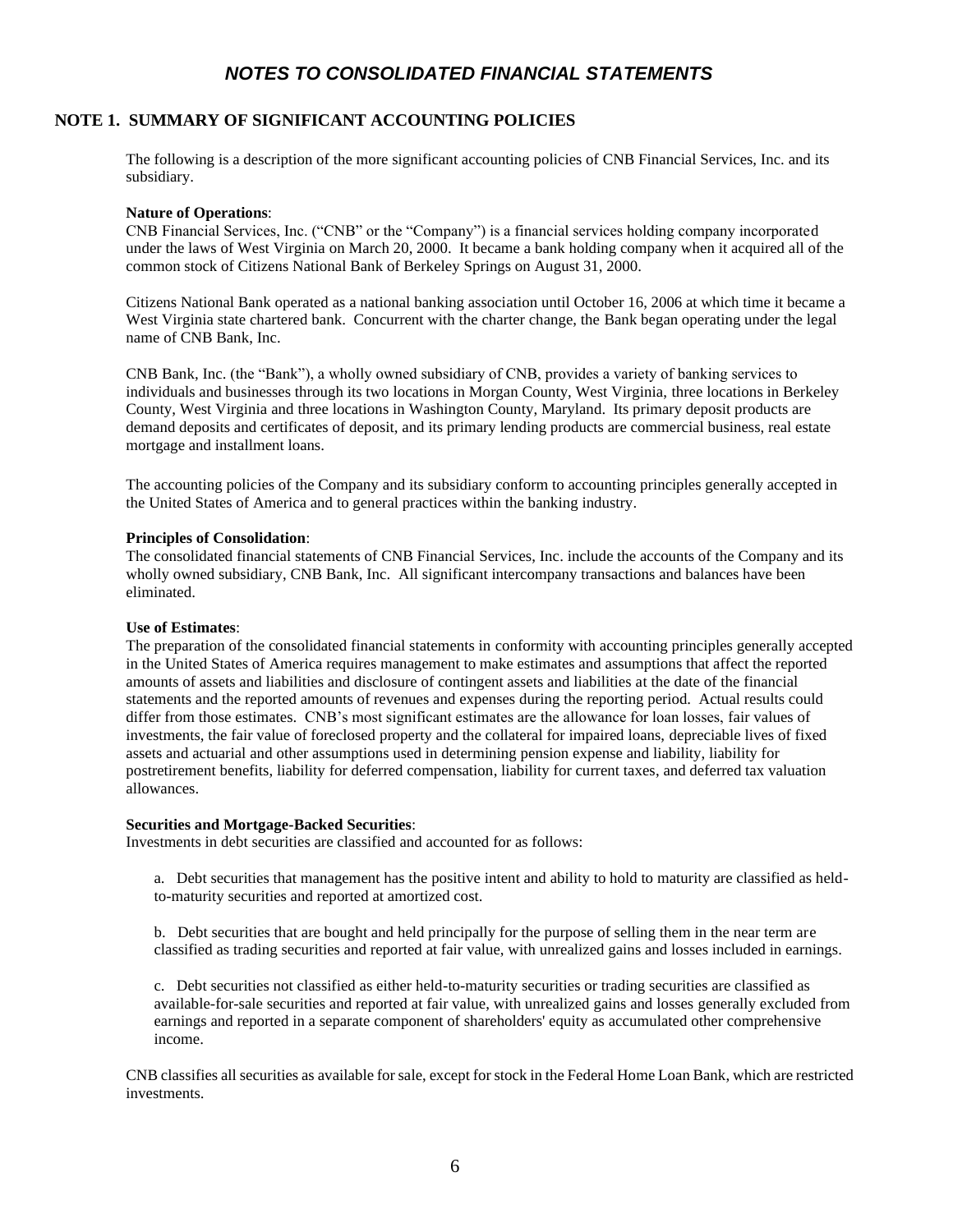Interest and dividends on securities, including amortization of premiums and accretion of discounts, are included in interest income. Declines in the fair value of available-for-sale securities below their cost that are deemed to be other than temporary are reflected in earnings as realized losses except for the non-credit component of other than temporary impairment losses on debt securities, which are recognized in other comprehensive income. In estimating other-than-temporary impairment losses, management considers (1) the length of time and the extent to which the fair value has been less than cost, (2) the financial condition and near-term prospects of the issuer, and (3) the intent and ability of the Company to retain its investment in the issuer for a period of time sufficient to allow for any anticipated recovery in fair value. Realized gains and losses from the sales of securities are determined using the specific identification method.

#### **Impaired loans**:

Impaired loans are defined as those loans for which it is probable that contractual amounts due will not be received in accordance with the contractual terms. The measurement of impaired loans is based on the present value of expected future cash flows discounted at the historical effective interest rate, except that all collateral-dependent loans are measured for impairment based on the fair value of the collateral. Larger groups of small-balance loans such as residential mortgage and installment loans that are considered to be part of homogeneous loan pools are aggregated for the purpose of measuring impairment, and therefore, are not subject to these statements unless they are considered troubled debt restructuring (TDR). Commercial loans and commercial real estate loans that are risk rated substandard, doubtful or loss with a current balance greater than the average loan balance for that call report code are evaluated for impairment. Also, troubled debt restructurings and loans in process of foreclosure, not included in the criteria above, are evaluated individually for impairment. At December 31, 2021, there are seventeen loans considered to be impaired with a recorded investment of \$1.9 million. At December 31, 2020, there were nineteen loans considered to be impaired with a recorded investment of \$2.5 million. See Note 4: Loans and Leases Receivable in the Notes to Consolidated Financial Statements for additional discussion.

#### **Allowance for Loan Losses**:

The allowance for loan losses is maintained at a level which, in management's judgment, is adequate to absorb credit losses inherent in the loan portfolio. The amount of the allowance is based on management's evaluation of the collectability of the loan portfolio, including the nature of the portfolio, credit concentrations, trends in historical loss experience, specific impaired loans and current economic conditions.

Allowances for loan losses on impaired loans are generally determined based on collateral values or the present value of estimated cash flows. The allowance is increased by a provision for loan losses, which is charged to expense and reduced by partial or complete charge-offs, net of recoveries. Changes in the allowance are charged or credited to the provision for loan losses. Because of uncertainties inherent in the estimation process, management's estimate of credit losses inherent in the loan portfolio and the related allowance may change in the near term.

#### **Loans Held for Sale**:

Mortgage loans held for sale are recorded at the lower of cost or market value. Gains and losses realized from the sale of loans and adjustments to market value are included in non-interest income. Mortgage loans are sometimes sold to secondary market investors and other commercial banks. The majority of residential mortgage loans with a fixed rate of fifteen years or longer are sold to secondary market investors with servicing released. At December 31, 2021 and 2020, the Bank had no loans held for sale.

#### **Loan Servicing**:

The cost of mortgage servicing rights is amortized in proportion to, and over the period of, estimated net servicing revenues. Impairment of mortgage servicing rights is assessed based on the fair value of those rights. Fair values are estimated using discounted cash flows based on a current market interest rate. For purposes of measuring impairment, the rights are stratified based on the predominant risk characteristics of the underlying loans: product type, investor type, interest rate, term and geographic location. An analysis of the risk characteristics of CNB's loan servicing portfolio allows for all loans to be defined by one risk category. As of December 31, 2021 and 2020, there were no mortgage servicing assets or liabilities. See Note 5: Loan Servicing in the Notes to Consolidated Financial Statements for additional discussion.

#### **Interest Income on Loans**:

Interest on loans is accrued and credited to income based on the principal amount outstanding. The accrual of interest on loans is discontinued at the time the loan becomes 90 days past due unless in management's judgment collectability of interest is assured.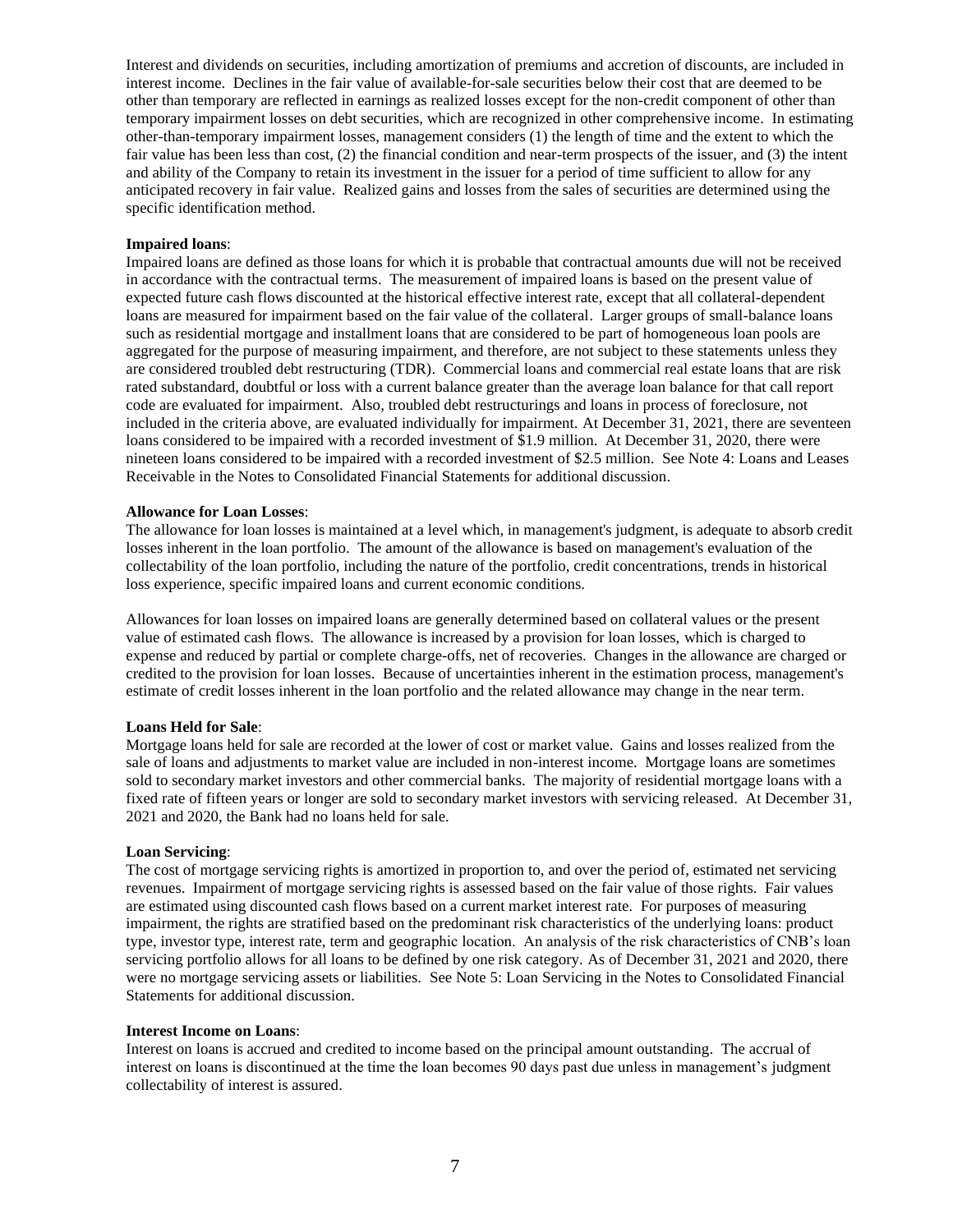#### **Nonperforming/Nonaccrual Assets**:

Nonperforming/nonaccrual assets consist of loans on which interest is no longer accrued, loans which have been restructured in order to allow the borrower the ability to maintain control of the collateral, real estate acquired by foreclosure and real estate upon which deeds in lieu of foreclosure have been accepted. Interest previously accrued but not collected on nonaccrual loans is reversed against current income when a loan is placed on a nonaccrual basis. Nonaccrual loans are restored to accrual status when all delinquent principal and interest have been paid and the loan remains current for six consecutive months, or when management determines that the collectibility of interest is assured.

A loan modification constitutes a troubled debt restructuring when CNB concludes that both of the following exist: (a) the restructuring constitutes a concession; and (b) the debtor is experiencing financial difficulties. See presentation of the disclosure in Note 4 to the Consolidated Financial Statements.

#### **Loans and Leases Receivable**:

Loans and leases receivable that management has the intent and ability to hold for the foreseeable future or until maturity or payoff are reported at their outstanding unpaid principal balances reduced by any charge-offs or specific valuation accounts and net of any deferred fees or costs on originated loans, or unamortized premiums or discounts on purchased loans.

#### **Loan Origination Fees and Costs**:

Loan origination fees, net of certain direct costs of originating loans are being deferred and recognized over the contractual life of the loan as an adjustment of the yield on the related loan.

#### **Premises and Equipment**:

Premises and equipment are carried at cost less accumulated depreciation. Depreciation is calculated on the straight-line method over the estimated useful lives of 5 to 40 years for buildings and improvements, 10 to 20 years for land improvements, 8 to 10 years for leasehold improvements, 5 years for bank owned automobiles and 3 to 40 years for equipment. Computer software is being amortized over 3 years. Maintenance and repairs are charged to operating expenses as incurred.

#### **Income Taxes**:

Deferred tax assets or liabilities are computed based on the difference between the financial statement and income tax bases of assets and liabilities using the enacted marginal tax rate. Deferred income tax expenses or credits are based on the changes in the asset or liability from period to period. As changes in tax laws or rates are enacted, deferred tax assets and liabilities are adjusted through the provision for income taxes. See Note 18 to the Consolidated Financial Statements.

When tax returns are filed, it is highly certain that some positions taken would be sustained upon examination by the taxing authorities, while others are subject to uncertainty about the merits of the position taken or the amount of the position that would be ultimately sustained. The benefit of a tax position is recognized in the financial statements in the period during which, based on all available evidence, management believes it is more likely than not that the position will be sustained upon examination, including the resolution of appeals or litigation processes, if any. Tax positions taken are not offset or aggregated with other positions. Tax positions that meet the more-likely-than-not recognition threshold are measured as the largest amount of tax benefit that is more than 50 percent likely of being realized upon settlement with the applicable taxing authority. The portion of the benefits associated with tax positions taken that exceeds the amount measured as described above would be reflected as a liability for unrecognized tax benefits in the accompanying balance sheet along with any associated interest and penalties that would be payable to the taxing authorities upon examination.

#### **Pension Plan**:

Pension plan costs are funded by annual contributions as required by applicable regulations. As discussed further in Note 12 to the Consolidated Financial Statements, the plan was amended effective July 31, 2016 to restrict participation to employees eligible as of the date the plan was frozen and to revise the benefit calculation methodology.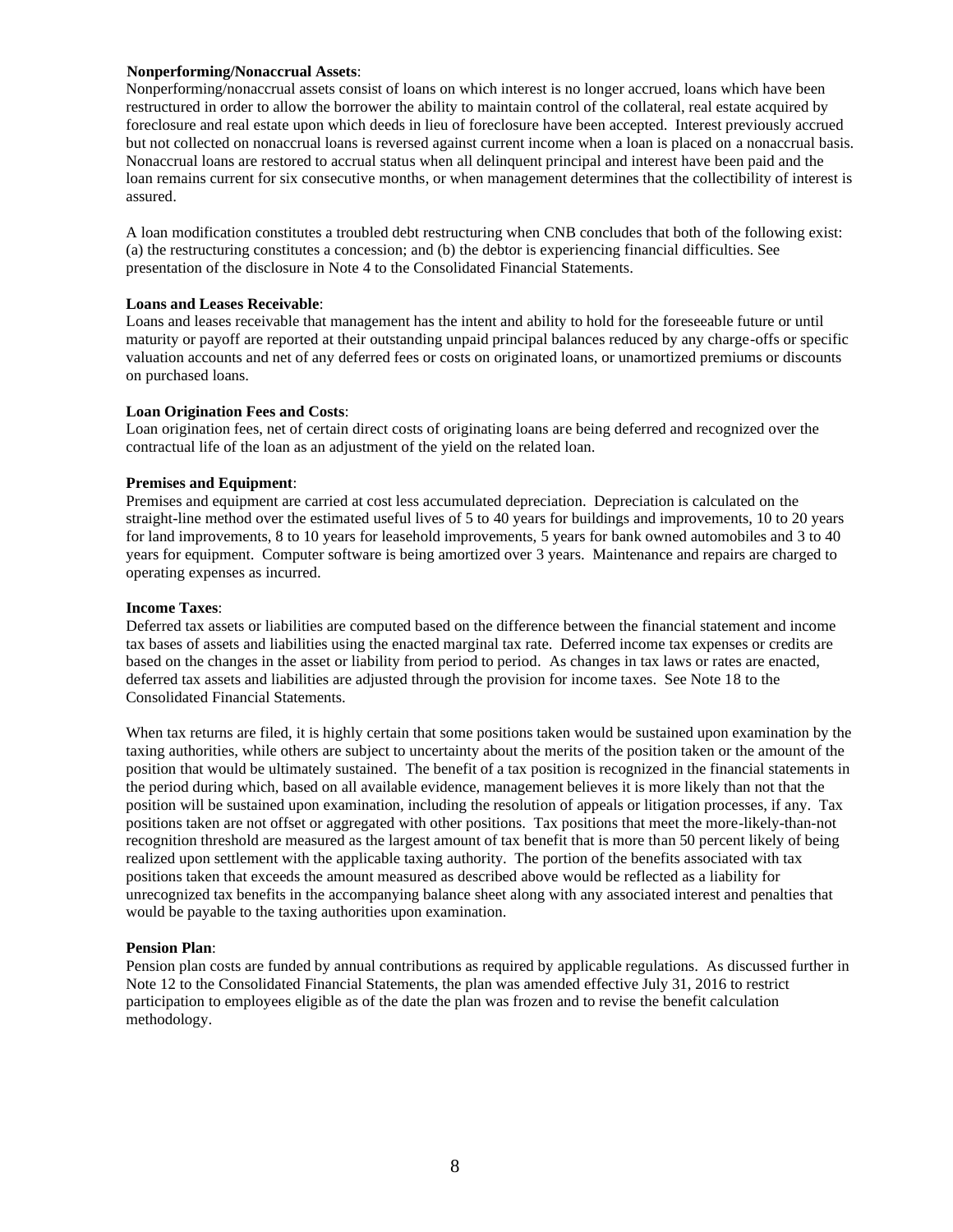#### **Cash and Cash Equivalents**:

For purposes of the Consolidated Statements of Cash Flows, cash and cash equivalents include all highly liquid debt instruments purchased with a maturity of three months or less except for federal funds sold. Those amounts are included in the balance sheet captions "Cash and due from banks." Included in "Cash and due from banks" are interest bearing deposits with FHLB and TCM Bank in the amount of \$146,243 and \$157,636 at December 31, 2021 and 2020, respectively and deposits with the Federal Reserve Bank of Richmond in the amount of \$32,216,120 and \$16,221,681 at December 31, 2021 and 2020, respectively.

#### **Earnings and Dividends Per Share**:

Earnings and dividends per share are computed using the two-class method. The two-class method is an earnings allocation formula that determines earnings per share (EPS) separately for common stock and Class A common stock according to dividends declared and participation rights in undistributed earnings. Basic EPS is calculated based on the following formula: income from continuing operations (or net income) is reduced by the amount of dividends declared/paid in the current period for each class of stock (\$876,098 and \$893,858 for common and \$25,644 and \$25,244 for Class A common in 2021 and 2020, respectively). The remaining earnings are allocated to common stock and Class A common stock to the extent that each security class may share in earnings as if all of the earnings for the period had been distributed. The total earnings allocated to each security class are determined by adding together the amount allocated for dividends and the amount allocated for a participation feature. Class A common stock receives a ten percent premium; therefore, the participation rate on Class A is 1.10, while the participation rate on common stock is 1.00. Finally, the total earnings allocated to each security are divided by the weighted number of outstanding shares of the security (381,414 and 395,667 shares of common stock and 10,136 and 10,201 shares of Class A common stock in 2021 and 2020, respectively) to determine basic and diluted earnings per share.

#### **Off-Balance Sheet Financial Instruments**:

In the ordinary course of business, CNB has entered into off-balance sheet financial instruments consisting of commitments to extend credit, commercial lines of credit and letters of credit. Such financial instruments are recorded in the financial statements when they become due or payable.

#### **Postretirement and Postemployment Benefits Other Than Pensions**:

Postretirement insurance benefits are provided to selected officers and employees. During the years that the employee renders the necessary service, the Bank accrues the cost of providing postretirement health and life insurance benefits to the employee. The Bank has recorded a liability of \$387,800 and \$356,037 as of December 31, 2021 and 2020, respectively.

#### **Foreclosed Real Estate**:

Real estate properties acquired through, or in lieu of, loan foreclosure are to be sold and are initially recorded at fair value at the date of actual or in-substance foreclosure (also referred to as other real estate owned or OREO), establishing a new cost basis. After foreclosure, valuations are periodically performed by management and the real estate is carried at the lower of carrying amount or fair value less estimated cost to sell. Revenue and expenses from operations and changes in the valuation allowance are included in gain/loss on foreclosed real estate. The historical average holding period for such properties is twelve to eighteen months. At December 31, 2021 and 2020, CNB owned properties acquired through loan foreclosure with a carrying value of \$2,429,144 and \$2,320,000, respectively.

#### **Trust Assets**:

Assets held by CNB in a fiduciary or agency capacity are not included in the consolidated financial statements since such assets are not assets of CNB. In accordance with banking industry practice, income from fiduciary activities is generally recognized on the cash basis which is not significantly different from amounts that would have been recognized on the accrual basis. Trust and investment assets totaled \$166,197,189 and \$105,279,428 at December 31, 2021 and 2020, respectively. Of these amounts, trust and investment assets totaling \$4,717,799 and \$4,001,351 were held by related parties of the Bank at December 31, 2021 and 2020, respectively.

#### **Advertising Costs**:

The Company expenses advertising costs in the period in which they are incurred. Advertising costs amounted to \$485,727 and \$389,448 for the years ended December 31, 2021 and 2020, respectively.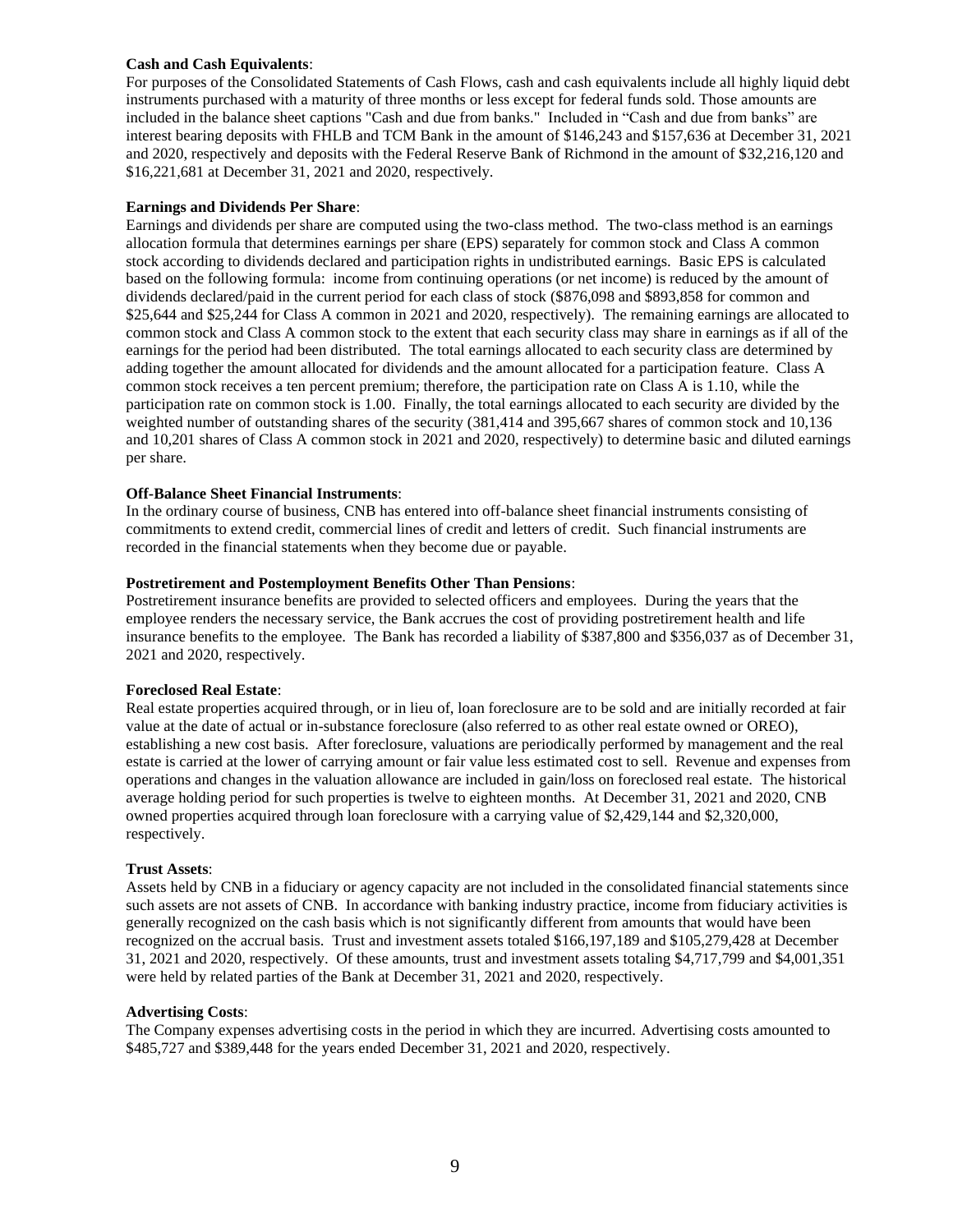#### **Comprehensive Income**:

Comprehensive income is defined as the change in equity from transactions and other events from non-owner sources. It includes all changes in equity except those resulting from investments by shareholders and distributions to shareholders. Comprehensive income includes net income and certain elements of "other comprehensive income" including: employers' accounting for pensions and accounting for certain investments in debt and equity securities.

CNB reports its comprehensive income in a separate statement following the consolidated statements of income.

The components of "accumulated other comprehensive income" were as follows:

#### **AOCI Attributed To:**

|                                                                                           | <b>Unrealized Gain</b><br>$(Loss)$ on<br><b>Available for</b><br><b>Sale Securities</b><br>(Net of Tax) | Unrecognized<br><b>Pension Costs</b><br>(Net of Tax) | <b>Total</b><br><b>Accumulated</b><br><b>Other</b><br>Comprehensive<br>Income (Loss) |
|-------------------------------------------------------------------------------------------|---------------------------------------------------------------------------------------------------------|------------------------------------------------------|--------------------------------------------------------------------------------------|
| <b>BALANCE, DECEMBER 31, 2019</b>                                                         | \$<br>422,664                                                                                           | \$<br>(3,890,282)                                    | \$<br>(3,467,618)                                                                    |
| Change for 2020, net of tax<br>Reclassification adjustment for realized gains included in | 611,504                                                                                                 | (508, 939)                                           | 102,565                                                                              |
| net income, net of tax                                                                    | 427,650                                                                                                 |                                                      | 427,650                                                                              |
| <b>BALANCE, DECEMBER 31, 2020</b>                                                         | \$<br>1,461,818                                                                                         | \$<br>(4,399,221)                                    | \$<br>(2,937,403)                                                                    |
| Change for 2021, net of tax                                                               | (1,373,410)                                                                                             | 1,900,127                                            | 526,717                                                                              |
| Reclassification adjustment for realized gains included in<br>net income, net of tax      | 34,120                                                                                                  |                                                      | 34,120                                                                               |
| <b>BALANCE DECEMBER 31, 2021</b>                                                          | 122,528                                                                                                 | (2,499,094)                                          | (2,376,566)                                                                          |

#### **NOTE 2. REVENUE RECOGNITION**

The sources of revenue for the Bank are interest income from loans and investments and non-interest income. Noninterest income is generally earned from various banking and financial services that the Bank offers, from changes in the value of investments and from the sale of assets. Revenue is recognized as earned based on contractual terms, as transactions occur, or as services are provided.

Following is further detail of the various types of revenue the Bank earns and when it is recognized.

*Interest and dividend income*: Interest and dividend income is generated from various sources, including loans outstanding and investments, and is recognized on an accrual basis according to loan agreements, securities contracts or other such written contracts. These revenues are outside the scope of ASC Update 2014-09.

*Service charges on deposit accounts*: The Bank earns fees from its deposit customers for overdraft and account maintenance services. Overdraft fees are recognized when the overdraft occurs. Account maintenance fees, which relate primarily to monthly maintenance, are earned over the course of a month, representing the period over which the Bank satisfies the performance obligation.

*Other service charges and fees:* The Bank earns various other transaction-based service charges and fees, including but not limited to debit card fees, ATM fees, and wire transfer fees. Such service fees are recognized in income at the time or within the same period that the Bank's performance obligation is satisfied. The Bank earns interchange fees from debit cardholder transactions conducted through various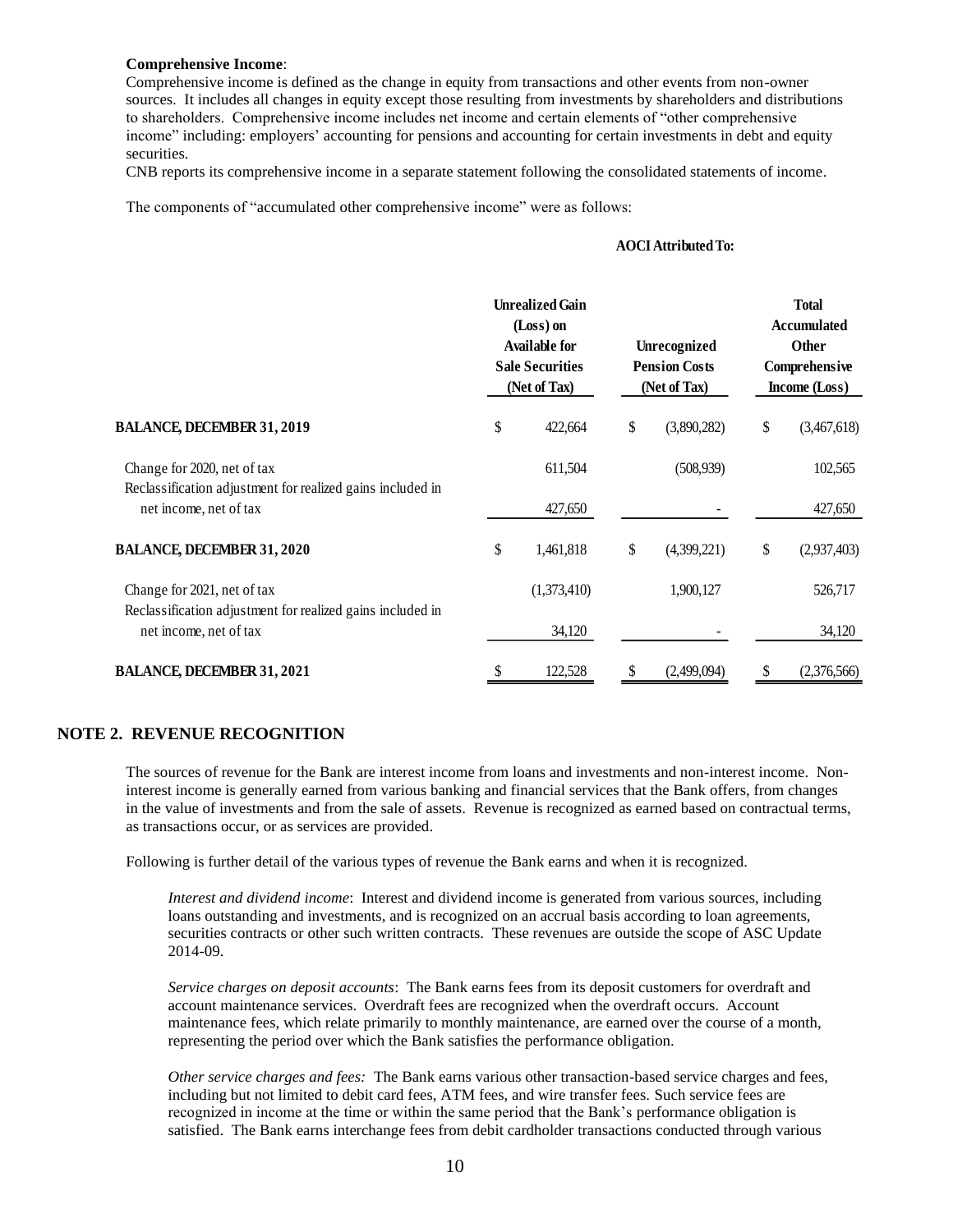payment networks. Interchange fees from cardholder transactions are primarily driven by a percentage of the underlying transaction value and are recognized daily, concurrently with the transaction processing services.

*Trust fee income*: Income is primarily comprised of fees earned from the management and administration of trusts and estates, the sale of insurance products, and investment brokerage and insurance services. Fees that are transaction-based (e.g., execution of trades and insurance commissions) are recognized at the time of the transaction. Other fees are earned over time as the contracted monthly or quarterly services are provided and are generally assessed based on either account activity or the market value of assets under management at month end.

*Other operating income:* Income is primarily comprised of revenues generated by life insurance policies as a result of increases in cash surrender values as premiums are paid, and by the redemption and payout of the policies. These revenues are recognized at the time of carriers reporting cash surrender values to the Bank and at the time proceeds are received. These revenues are outside the scope of ASU 2014-09. Also included in other operating income are safe deposit box fees which are recognized in income at the time or within the same period that the Bank's performance obligation is satisfied. These revenues are within the scope of ASU 2014-09.

*Gains from sales and calls of securities*: Gains are recognized at the time the investments are marked to market (generally daily) or upon being realized, as applicable. These revenues are outside the scope of ASU 2014-09.

*Gains on sale of assets:* Realized gains on the sale of assets (including sales of loans, other real estate owned, disposal of premises, equipment, and software, or repossessed assets) are recognized at a point in time once control of the assets has transferred to the buyers and collectability of the transaction price is reasonably assured.

#### **NOTE 3. SECURITIES**

The amortized cost and estimated market value of debt securities at December 31, 2021 and 2020 by contractual maturity are shown below. Expected maturities will differ from contractual maturities because borrowers may have the right to call or prepay obligations with or without call or prepayment penalties.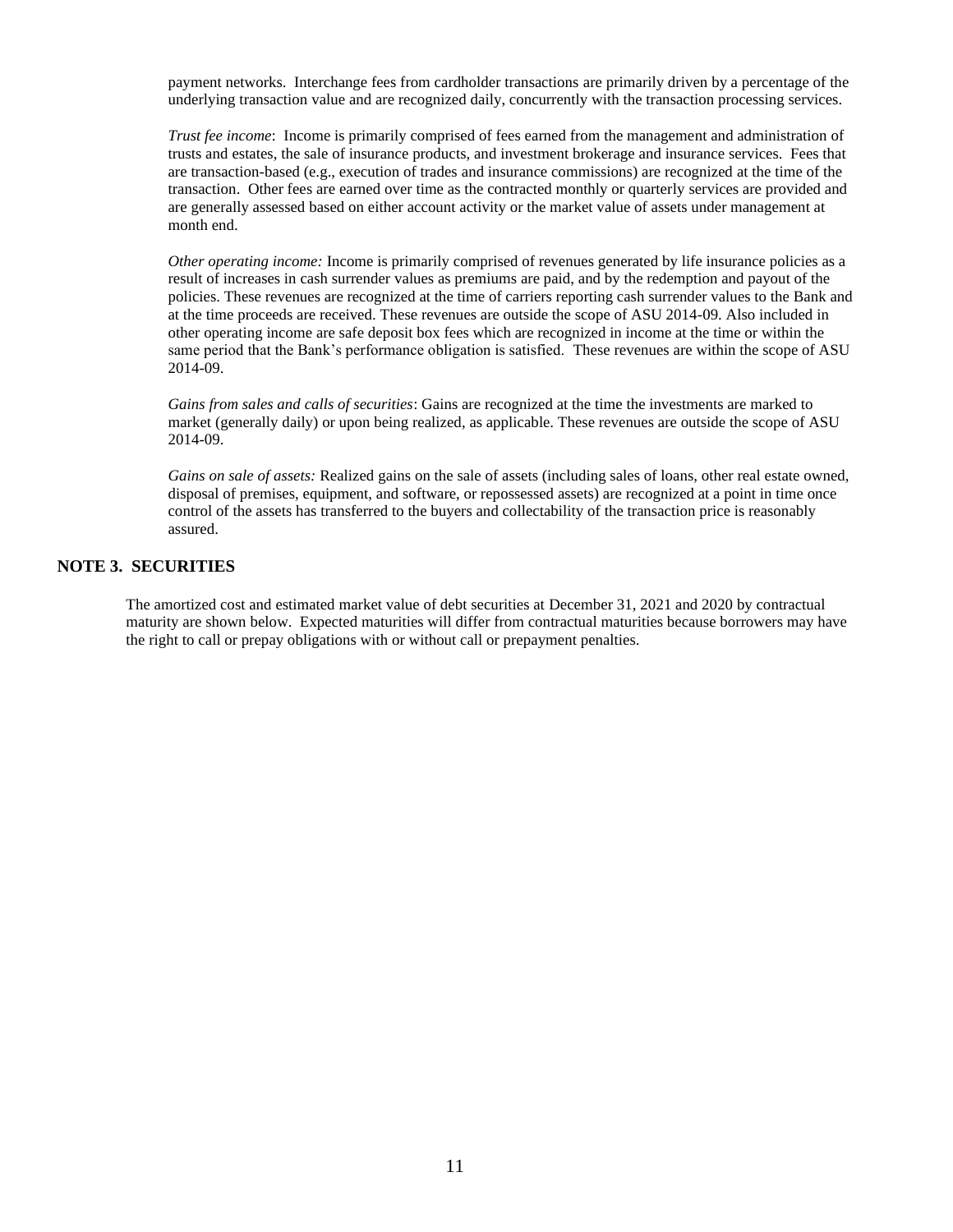|                                      |               | Weighted<br>Average      |                           |                                            |                           |                                             |              |                                          |                                          |
|--------------------------------------|---------------|--------------------------|---------------------------|--------------------------------------------|---------------------------|---------------------------------------------|--------------|------------------------------------------|------------------------------------------|
|                                      |               | <b>Amortized</b><br>Cost |                           | <b>Gross</b><br><b>Unrealized</b><br>Gains | 2021                      | <b>Gross</b><br><b>Unrealized</b><br>Losses |              | <b>Estimated</b><br>Fair<br><b>Value</b> | <b>Tax</b><br>Equivalent<br><b>Yield</b> |
| Available for sale:                  |               |                          |                           |                                            |                           |                                             |              |                                          |                                          |
| U.S. Government agencies             |               |                          |                           |                                            |                           |                                             |              |                                          |                                          |
| and corporations                     |               |                          |                           |                                            |                           |                                             |              |                                          |                                          |
| After 1 but within 5 years           | \$            | 1,000,000                | \$                        |                                            | \$                        | 9,343                                       | \$           | 990,657                                  | 1.00 %                                   |
| After 5 but within 10 years          |               | 1,972,818                |                           |                                            |                           | 17,040                                      | \$           | 1,955,778                                | 1.77                                     |
|                                      | \$            | 2,972,818                | $\mathbb{S}$              |                                            | $\mathbb{S}$              | 26,383                                      | $\mathbb{S}$ | 2,946,435                                | 1.51 %                                   |
| Corporate Bonds                      |               |                          |                           |                                            |                           |                                             |              |                                          |                                          |
| After 1 but within 5 years           | \$            | 3,998,548                | \$                        | 136,591                                    | \$                        |                                             | \$           | 4,135,139                                | 2.79 %                                   |
| After 5 but within 10 years          |               | 1,556,442                |                           | 40,793                                     |                           | 11,140                                      |              | 1,586,095                                | 2.65                                     |
|                                      | \$            | 5,554,990                | $\$\,$                    | 177,384                                    | $\mathbb{S}$              | 11,140                                      | \$           | 5,721,234                                | 2.75 %                                   |
| States and political subdivisions    |               |                          |                           |                                            |                           |                                             |              |                                          |                                          |
| After 1 but within 5 years           | \$            | 4,111,762                | \$                        | 31,310                                     | \$                        | 30,917                                      | \$           | 4,112,155                                | 1.50 %                                   |
| After 5 but within 10 years          |               | 13,658,909               |                           | 191,419                                    |                           | 134,584                                     |              | 13,715,744                               | 2.00                                     |
| Over 10 years                        |               | 40,352,695               |                           | 720,669                                    |                           | 299,775                                     |              | 40,773,589                               | 2.23                                     |
|                                      | \$            | 58,123,366               | $\boldsymbol{\mathbb{S}}$ | 943,398                                    | $\$$                      | 465,276                                     |              | \$58,601,488                             | 2.12 %                                   |
| Mortgage backed securities:          |               |                          |                           |                                            |                           |                                             |              |                                          |                                          |
| Government issued or guaranteed \$   |               | 7,764,942                | \$                        | 6,211                                      | \$                        | 125,194                                     | \$           | 7,645,959                                | 0.82 %                                   |
| Collateralized mortgage obligations: |               |                          |                           |                                            |                           |                                             |              |                                          |                                          |
| Government issued or guaranteed      | $\mathcal{S}$ | 19,520,556               | \$                        | 47,842                                     | \$                        | 377,963                                     | \$           | 19,190,435                               | 1.22 %                                   |
| Privately issued                     |               | 9,734                    |                           |                                            |                           | 4,209                                       |              | 5,525                                    | $0.00\,$                                 |
|                                      | $\mathbb{S}$  | 19,530,290               | $\$\,$                    | 47,842                                     | $\boldsymbol{\mathsf{S}}$ | 382,172                                     |              | \$19,195,960                             | 2.25 %                                   |
| Small business obligations:          |               |                          |                           |                                            |                           |                                             |              |                                          |                                          |
| Government issued or guaranteed \$   |               | 9,290,683                | $\boldsymbol{\mathsf{S}}$ | 45,968                                     | \$                        | 44,773                                      | \$           | 9,291,878                                | 1.41 %                                   |
| Total securities available for sale  |               | \$103,237,089            | \$                        | 1,220,803                                  | \$                        | 1,054,938                                   |              | \$103,402,954                            | 1.80 %                                   |
| Restricted:                          |               |                          |                           |                                            |                           |                                             |              |                                          |                                          |
| Federal Home Loan Bank stock         | \$            | 655,300                  |                           |                                            |                           |                                             |              |                                          | 4.86 %                                   |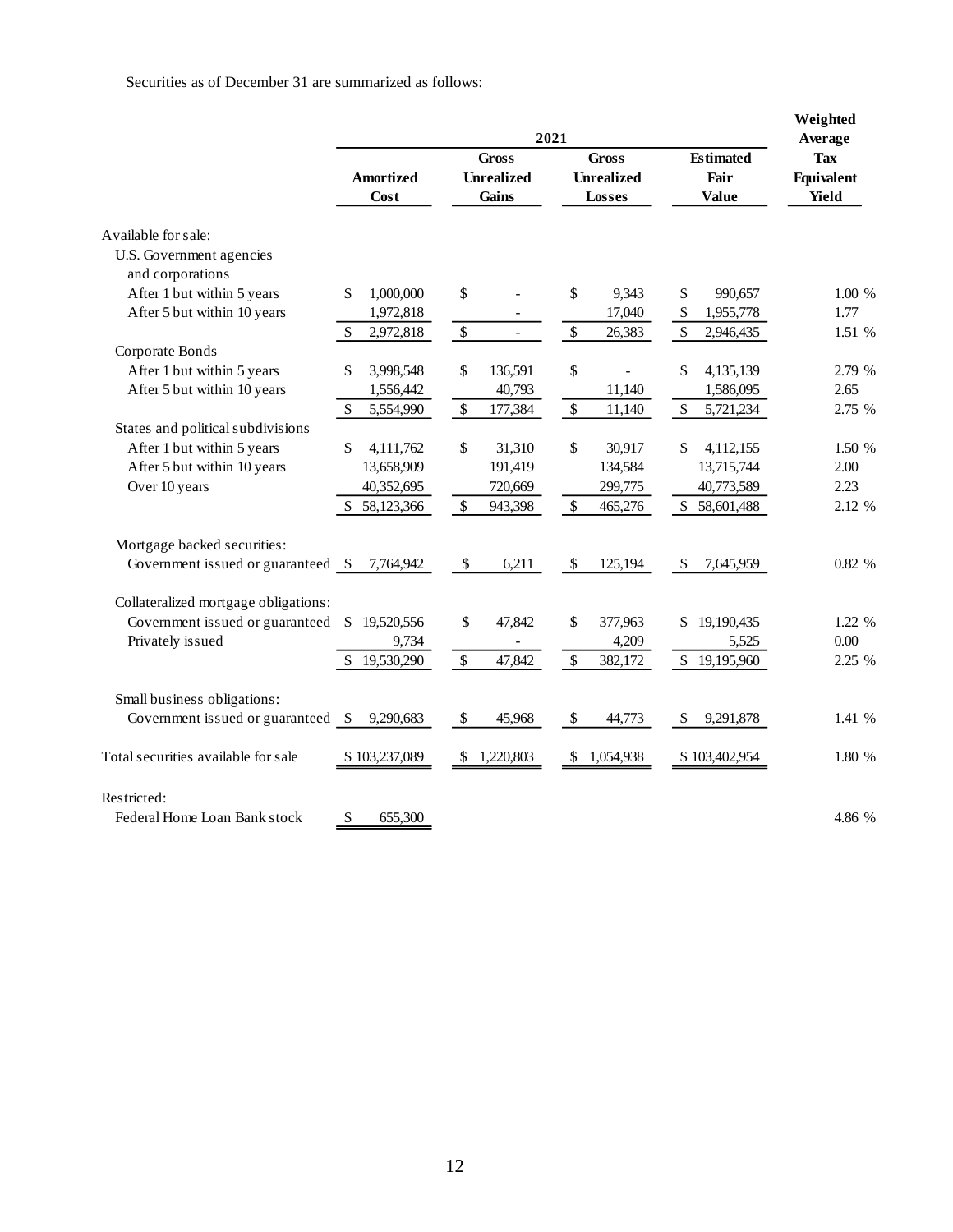|                                      |         |                  |               |                   |               |                          |              |                  | Weighted              |
|--------------------------------------|---------|------------------|---------------|-------------------|---------------|--------------------------|--------------|------------------|-----------------------|
|                                      |         |                  |               | <b>Gross</b>      | 2020          | <b>Gross</b>             |              | <b>Estimated</b> | Average<br><b>Tax</b> |
|                                      |         | <b>Amortized</b> |               | <b>Unrealized</b> |               | <b>Unrealized</b>        |              | Fair             | Equivalent            |
|                                      |         | Cost             | Gains         |                   |               | Losses                   | <b>Value</b> |                  | <b>Yield</b>          |
| Available for sale:                  |         |                  |               |                   |               |                          |              |                  |                       |
| U.S. Treasury bills                  |         |                  |               |                   |               |                          |              |                  |                       |
| Within one year                      | \$      | 3,499,676        | \$            | 44                | \$            | 99                       | \$           | 3,499,621        | 0.08%                 |
|                                      | \$      | 3,499,676        | $\mathsf{\$}$ | 44                | \$            | 99                       | $\mathbb{S}$ | 3,499,621        | $0.08\%$              |
| Corporate Bonds                      |         |                  |               |                   |               |                          |              |                  |                       |
| After 1 but within 5 years           | \$      | 4,005,179        | \$            | 262,479           | \$            |                          | \$           | 4,267,658        | 2.79 %                |
| After 5 but within 10 years          |         | 1,563,223        |               | 113,221           |               |                          |              | 1,676,444        | 2.65                  |
|                                      | \$      | 5,568,402        | \$            | 375,700           | $\$$          | $\overline{\phantom{0}}$ | \$           | 5,944,102        | 2.75 %                |
| States and political subdivisions    |         |                  |               |                   |               |                          |              |                  |                       |
| Within one year                      | \$      | 707,227          | \$            | 4,062             | \$            |                          | \$           | 711,289          | 4.09 %                |
| After 1 but within 5 years           |         | 3,163,509        |               | 61,362            |               |                          |              | 3,224,871        | 1.84                  |
| After 5 but within 10 years          |         | 8,848,883        |               | 223,200           |               | 6,040                    |              | 9,066,043        | 2.00                  |
| Over 10 years                        |         | 29,180,033       |               | 948,018           |               | 1,488                    |              | 30,126,563       | 2.28                  |
|                                      | \$      | 41,899,652       | \$            | 1,236,642         | $\$$          | 7,528                    | $\mathsf{S}$ | 43,128,766       | 2.22 %                |
| Mortgage backed securities:          |         |                  |               |                   |               |                          |              |                  |                       |
| Government issued or guaranteed \$   |         | 6,653,684        | \$            | 79,602            | \$            | 7,275                    | \$           | 6,726,011        | 1.59 %                |
| Collateralized mortgage obligations: |         |                  |               |                   |               |                          |              |                  |                       |
| Government issued or guaranteed      | $\sqrt$ | 13,569,396       | \$            | 197,882           | \$            | 17,726                   | \$           | 13,749,552       | 1.31 %                |
| Privately issued                     |         | 15,138           |               |                   |               | 5,271                    |              | 9,867            | $-3.10$               |
|                                      | \$      | 13,584,534       | $\mathcal{S}$ | 197,882           | $\mathsf{\$}$ | 22,997                   |              | \$13,759,419     | 1.30 %                |
| Small business obligations:          |         |                  |               |                   |               |                          |              |                  |                       |
| Government issued or guaranteed \$   |         | 8,608,628        | \$            | 136,507           | \$            | 10,592                   | \$           | 8,734,543        | 1.63 %                |
| Total securities available for sale  |         | 79,814,576       | \$            | 2,026,377         | \$            | 48,491                   | \$           | 81,792,462       | 1.89 %                |
| Restricted:                          |         |                  |               |                   |               |                          |              |                  |                       |
| Federal Home Loan Bank stock         | \$      | 631,200          |               |                   |               |                          |              |                  | 5.62 %                |

The market value of securities pledged to secure public deposits and for other purposes as required or permitted by law totaled \$28,411,559 at December 31, 2021, and \$28,564,798 at December 31, 2020.

Proceeds from sales of securities available for sale (excluding maturities and calls) for the years ended December 31, 2021 and 2020 were \$0 and \$20,826,147, respectively. Gross gains and (losses) of \$0 and \$0 in 2021 and \$610,645 and \$(14,772) in 2020 were realized on the respective sales. Gross gains (losses) of \$0 and \$(13,199) and \$160 and \$(5,183) were realized on called securities during 2021 and 2020, respectively. Gross gains (losses) of \$59,939 and \$0 and \$3,361 and \$(252) were realized on paydowns on securities during 2021 and 2020, respectively.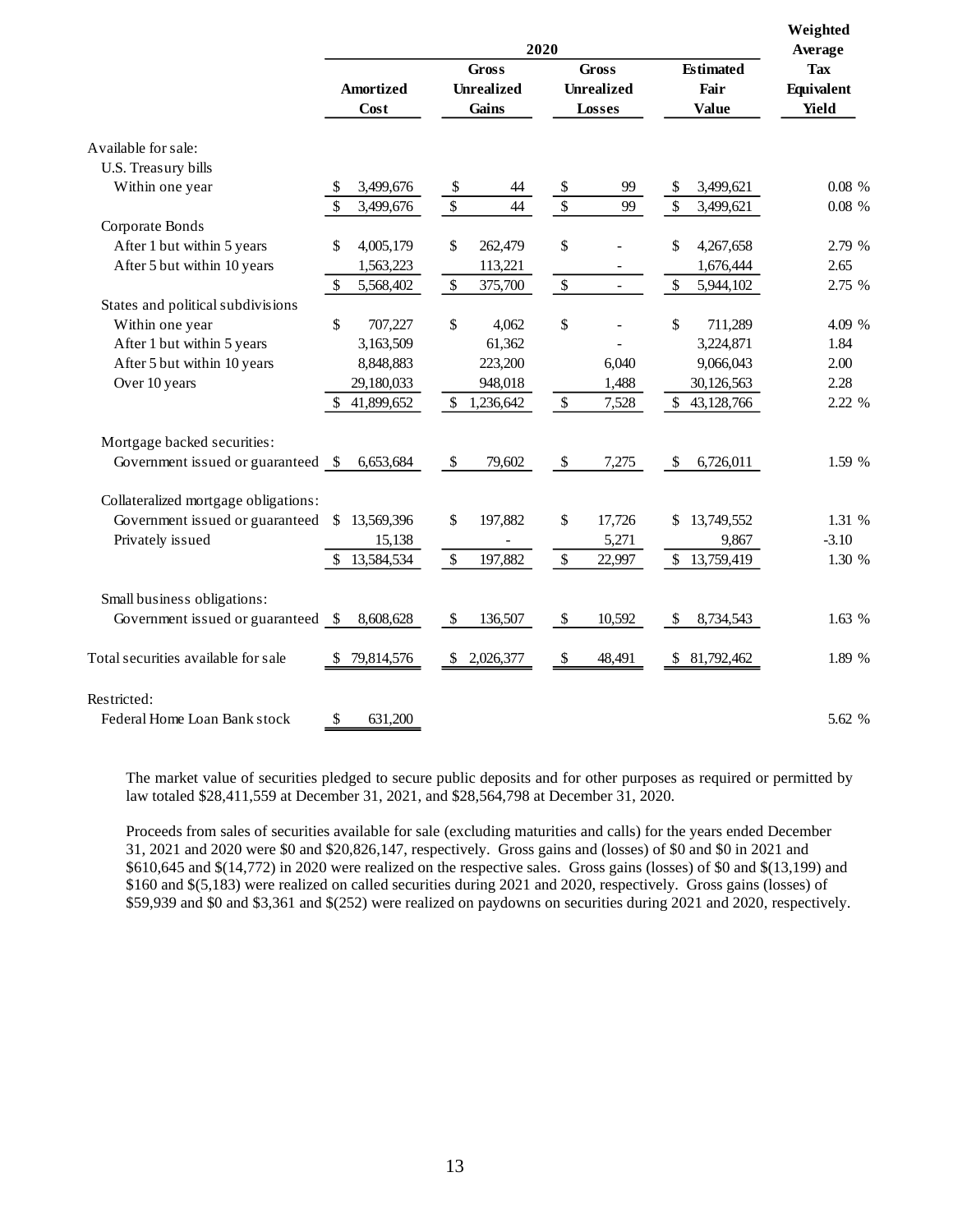The following tables show our investments' gross unrealized losses and fair value, aggregated by investment category and length of time that individual securities have been in a continuous unrealized loss position, at December 31, 2021 and 2020, respectively.

|                                                                                             |                      |                                     |                      | 2021                        |                      |                             |  |
|---------------------------------------------------------------------------------------------|----------------------|-------------------------------------|----------------------|-----------------------------|----------------------|-----------------------------|--|
|                                                                                             |                      | Less than 12 months                 |                      | 12 months or more           |                      | <b>Total</b>                |  |
| <b>Description of Securities</b>                                                            | Fair<br><b>Value</b> | <b>Unrealized</b><br>Losses         | Fair<br><b>Value</b> | <b>Unrealized</b><br>Losses | Fair<br><b>Value</b> | <b>Unrealized</b><br>Losses |  |
| Corporate bonds                                                                             | 1,026,886<br>\$      | \$<br>11,140                        | \$                   | \$                          | \$<br>1,026,886      | \$<br>11,140                |  |
| Small business obligations                                                                  | 5,628,571            | 63,559                              | 806,808              | 7,597                       | 6,435,379            | 71,156                      |  |
| State and political subdivisions                                                            | 22,716,803           | 419,394                             | 1,601,725            | 45,881                      | 24,318,528           | 465,275                     |  |
| Mortgage backed securities:<br>Government issued or guaranteed                              | 6,238,692            | 106,767                             | 831,540              | 18,428                      | 7,070,232            | 125,195                     |  |
| Collateralized mortgage obligations:<br>Government issued or guaranteed<br>Privately issued | 13,373,848           | 296,576<br>$\overline{\phantom{m}}$ | 2,496,480<br>5,525   | 81,387<br>4,209             | 15,870,328<br>5,525  | 377,963<br>4,209            |  |
| Total temporarily impaired<br>securities                                                    | \$48,984,800         | 897,436<br>S                        | \$5,742,078          | 157,502<br>S.               | \$54,726,878         | \$1,054,938                 |  |
|                                                                                             |                      |                                     |                      | 2020                        |                      |                             |  |

|                                                                                             |                      | Less than 12 months<br>12 months or more |               |                             |                      | <b>Total</b>                |  |
|---------------------------------------------------------------------------------------------|----------------------|------------------------------------------|---------------|-----------------------------|----------------------|-----------------------------|--|
| <b>Description of Securities</b>                                                            | Fair<br><b>Value</b> | <b>Unrealized</b><br>Losses              | Fair<br>Value | <b>Unrealized</b><br>Losses | Fair<br><b>Value</b> | <b>Unrealized</b><br>Losses |  |
| Small business obligations                                                                  | 2,239,619<br>S       | 10,592<br>\$                             | \$            | \$                          | \$2,239,619          | \$<br>10,592                |  |
| State and political subdivisions                                                            | 1,900,796            | 7,528                                    |               |                             | 1,900,796            | 7,528                       |  |
| Mortgage backed securities:<br>Government issued or guaranteed                              | 1,024,481            | 7,275                                    |               |                             | 1,024,481            | 7,275                       |  |
| Collateralized mortgage obligations:<br>Government issued or guaranteed<br>Privately issued | 6,442,672            | 17,726                                   | 9,867         | 5,271                       | 6,442,672<br>9,867   | 17,726<br>5,271             |  |
| US treasury bills                                                                           | 1,499,708            | 99                                       |               |                             | 1,499,708            | 99                          |  |
| Total temporarily impaired<br>securities                                                    | \$13,107,276         | 43,220<br>\$                             | \$<br>9,867   | \$<br>5,271                 | \$13,117,143         | \$<br>48,491                |  |

At December 31, 2021, there were 92 available for sale securities that have unrealized losses with aggregate depreciation of 1.9% from their amortized cost basis. At December 31, 2020, there were 20 available for sale securities that have unrealized losses with aggregate depreciation of 0.4% from their amortized cost basis. The unrealized losses relate principally to collateralized mortgage obligations, mortgage backed securities, municipal obligations and US government agency securities and it is more likely than not that management will not be required to sell the securities before the market value has recovered. When analyzing the unrealized losses related to collateralized mortgage obligations, management considers the collateral composition, prepayment history and the overall credit worthiness of the investment.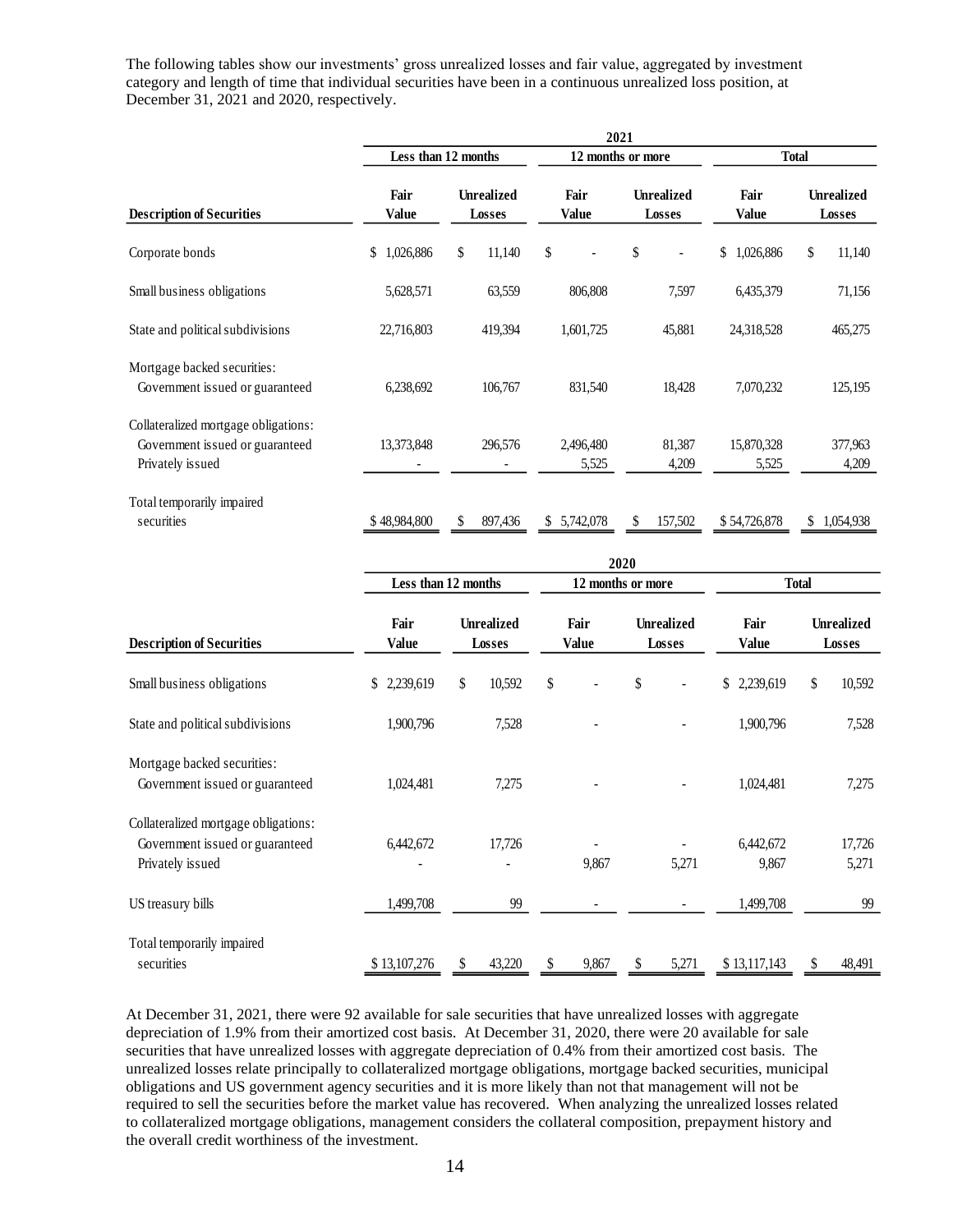At December 31, 2021 and 2020, management analyzed the investment portfolio and determined no other-thantemporary losses exist.

#### **NOTE 4. CREDIT QUALITY OF FINANCING RECEIVABLES AND THE ALLOWANCE FOR LOAN LOSSES**

Management segregates the loan portfolio into segments based on loan types and the underlying risk factors present in each loan type. Such risk factors are periodically reviewed by management and revised as deemed appropriate. These segments are used to assist the Bank in developing and documenting a systematic method for determining its allowance for loan losses. The Bank's loan portfolio is segregated into the following portfolio segments.

*Construction, land development and other land loans.* This portfolio segment includes construction loans to individuals and builders, primarily for the construction of residential properties and land loans, which are loans made with land as security. Construction and land development financing generally involves greater credit risk than long-term financing on improved, owner-occupied real estate. Risk of loss on a construction loan depends largely upon the accuracy of the initial estimate of the value of the property at completion of construction compared to the estimated cost (including interest) of construction and other assumptions. If the estimate of construction cost proves to be inaccurate, the Bank may be required to advance additional funds beyond the amount originally committed in order to protect the value of the property. Moreover, if the estimated value of the completed project proves to be inaccurate, the borrower may hold a property with a value that is insufficient to assure full repayment. Construction loans also expose the Bank to the risks that improvements will not be completed on time in accordance with specifications and projected costs and that repayment will depend on the successful operation or sale of the properties. In addition, many of these borrowers have more than one outstanding loan, so an adverse development with respect to one loan or credit relationship can expose the Bank to significantly greater risk of non-payment and loss.

*Residential properties.* This portfolio segment includes the origination of first mortgage loans and home equity second mortgage loans secured by one to four family owner occupied or non-owner occupied residential properties.

*Non-farm nonresidential properties.* This portfolio segment includes loans secured by real estate as evidenced by mortgages or other liens on nonfarm nonresidential properties, including business and industrial properties, hotels, motels, churches, non-profit organizations, clubs, lodges, association buildings, recreational facilities and similar properties.

*Commercial and Industrial loans.* This portfolio segment includes commercial business loans secured by assignments of corporate assets and personal guarantees of the business owners. Commercial business loans generally have higher interest rates and shorter terms than one to four family residential loans, but they also may involve higher average balances, increased difficulty of loan monitoring and a higher risk of default since their repayment generally depends on the successful operation of the borrower's business. This portfolio segment also includes loans originated as part of the Paycheck Protection Program (PPP). These loans were part of the federal government's response to the economic impact of COVID-19 by providing businesses with funding to cover payroll and other operating costs. The loans associated with this program will either be forgiven, if the business meets the requirements for forgiveness, or will remain loans that have maturities of two or five years. The loans are guaranteed by the Small Business Administration (SBA) and have an interest rate of one percent. Total loan originations in 2021 were \$19,792,674, of which \$3,579,345 was outstanding at December 31, 2021. Total loan originations in 2020 were \$28,109,535, of which \$2,070,058 and \$19,835,735 was outstanding at December 31, 2021 and 2020, respectively. Due to the guarantees associated with these loans, they represent minimal risk to the bank. The fees on these loans range from one percent to five percent and are amortized over the life of the loan. Upon loan forgiveness approval by the SBA, the unamortized fee is recognized as income. All fees earned on the origination of PPP loans in 2021 were received from the SBA by December 31, 2021.

*Consumer loans.* This portfolio segment includes credit extended to individuals for household, family and other personal expenditures that are not secured by real estate, whether direct loans or purchased paper. Consumer loans generally have higher interest rates and shorter terms than one to four family residential loans but involve lower average balances. The carrying value of repossessed property held at December 31, 2021 and 2020 totaled \$0.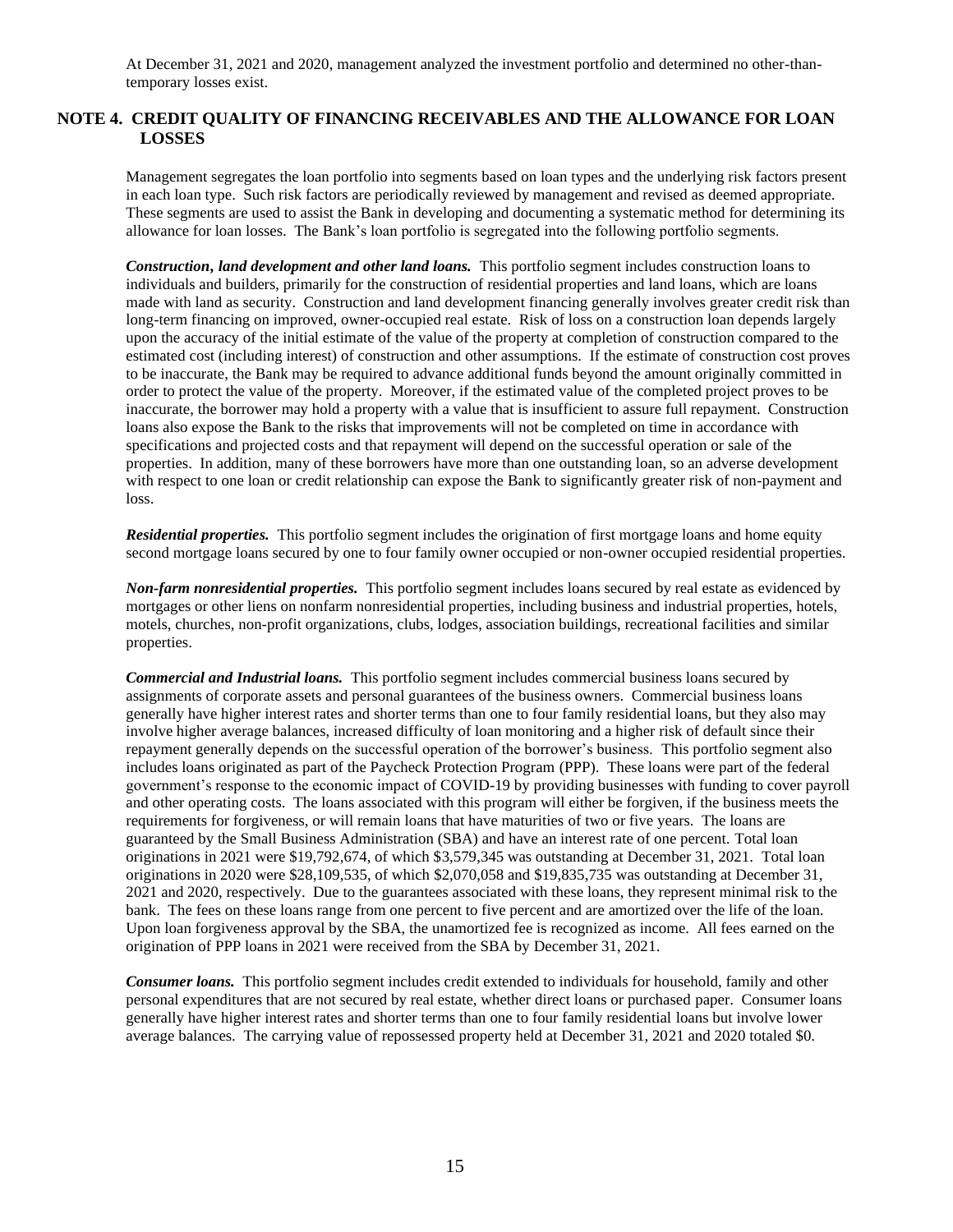An analysis of the loans by segment as of December 31 is as follows:

|                                                       | 2021              |               | 2020        |
|-------------------------------------------------------|-------------------|---------------|-------------|
| Real estate loans:                                    |                   |               |             |
| Secured by construction, land and land development    | \$<br>52,156,194  | \$            | 28,484,648  |
| Secured by residential properties and farmland        | 183,077,246       |               | 188,518,039 |
| Secured by nonfarm nonresidential                     | 106,740,833       |               | 88,045,754  |
| Commercial and industrial loans                       | 24,940,158        |               | 39,526,167  |
| Loans to individuals for household, family, or other  |                   |               |             |
| personal expenditures                                 | 4,431,531         |               | 4,897,446   |
|                                                       | \$<br>371,345,962 | $\mathcal{S}$ | 349,472,054 |
| Leases                                                |                   |               | 2,454       |
| Total loans, gross                                    | \$<br>371,345,962 | \$            | 349,474,508 |
| Net deferred loan fees, costs, premiums and discounts | 1,706,758         |               | 1,494,503   |
| Less: Allowance for possible loan losses              | (4,535,224)       |               | (4,228,866) |
| Net loans                                             | \$<br>368,517,496 | \$            | 346,740,145 |

Loans are generally carried at the amount of unpaid principal, less the allowance for loan losses and adjusted for deferred loan fees, which are amortized over the term of the loan using the interest method. Interest on loans is accrued based on the principal amounts outstanding.

Management further disaggregates the loan portfolio segments into classes of loans, which are based on the initial measurement of the loan, risk characteristics of the loan and the method for monitoring and assessing the credit risk of the loan.

The allowance for loan losses is established through a provision for loan losses. The Bank maintains the allowance at a level believed by management to cover all known and inherent losses in the loan portfolio that are both probable and reasonable to estimate at each reporting date.

Management reviews the allowance for loan losses on no less than a quarterly basis in order to identify those inherent losses and to assess the overall collection probability for the loan portfolio. The evaluation process by portfolio segment includes, among other things, an analysis of delinquency trends, non-performing loan trends, the level of charge-offs and recoveries, prior loss experience, total loans outstanding, the volume of loan originations, the type, size and geographic concentration of the loans, the value of collateral securing the loan, the borrower's ability to repay and repayment performance, the number of loans requiring heightened management oversight, economic conditions and industry experience.

The establishment of the allowance for loan losses is significantly affected by uncertainties and by management's judgment, and there is a likelihood that different amounts would be reported under different conditions or assumptions. The Federal Deposit Insurance Corporation, as an integral part of its examination process, periodically reviews the allowance for loan losses and may require the Bank to make additional provisions for estimated loan losses based upon judgments different from those of management.

The Bank will continue to monitor and modify its allowance for loan losses as conditions dictate. No assurances can be given that the level of allowance for loan losses will cover all of the inherent losses on the loans or that future adjustments to the allowance for loan losses will not be necessary if economic and other conditions differ substantially from the anticipated future economic and other conditions used by management to determine the current level of the allowance for loan losses.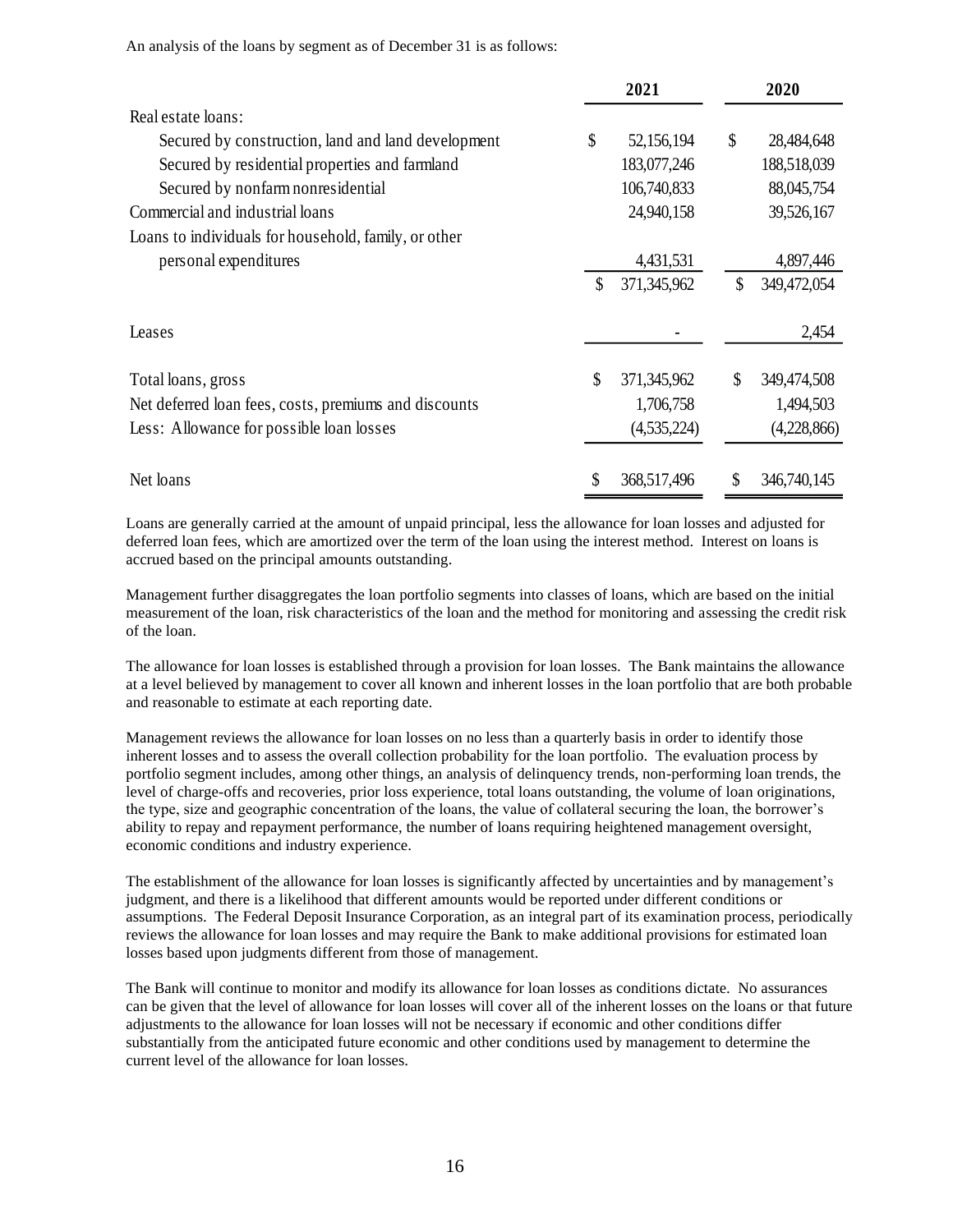The following tables set forth as of December 31, 2021 and 2020 respectively, the balance of the allowance for loan losses by portfolio segment, disaggregated by impairment methodology, which is then further segregated by amounts evaluated for impairment collectively and individually. The allowance for loan losses allocated to each portfolio segment is not necessarily indicative of future losses in any particular portfolio segment and does not restrict the use of the allowance from absorbing losses in other portfolio segments.

## **Allowance for Credit Losses and Recorded Investment in Loans December 31, 2021**

|                                                          | Secured by<br>construction,<br>land and land<br>development | Secured by<br>residential<br>properties and<br>farmland |             | Secured by<br>nonfarm<br>nonresidential |             | <b>Commercial and</b><br>industrial loans |            | Loans to<br>individuals |           | Leases |       | Unallocated  |    | Total       |
|----------------------------------------------------------|-------------------------------------------------------------|---------------------------------------------------------|-------------|-----------------------------------------|-------------|-------------------------------------------|------------|-------------------------|-----------|--------|-------|--------------|----|-------------|
| Allowance for credit losses:                             |                                                             |                                                         |             |                                         |             |                                           |            |                         |           |        |       |              |    |             |
| Beginning balance                                        | \$<br>408,538                                               | \$                                                      | 2,248,194   | \$                                      | 1,074,812   | \$                                        | 222,345    | \$                      | 230,987   | \$     | $2\!$ | \$<br>43,966 | \$ | 4,228,866   |
| Charged off loans                                        |                                                             |                                                         | 84,576      |                                         |             |                                           | 41,933     |                         | 124,216   |        |       |              |    | 250,725     |
| Recoveries of previously charged off loans               | 62                                                          |                                                         | 37,455      |                                         |             |                                           | 41,933     |                         | 62,633    |        |       |              |    | 142,083     |
| Provision for (recovery of) loan losses                  | 332,795                                                     |                                                         | (50,200)    |                                         | 131,827     |                                           | (12, 921)  |                         | 57,489    |        | (24)  | (43,966)     |    | 415,000     |
| Ending balance                                           | 741,395                                                     | S                                                       | 2,150,873   |                                         | 1,206,639   | S                                         | 209,424    |                         | 226,893   |        |       |              |    | 4,535,224   |
| Ending balance: individually<br>evaluated for impairment |                                                             | \$                                                      | 59,057      | S                                       |             |                                           |            |                         |           |        |       |              |    | 59,057      |
|                                                          |                                                             |                                                         |             |                                         |             |                                           |            |                         |           |        |       |              |    |             |
| Ending balance: collectively                             |                                                             |                                                         |             |                                         |             |                                           |            |                         |           |        |       |              |    |             |
| evaluated for impairment                                 | 741,395                                                     | S                                                       | 2,091,816   | \$                                      | 1,206,639   | S                                         | 209,424    | Ŝ                       | 226,893   | S      |       |              |    | 4,476,167   |
| Loan receivables:                                        |                                                             |                                                         |             |                                         |             |                                           |            |                         |           |        |       |              |    |             |
| Ending balance                                           | 52,156,194                                                  | S                                                       | 183,077,246 | S                                       | 106,740,833 | S                                         | 24,940,158 | s                       | 4,431,531 | S      |       |              | s  | 371,345,962 |
| Ending balance: individually<br>evaluated for impairment | 54,769                                                      | S                                                       | 1,868,893   | s                                       |             |                                           |            |                         |           |        |       |              |    | 1,923,662   |
| Ending balance: collectively<br>evaluated for impairment | 52,101,425                                                  |                                                         | 181,208,353 |                                         | 106,740,833 | S                                         | 24,940,158 |                         | 4,431,531 |        |       |              | S  | 369,422,300 |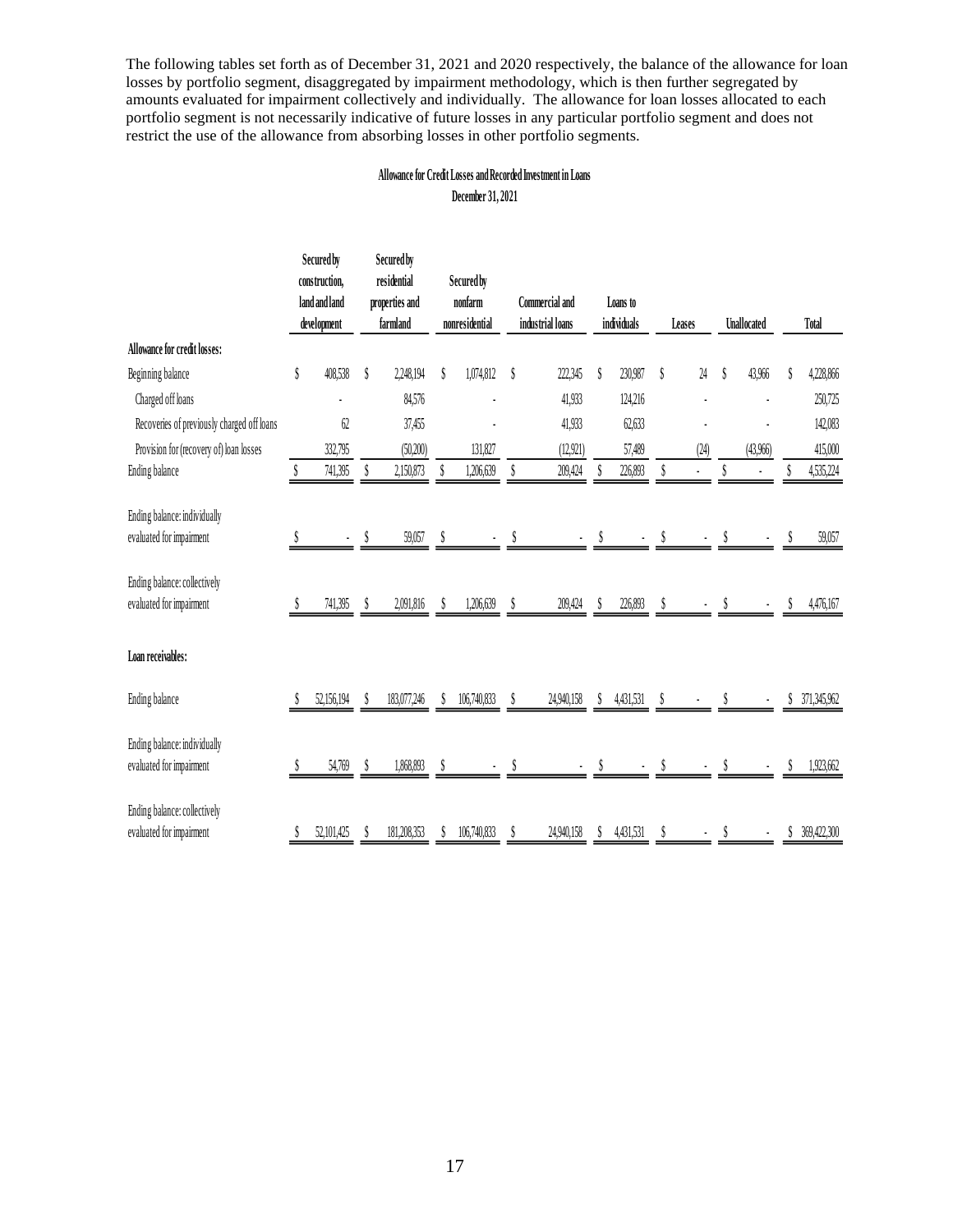#### **Allowance for Credit Losses and Recorded Investment in Loans December 31, 2020**

|                                                          |   | Secured by<br>construction,<br>land and land<br>development | Secured by<br>residential<br>properties |             | Secured by<br>nonfarm<br>nonresidential |            |    | Commercial and<br>industrial loans |   | Loans to<br>individuals |   | Leases |   | <b>Unallocated</b> |   | <b>Total</b> |
|----------------------------------------------------------|---|-------------------------------------------------------------|-----------------------------------------|-------------|-----------------------------------------|------------|----|------------------------------------|---|-------------------------|---|--------|---|--------------------|---|--------------|
| Allowance for credit losses:                             |   |                                                             |                                         | 1,866,569   |                                         |            |    |                                    |   |                         |   |        |   |                    |   |              |
| Beginning balance                                        | S | 358,581                                                     | S                                       |             | s                                       | 717,928    | S  | 140,040                            | S | 174,247                 | S | 136    | Ŝ | ÷.                 | S | 3,257,501    |
| Charged off loans                                        |   |                                                             |                                         | 132,711     |                                         |            |    | 1,096                              |   | 184,355                 |   |        |   |                    |   | 318,162      |
| Recoveries of previously charged off loans               |   | 118,500                                                     |                                         | 27,997      |                                         |            |    | 31,438                             |   | 41,592                  |   |        |   |                    |   | 219,527      |
| Provision for (recovery of) loan losses                  |   | (68,543)                                                    |                                         | 486,339     |                                         | 356,884    |    | 51,963                             |   | 199,503                 |   | (112)  |   | 43,966             |   | 1,070,000    |
| Ending balance                                           |   | 408,538                                                     | s                                       | 2,248,194   | S                                       | 1,074,812  | \$ | 222,345                            | S | 230,987                 |   | $24\,$ |   | 43,966             |   | 4,228,866    |
| Ending balance: individually<br>evaluated for impairment |   | 99                                                          |                                         | 3,091       |                                         | 15         |    |                                    |   |                         |   |        |   |                    |   | 3,205        |
| Ending balance: collectively<br>evaluated for impairment |   | 408,439                                                     | S                                       | 2,245,103   | S                                       | 1,074,797  | S  | 222,345                            | S | 230,987                 | S | 24     | S | 43,966             | S | 4,225,661    |
| Loan receivables:                                        |   |                                                             |                                         |             |                                         |            |    |                                    |   |                         |   |        |   |                    |   |              |
| Ending balance                                           |   | 25,681,918                                                  | S                                       | 188,352,483 | <b>S</b>                                | 91,014,041 | S  | 39,526,166                         | S | 4,897,446               |   | 2,454  |   |                    | S | 349,474,508  |
| Ending balance: individually<br>evaluated for impairment |   | 61,918                                                      | S                                       | 1,877,235   | S                                       | 552,997    | S  |                                    |   |                         |   |        |   |                    | S | 2,492,150    |
| Ending balance: collectively<br>evaluated for impairment | S | 25,620,000                                                  | S                                       | 186,475,248 | S                                       | 90,461,044 | S  | 39,526,166                         | S | 4,897,446               | S | 2,454  | S |                    | s | 346,982,358  |

A summary of transactions in the allowance for loan and lease losses for the years ended December 31, 2021 and 2020, respectively follows:

|                                            | 2021            |   | 2020       |
|--------------------------------------------|-----------------|---|------------|
| Balance, beginning                         | \$<br>4,228,866 | S | 3,257,501  |
| Charged off loans                          | (250, 725)      |   | (318, 162) |
| Recoveries of loans previously charged off | 142,083         |   | 219,527    |
| Provision charged to (recovery from)       |                 |   |            |
| operations                                 | 415,000         |   | 1,070,000  |
| Balance, ending                            | 4,535,224       |   | 4,228,866  |

The Bank utilizes loan risk grades from 1 through 10. Under the rating system, the Bank's policies, consistent with regulatory guidelines, provide for the classification of loans and other assets that are considered to be of lesser quality as substandard  $(8)$ , doubtful  $(9)$  or loss  $(10)$  assets. Loans graded  $1 - 6$  are loans with acceptable risk. A loan graded special mention (7) is considered less than acceptable risk due to potential weaknesses that deserve management's close attention. An asset is considered substandard (8) if it is inadequately protected by the current sound worth and paying capacity of the obligor or of the collateral pledged, if any. Loans so classified must have a well-defined weakness or weaknesses that jeopardize the liquidation of the debt. They are characterized by the distinct possibility that the Bank will sustain some loss if the deficiencies are not corrected. Key characteristics are negative trends in cash flow, profitability, net worth, liquidity or leverage, significant deviation from the original repayment source, numerous extensions and/or renewals, diversion of repayment funds, delinquency, failure to clean-up a short term operating line and/or whenever debt is carried over. Assets classified as doubtful (9) have all the weaknesses inherent in those classified substandard (8) with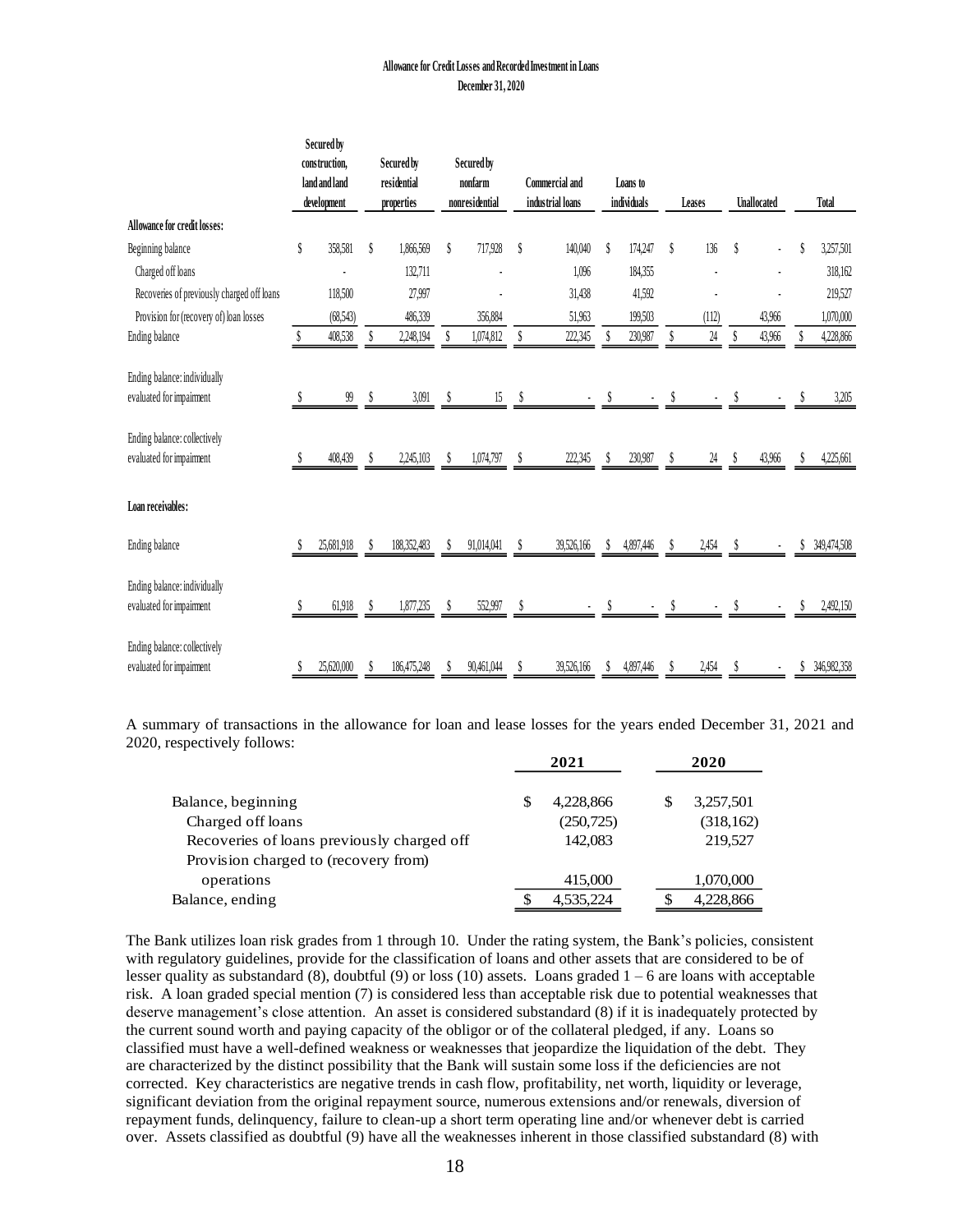the added characteristic that the weaknesses make collection or liquidation in full, on the basis of currently known facts, conditions, and values highly questionable and improbable. Key characteristics are weaknesses noted for loans classified substandard and not readily identified loss and/or undetermined value of collateral. Assets classified as loss (10) are considered uncollectible and of such little value that their continuance as bankable assets is not warranted. This classification does not mean that the loan has absolutely no recovery or salvage value but rather it is not practical or desirable to defer writing off this basically worthless asset even though partial recovery may be affected in the future. Key characteristics of these loans include: (1) no readily identifiable source of repayment (cash flow or liquidation of collateral), (2) not well secured and (3) not in process of collection and/or severe delinquency.

Determinations as to the classification of assets and the amount of loss allowances are subject to review by the Bank's principal federal regulator, the Federal Deposit Insurance Corporation, which can require that the Bank establish additional loss allowances. The Bank regularly reviews its asset portfolio to determine whether any assets require classification in accordance with applicable regulations.

The following tables are a summary of the loan portfolio risk indicators by loan class as of December 31, 2021 and 2020, respectively.

#### **Credit Quality Indicators As of December 31, 2021 Commercial and Consumer Credit Exposure Credit Risk Profile by Creditworthiness Category**

| <b>Risk Ratings</b> | Secured by<br>construction,<br>land and land<br>development | Secured by<br>residential<br>properties and<br>farmland |             | Secured by<br>nonfarm<br>nonresidential |             | <b>Commercial and</b><br>industrial loans |            | Loans to<br>individuals |           | Leases |   | <b>Total</b> |
|---------------------|-------------------------------------------------------------|---------------------------------------------------------|-------------|-----------------------------------------|-------------|-------------------------------------------|------------|-------------------------|-----------|--------|---|--------------|
| Excellent (1)       | \$                                                          | S                                                       |             | \$                                      |             | \$                                        | 727,493    | \$                      | 407,938   | \$     | ٠ | 1,135,431    |
| Good(2)             | 5,256,366                                                   |                                                         | 12,443,451  |                                         | 1,273,282   |                                           | 5,649,403  |                         | 565,325   |        | ٠ | 25,187,827   |
| Above Average (3)   | 21,450,239                                                  |                                                         | 59,482,012  |                                         | 15,346,191  |                                           | 1,451,451  |                         | 1,271,944 |        | ٠ | 99,001,837   |
| Average $(4)$       | 15,169,713                                                  |                                                         | 74,099,531  |                                         | 46,757,939  |                                           | 4,228,878  |                         | 1,380,516 |        | ٠ | 141,636,577  |
| Below Average (5)   | 10,075,692                                                  |                                                         | 31,399,490  |                                         | 38,547,355  |                                           | 8,023,475  |                         | 630,881   |        | ٠ | 88,676,893   |
| Watch (6)           |                                                             |                                                         | 3,355,311   |                                         | 4,808,349   |                                           | 4,429,627  |                         | 47,114    |        |   | 12,640,401   |
| Special Mention (7) | 193,247                                                     |                                                         | 846,466     |                                         |             |                                           | 429,831    |                         | 35,522    |        |   | 1,505,066    |
| Substandard (8)     | 10,937                                                      |                                                         | 1,450,985   |                                         | 7,717       |                                           |            |                         | 978       |        |   | 1,470,617    |
| Doubtful (9)        |                                                             |                                                         |             |                                         |             |                                           |            |                         |           |        |   |              |
| Loss $(10)$         |                                                             |                                                         |             |                                         |             |                                           |            |                         |           |        |   |              |
| Unrated *           |                                                             |                                                         |             |                                         |             |                                           |            |                         | 91,313    |        |   | 91,313       |
| Total               | 52,156,194                                                  |                                                         | 183,077,246 |                                         | 106,740,833 |                                           | 24,940,158 | S                       | 4,431,531 |        |   | 371,345,962  |

\* - Unrated loans to individuals consist of overdrafts.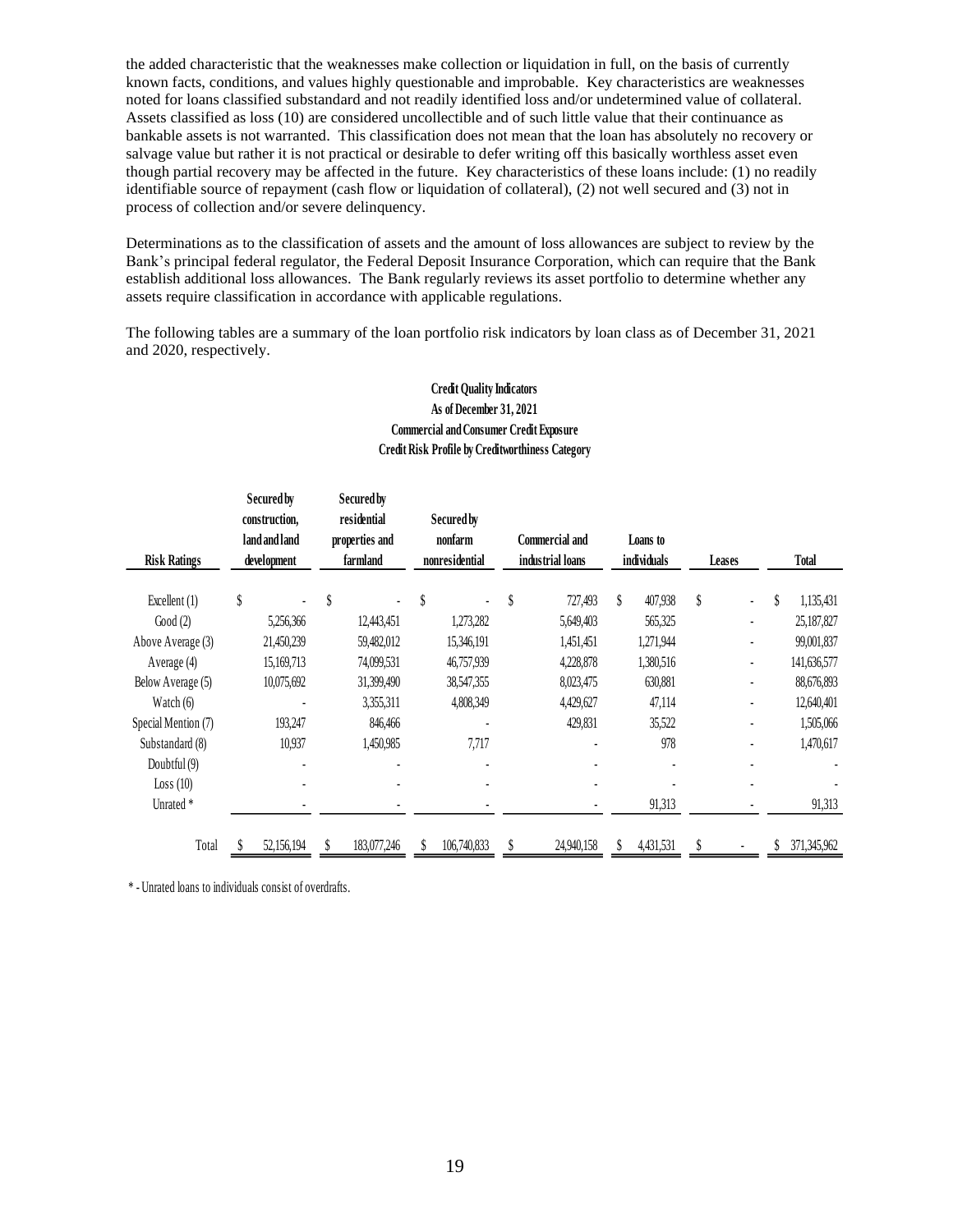#### **Credit Quality Indicators As of December 31, 2020 Commercial and Consumer Credit Exposure Credit Risk Profile by Creditworthiness Category**

| <b>Risk Ratings</b>  | Secured by<br>construction,<br>land and land<br>development | Secured by<br>residential<br>properties |             | Secured by<br>nonfarm<br>nonresidential |   | <b>Commercial and</b><br>industrial loans |    | Loans to<br>individuals |    | Leases |   | Total       |
|----------------------|-------------------------------------------------------------|-----------------------------------------|-------------|-----------------------------------------|---|-------------------------------------------|----|-------------------------|----|--------|---|-------------|
| Excellent $(1)$      | \$                                                          | \$                                      | 79,410      | \$                                      | Ŝ | 786,856                                   | \$ | 533,515                 | \$ | ä,     | Ŝ | 1,399,781   |
| Good $(2)$           | 1,727,922                                                   |                                         | 12,858,323  | 2,026,237                               |   | 19,835,736                                |    | 589,165                 |    |        |   | 37,037,383  |
| Above Average (3)    | 10,828,481                                                  |                                         | 55,504,052  | 10,871,903                              |   | 1,236,605                                 |    | 1,129,252               |    |        |   | 79,570,293  |
| Average $(4)$        | 7,378,078                                                   |                                         | 79,113,576  | 33,799,554                              |   | 4,996,429                                 |    | 1,722,076               |    |        |   | 127,009,713 |
| Below Average (5)    | 8,202,399                                                   |                                         | 34,347,096  | 33,916,590                              |   | 7,410,180                                 |    | 744,304                 |    | 2,454  |   | 84,623,023  |
| Watch (6)            | 46,375                                                      |                                         | 4,202,116   | 6,874,881                               |   | 4,773,362                                 |    | 81,104                  |    |        |   | 15,977,838  |
| Special Mention (7)  | 285,546                                                     |                                         | 1,056,859   |                                         |   | 486,999                                   |    | 37,923                  |    |        |   | 1,867,327   |
| Substandard (8)      | 15,847                                                      |                                         | 1,356,607   | 556,589                                 |   |                                           |    |                         |    |        |   | 1,929,043   |
| Doubtful $(9)$       |                                                             |                                         |             |                                         |   |                                           |    |                         |    |        |   |             |
| Loss(10)             |                                                             |                                         |             |                                         |   |                                           |    |                         |    |        |   |             |
| Unrated <sup>*</sup> |                                                             |                                         |             |                                         |   |                                           |    | 60,107                  |    |        |   | 60,107      |
| Total                | 28,484,648                                                  |                                         | 188,518,039 | 88,045,754                              |   | 39,526,167                                | S  | 4,897,446               | S  | 2,454  |   | 349,474,508 |

\* - Unrated loans to individuals consist of overdrafts.

When a loan is 10 days past due, the Bank sends the borrower a late notice. The Bank also contacts the borrower by phone if the delinquency is not corrected promptly after the notice has been sent. When the loan is 30 days past due, the Bank mails the borrower a consumer's right to cure the default notice and attempts to contact the borrower personally to determine the reason for the delinquency in order to ensure that the borrower understands the terms of the loan and the importance of making payments on or before the due date. If necessary, subsequent delinquency notices are issued and the account is monitored on a regular basis thereafter. If the loan is secured by the borrower's primary residence, by the 90<sup>th</sup> day of delinquency the Bank will send the borrower a final demand for payment and on the  $120<sup>th</sup>$  day of delinquency, foreclosure proceedings will commence. If the loan is not secured by the borrower's primary residence, by the  $60<sup>th</sup>$  day of delinquency the Bank will begin action to secure the collateral associated with the loan. Loans are charged off when the Bank believes that the recovery of principal is improbable. A summary report of all loans 60 days or more past due is provided to the Board of Directors of the Bank each month.

Loans are automatically placed on non-accrual status when payment of principal or interest is more than 90 days delinquent, unless in management's judgment collectability of interest is assured. When loans are placed on nonaccrual status unpaid accrued interest is fully reversed. Cash collections on such loans are applied as reductions of the loan principal and no interest income is recognized on those loans until the loan returns to accrual status. Nonaccrual loans are restored to accrual status when all delinquent principal and interest have been paid and the loan remains current for six consecutive months.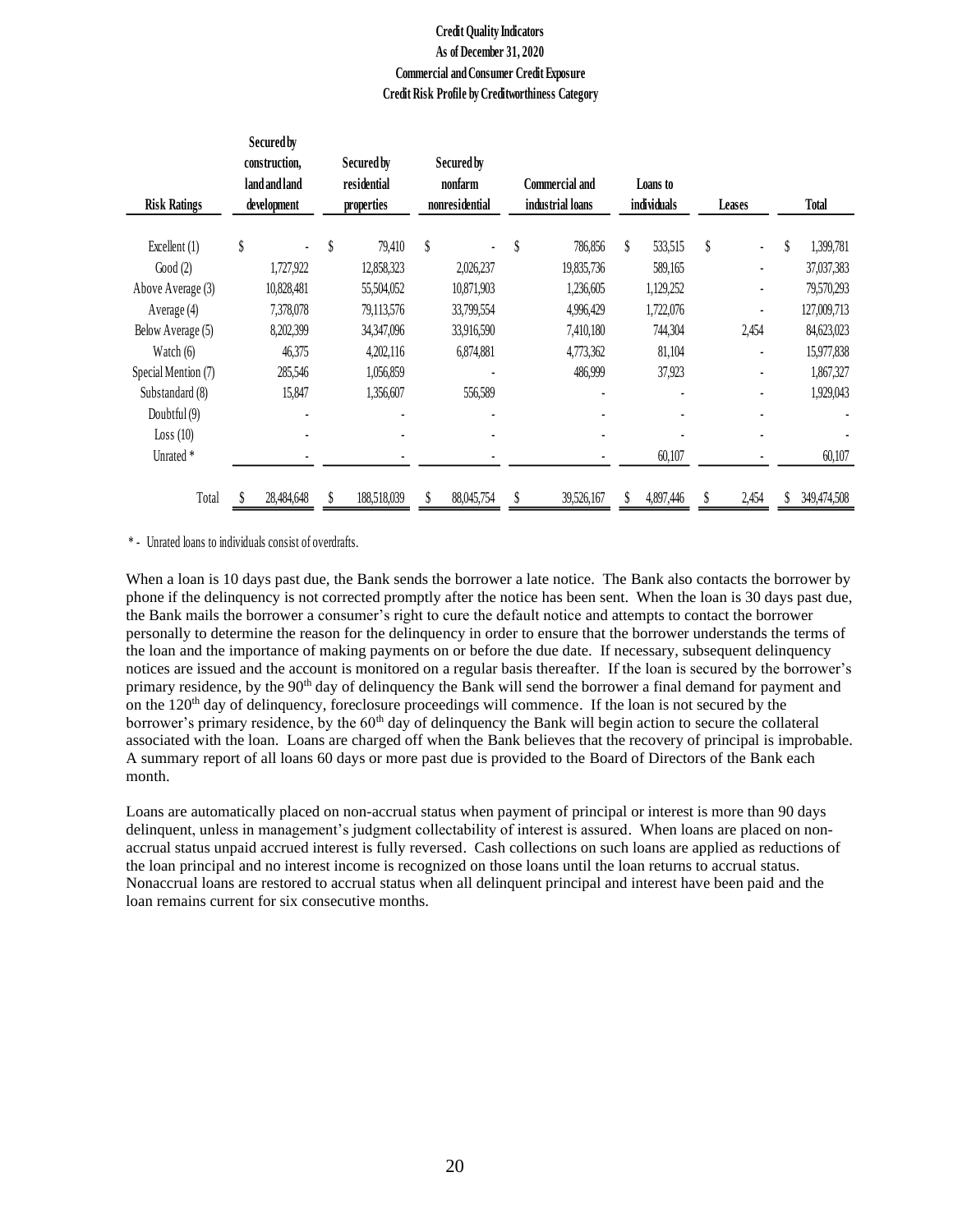The following tables set forth certain information with respect to our loan portfolio delinquencies by loan class and amount as of December 31, 2021 and 2020:

## **Age Analysis of Past Due Loans December 31, 2021**

|                                   | 30-59 Days<br>Past Due | 60-89 Days<br>Past Due | Greater<br>Than 90<br><b>Days</b> | <b>Total</b><br>Past<br>Due |    | Current     |    | <b>Total Gross</b><br>Loans |
|-----------------------------------|------------------------|------------------------|-----------------------------------|-----------------------------|----|-------------|----|-----------------------------|
| Secured by Real Estate:           |                        |                        |                                   |                             |    |             |    |                             |
| 1-4 Family 1st Lien               | 1,350,692              | \$<br>99,929           | \$<br>88,338                      | \$<br>1,538,959             | \$ | 160,568,263 | \$ | 162, 107, 222               |
| 1-4 Family Jr. Lien               | 40,515                 | ٠                      |                                   | 40,515                      |    | 13,943,366  |    | 13,983,881                  |
| 5+ multi family                   |                        |                        |                                   |                             |    | 6,633,423   |    | 6,633,423                   |
| Secured by construction, land and |                        |                        |                                   |                             |    |             |    |                             |
| land development                  | 30,886                 | 548                    | 312                               | 31,746                      |    | 52,124,448  |    | 52,156,194                  |
| Secured by farmland               |                        |                        |                                   |                             |    | 352,720     |    | 352,720                     |
| Secured by nonfarm nonresidential | 49,675                 |                        | 303,089                           | 352,764                     |    | 106,388,069 |    | 106,740,833                 |
| Commercial and industrial loans   |                        |                        |                                   |                             |    | 24,940,158  |    | 24,940,158                  |
| Consumer loans                    | 8,798                  | 35,522                 |                                   | 44,320                      |    | 4,387,211   |    | 4,431,531                   |
| Leases                            |                        |                        |                                   |                             |    |             |    |                             |
| Total                             | 1,480,566              | 135,999                | 391,739                           | \$<br>2,008,304             | S  | 369,337,658 | S  | 371,345,962                 |

## **Age Analysis of Past Due Loans December 31, 2020**

|                                   |               |    |            | Greater       | <b>Total</b>    |   |             |   |                    |
|-----------------------------------|---------------|----|------------|---------------|-----------------|---|-------------|---|--------------------|
|                                   | 30-59 Days    |    | 60-89 Days | Than 90       | Past            |   |             |   | <b>Total Gross</b> |
|                                   | Past Due      |    | Past Due   | Days          | Due             |   | Current     |   | Loans              |
| Secured by Real Estate:           |               |    |            |               |                 |   |             |   |                    |
| 1-4 Family 1st Lien               | \$<br>354,921 | S. | 351,586    | \$<br>432,741 | \$<br>1,139,248 | S | 171,359,775 | S | 172,499,023        |
| 1-4 Family Jr. Lien               |               |    | 47,137     | 79,858        | 126,995         |   | 11,600,481  |   | 11,727,476         |
| 5+ multi family                   |               |    |            |               |                 |   | 4,291,540   |   | 4,291,540          |
| Secured by construction, land and |               |    |            |               |                 |   |             |   |                    |
| land development                  | 3,501         |    | 12,346     |               | 15,847          |   | 28,468,801  |   | 28,484,648         |
| Secured by nonfarm nonresidential |               |    |            |               |                 |   | 88,045,754  |   | 88,045,754         |
| Commercial and industrial loans   | 96,597        |    | 202,470    |               | 299,067         |   | 39,227,100  |   | 39,526,167         |
| Consumer loans                    |               |    |            |               |                 |   | 4,897,446   |   | 4,897,446          |
| Leases                            |               |    |            |               |                 |   | 2,454       |   | 2,454              |
| Total                             | 455,019       |    | 613,539    | 512,599       | 1,581,157       |   | 347,893,351 |   | 349,474,508        |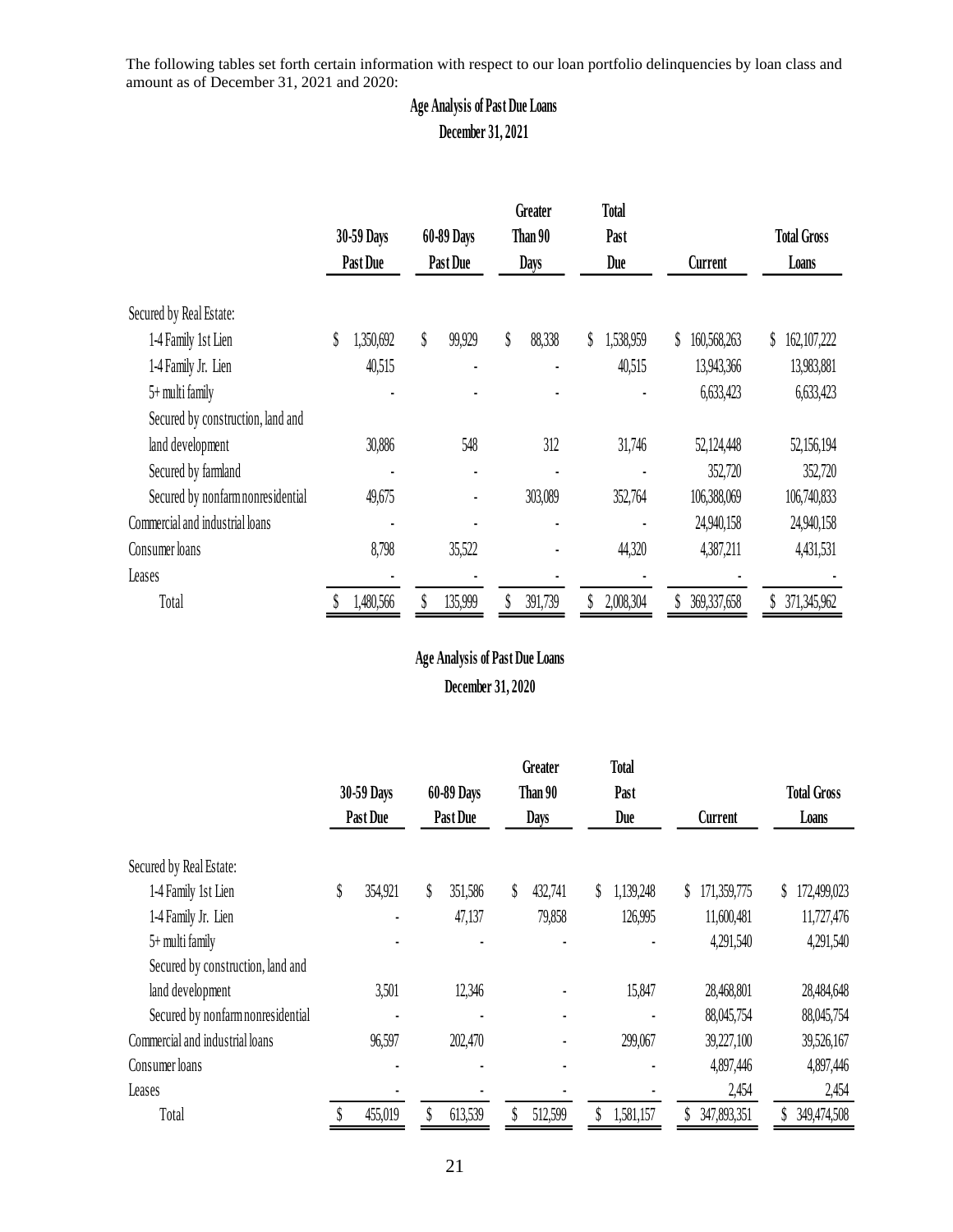The following table sets forth certain information with respect to our loan portfolio delinquencies and nonaccrual loans by loan class and amount as of December 31, 2021 and 2020:

|                                        | 2021                                           |                   |                 | 2020                        |                   |  |
|----------------------------------------|------------------------------------------------|-------------------|-----------------|-----------------------------|-------------------|--|
|                                        | <b>Recorded</b><br>Investment ><br>90 Days and |                   | <b>Recorded</b> | Investment ><br>90 Days and |                   |  |
|                                        | <b>Accruing</b>                                | <b>Nonaccrual</b> |                 | <b>Accruing</b>             | <b>Nonaccrual</b> |  |
| Secured by Real Estate:                |                                                |                   |                 |                             |                   |  |
| 1-4 Family 1st Lien                    | \$<br>50,143                                   | \$<br>1,475,570   | \$              | $\overline{\phantom{a}}$    | 1,327,324<br>\$   |  |
| 1-4 Family Jr. Lien                    |                                                | 162,302           |                 |                             | 79,858            |  |
| Secured by construction, land and land |                                                |                   |                 |                             |                   |  |
| development                            | 312                                            | 10.625            |                 |                             | 12.346            |  |
| Secured by nonfarm nonresidential      |                                                | 303,089           |                 | -                           |                   |  |
| Commercial and industrial loans        |                                                |                   |                 |                             |                   |  |
| Consumer loans                         |                                                | 35,522            |                 |                             |                   |  |
| Total                                  | 50.455                                         | 1,987,108         |                 |                             | 1,419,528         |  |

The Bank accounts for impaired loans under generally accepted accounting principles. An impaired loan generally is one for which it is probable, based on current information and events, that the Bank will not collect the scheduled payments of principal and interest when due according to the contractual terms of the loan agreement. Commercial and commercial real estate loans that are risk rated substandard, doubtful or loss with a current balance greater than the average loan balance for that call report code are evaluated individually for impairment by management. Also, troubled debt restructurings and loans in the process of foreclosure, not included in the criteria above, are evaluated individually for impairment. Interest income generally is not recognized on specific impaired loans unless the likelihood of further loss is remote. Cash collections on such loans are applied as reductions of the loan principal and no interest income is recognized on those loans until the principal balance has been collected.

Factors considered by management in determining impairment include payment status, collateral value, and the probability of collecting scheduled principal and interest payments when due. Loans that experience insignificant payment delays and payment shortfalls generally are not classified as impaired. Management determines the significance of payment delays and payment shortfalls on a case-by-case basis, taking into consideration all of the circumstances surrounding the loan and the borrower, including the length of the delay, the reasons for the delay, the borrower's prior payment record, and the amount of the shortfall in relation to the principal and interest owed. The Bank further identifies all loans in nonaccrual status and troubled debt restructured loans as impaired loans, except large groups of smaller balance homogeneous loans that are collectively evaluated for impairment. Accordingly, the Bank does not separately identify individual consumer and residential loans for impairment disclosures, unless the loans are the subject of a restructuring agreement. Impairment is measured on a loan by loan basis for commercial and construction loans by either the present value of expected future cash flows discounted at the loan's effective interest rate, the loan's obtainable market price, or the fair value of the collateral if the loan is collateral dependent. When the measure of an impaired loan results in a realizable value that is less than the recorded investment in the loan, the difference is recorded as a specific valuation allowance against that loan or a partial charge off is recorded and the Bank will make the appropriate adjustment to the allowance for loan losses.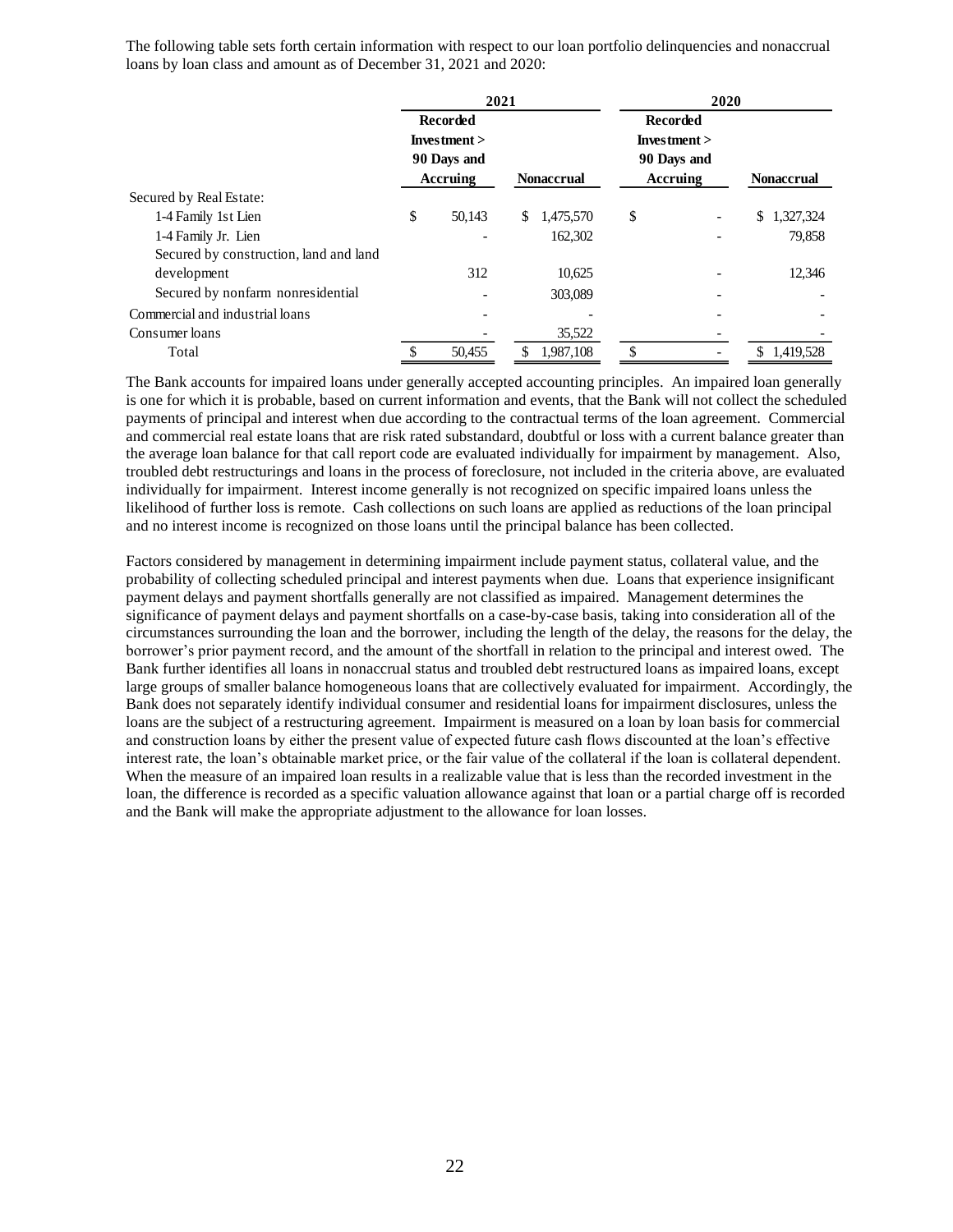The following tables set forth certain information with respect to our impaired loan portfolio as of December 31, 2021 and 2020:

|                                     |                                      |                                              |                                 | <b>Impaired Loans</b><br>December 31, 2021 |                                                 |                                                |
|-------------------------------------|--------------------------------------|----------------------------------------------|---------------------------------|--------------------------------------------|-------------------------------------------------|------------------------------------------------|
|                                     | <b>Recorded</b><br><b>Investment</b> | <b>Unpaid</b><br>Principal<br><b>Balance</b> |                                 | <b>Related</b><br><b>Allowance</b>         | Average<br><b>Recorded</b><br><b>Investment</b> | <b>Interest</b><br><b>Income</b><br>Recognized |
| With no related allowance recorded: |                                      |                                              |                                 |                                            |                                                 |                                                |
| Secured by commercial real estate   | \$<br>54,769                         | \$<br>73,620                                 | $\boldsymbol{\hat{\mathsf{S}}}$ |                                            | \$<br>27,385                                    | \$<br>5,119                                    |
| Secured by residental real estate   | 830,554                              | 1,072,885                                    |                                 |                                            | 479,583                                         | 50,502                                         |
| Non-farm, non-residential           |                                      |                                              |                                 |                                            | 273,404                                         | 11,906                                         |
| With an allowance recorded:         |                                      |                                              |                                 |                                            |                                                 |                                                |
| Secured by commercial real estate   |                                      |                                              |                                 |                                            | 30,959                                          |                                                |
| Secured by residental real estate   | 1,038,339                            | 1,050,737                                    |                                 | 59,057                                     | 1,393,481                                       | 46,634                                         |
| Non-farm, non-residential           |                                      |                                              |                                 |                                            | 3,096                                           |                                                |
| Total:                              |                                      |                                              |                                 |                                            |                                                 |                                                |
| Secured by commercial real estate   | 54,769                               | 73,620                                       |                                 |                                            | 27,385                                          | 5,119                                          |
| Secured by residental real estate   | 1,868,893                            | 2,123,622                                    |                                 | 59,057                                     | 1,873,064                                       | 97,136                                         |
| Non-farm, non-residential           |                                      |                                              |                                 |                                            | 276,500                                         | 11,906                                         |
| Total                               | 1,923,662                            | 2,197,242                                    | \$                              | 59,057                                     | 2,218,207                                       | \$<br>114,161                                  |

|                                     |                                      |                                              | <b>Impaired Loans</b><br>December 31, 2020 |                                                 |                                                |
|-------------------------------------|--------------------------------------|----------------------------------------------|--------------------------------------------|-------------------------------------------------|------------------------------------------------|
|                                     | <b>Recorded</b><br><b>Investment</b> | <b>Unpaid</b><br>Principal<br><b>Balance</b> | <b>Related</b><br><b>Allowance</b>         | Average<br><b>Recorded</b><br><b>Investment</b> | <b>Interest</b><br><b>Income</b><br>Recognized |
| With no related allowance recorded: |                                      |                                              |                                            |                                                 |                                                |
| Secured by residental real estate   | \$<br>124,969                        | \$<br>133,124                                | \$                                         | \$<br>103,641                                   | \$<br>1,704                                    |
| Non-farm, non-residential           | 546,807                              | 546,807                                      |                                            | 555,950                                         | 32,231                                         |
| Commercial                          |                                      |                                              |                                            | 6,046                                           |                                                |
| With an allowance recorded:         |                                      |                                              |                                            |                                                 |                                                |
| Secured by commercial real estate   | 61,918                               | 79,176                                       | 99                                         | 63,773                                          | 5,594                                          |
| Secured by residental real estate   | 1,752,266                            | 1,979,332                                    | 3,091                                      | 1,811,993                                       | 105,468                                        |
| Non-farm, non-residential           | 6,191                                | 6,191                                        | 15                                         | 18,392                                          | 1,052                                          |
| Total:                              |                                      |                                              |                                            |                                                 |                                                |
| Secured by commercial real estate   | 61,918                               | 79,176                                       | 99                                         | 63,773                                          | 5,594                                          |
| Secured by residental real estate   | 1,877,235                            | 2,112,456                                    | 3,091                                      | 1,915,634                                       | 107,172                                        |
| Non-farm, non-residential           | 552,998                              | 552,998                                      | 15                                         | 574,342                                         | 33,283                                         |
| Commercial                          |                                      |                                              | $\overline{\phantom{0}}$                   | 6,046                                           |                                                |
| Total                               | \$<br>2,492,151                      | \$<br>2,744,630                              | \$<br>3,205                                | \$<br>2,559,794                                 | \$<br>146,049                                  |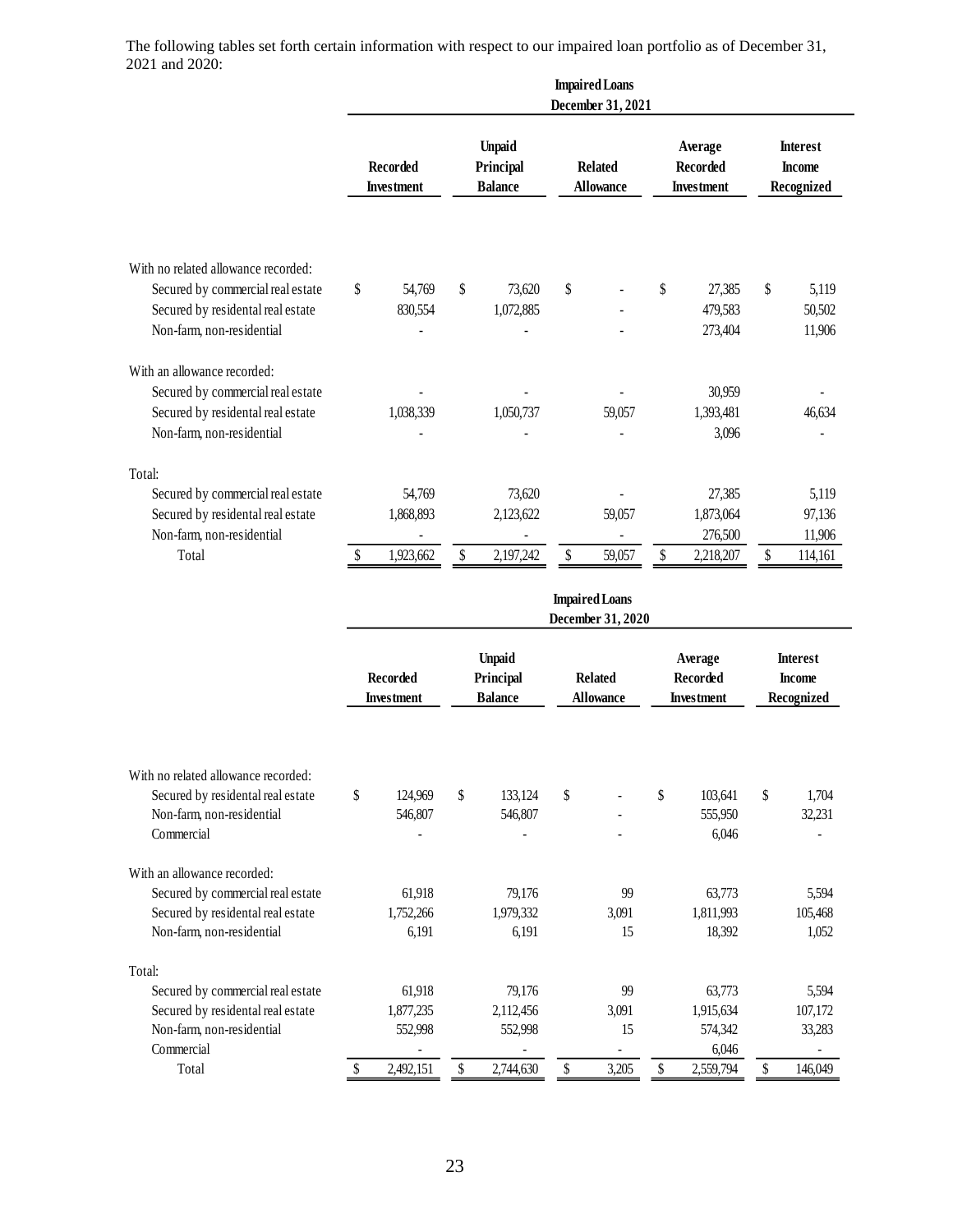Impaired loans also included all loans modified and identified as troubled debt restructuring (TDR). A loan is deemed to be a TDR when the Bank agrees to a modification in terms of a loan resulting in a concession made by the Bank in an effort to mitigate potential loss arising from a borrower's financial difficulty.

As of December 31, 2021, there were seventeen restructured loans totaling \$1,923,663 to fourteen separate and unrelated borrowers who were experiencing financial difficulty.

As of December 31, 2020, there were eighteen restructured loans totaling \$1,945,344 to fourteen separate and unrelated borrowers who were experiencing financial difficulty. The modifications on these loans include reductions in interest rates, extension of maturity dates and provisions for interest only payments.

The following tables presents the number of loans and recorded investment in loans restructured and identified as troubled debt restructurings for the twelve months ended December 31, 2021 and 2020, as well as the number of and recorded investment in previously identified TDRs that subsequently defaulted. Defaulted loans are those which are 30 days or more past due for payment under the modified terms.

| December 31, 2021:<br><b>Troubled Debt Restructurings:</b> | Number of<br>Contracts | <b>Pre-Modification</b><br><b>Outstanding Recorded</b><br><b>Investment</b> | Post-Modification<br><b>Outstanding Recorded</b><br><b>Investment</b> |         |  |  |
|------------------------------------------------------------|------------------------|-----------------------------------------------------------------------------|-----------------------------------------------------------------------|---------|--|--|
| Secured by Real Estate:                                    |                        |                                                                             |                                                                       |         |  |  |
| 1-4 Family 1st Lien                                        | 1                      | \$<br>170,934                                                               | \$                                                                    | 169,757 |  |  |
| 1-4 Family Jr. Lien                                        |                        |                                                                             |                                                                       |         |  |  |
| 5+ multi family                                            |                        |                                                                             |                                                                       |         |  |  |
| Secured by construction, land and land                     |                        |                                                                             |                                                                       |         |  |  |
| development                                                |                        |                                                                             |                                                                       |         |  |  |
| Secured by farmland                                        |                        |                                                                             |                                                                       |         |  |  |
| Secured by nonfarm nonresidential                          |                        |                                                                             |                                                                       |         |  |  |
| Commercial and industrial loans                            |                        |                                                                             |                                                                       |         |  |  |
| Consumer loans                                             |                        |                                                                             |                                                                       |         |  |  |
| Other loans                                                |                        |                                                                             |                                                                       |         |  |  |
| Leases                                                     |                        |                                                                             |                                                                       |         |  |  |
| <b>Troubled Debt Restructurings That</b>                   | Number of              |                                                                             |                                                                       |         |  |  |
| <b>Subsequently Defaulted:</b>                             | <b>Contracts</b>       | <b>Recorded Investment</b>                                                  |                                                                       |         |  |  |
| Secured by Real Estate:                                    |                        |                                                                             |                                                                       |         |  |  |
| 1-4 Family 1st Lien                                        | 6                      | \$<br>413,396                                                               |                                                                       |         |  |  |
| 1-4 Family Jr. Lien                                        |                        |                                                                             |                                                                       |         |  |  |
| 5+ multi family                                            |                        |                                                                             |                                                                       |         |  |  |
| Secured by construction, land and land                     |                        |                                                                             |                                                                       |         |  |  |
| development                                                |                        |                                                                             |                                                                       |         |  |  |
| Secured by farmland                                        |                        |                                                                             |                                                                       |         |  |  |
| Secured by nonfarm nonresidential                          |                        |                                                                             |                                                                       |         |  |  |
| Commercial and industrial loans                            |                        |                                                                             |                                                                       |         |  |  |

| Consumer loans |  |
|----------------|--|
| Other loans    |  |
| Leases         |  |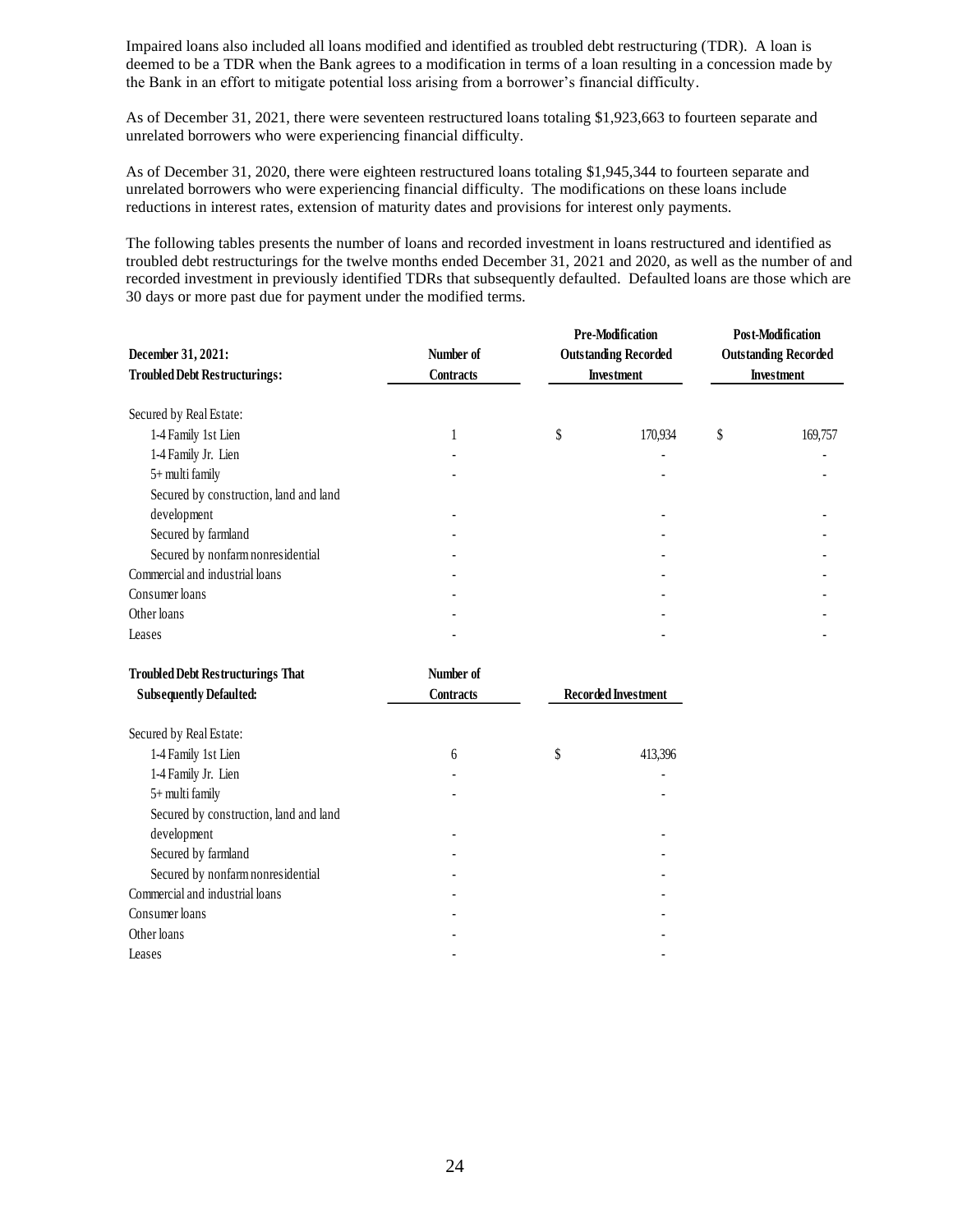| December 31, 2020:<br><b>Troubled Debt Restructurings:</b>                                                                                                                                                                                                                                                                                                                                                                                                                                                                                                                                                                                                                                                                                                                                                                                                                                                                                                                                                                                                                                                                                                                                                                                                                                                                                                                | Number of<br><b>Contracts</b> | <b>Pre-Modification</b><br><b>Outstanding Recorded</b><br><b>Investment</b> | <b>Post-Modification</b><br><b>Outstanding Recorded</b><br><b>Investment</b> |  |  |
|---------------------------------------------------------------------------------------------------------------------------------------------------------------------------------------------------------------------------------------------------------------------------------------------------------------------------------------------------------------------------------------------------------------------------------------------------------------------------------------------------------------------------------------------------------------------------------------------------------------------------------------------------------------------------------------------------------------------------------------------------------------------------------------------------------------------------------------------------------------------------------------------------------------------------------------------------------------------------------------------------------------------------------------------------------------------------------------------------------------------------------------------------------------------------------------------------------------------------------------------------------------------------------------------------------------------------------------------------------------------------|-------------------------------|-----------------------------------------------------------------------------|------------------------------------------------------------------------------|--|--|
| Secured by Real Estate:                                                                                                                                                                                                                                                                                                                                                                                                                                                                                                                                                                                                                                                                                                                                                                                                                                                                                                                                                                                                                                                                                                                                                                                                                                                                                                                                                   |                               |                                                                             |                                                                              |  |  |
| 1-4 Family 1st Lien                                                                                                                                                                                                                                                                                                                                                                                                                                                                                                                                                                                                                                                                                                                                                                                                                                                                                                                                                                                                                                                                                                                                                                                                                                                                                                                                                       |                               | \$                                                                          | \$                                                                           |  |  |
| 1-4 Family Jr. Lien                                                                                                                                                                                                                                                                                                                                                                                                                                                                                                                                                                                                                                                                                                                                                                                                                                                                                                                                                                                                                                                                                                                                                                                                                                                                                                                                                       |                               |                                                                             |                                                                              |  |  |
| 5+ multi family                                                                                                                                                                                                                                                                                                                                                                                                                                                                                                                                                                                                                                                                                                                                                                                                                                                                                                                                                                                                                                                                                                                                                                                                                                                                                                                                                           |                               |                                                                             |                                                                              |  |  |
| Secured by construction, land and land                                                                                                                                                                                                                                                                                                                                                                                                                                                                                                                                                                                                                                                                                                                                                                                                                                                                                                                                                                                                                                                                                                                                                                                                                                                                                                                                    |                               |                                                                             |                                                                              |  |  |
| development                                                                                                                                                                                                                                                                                                                                                                                                                                                                                                                                                                                                                                                                                                                                                                                                                                                                                                                                                                                                                                                                                                                                                                                                                                                                                                                                                               |                               |                                                                             |                                                                              |  |  |
| Secured by farmland                                                                                                                                                                                                                                                                                                                                                                                                                                                                                                                                                                                                                                                                                                                                                                                                                                                                                                                                                                                                                                                                                                                                                                                                                                                                                                                                                       |                               |                                                                             |                                                                              |  |  |
| Secured by nonfarm nonresidential                                                                                                                                                                                                                                                                                                                                                                                                                                                                                                                                                                                                                                                                                                                                                                                                                                                                                                                                                                                                                                                                                                                                                                                                                                                                                                                                         |                               |                                                                             |                                                                              |  |  |
| Commercial and industrial loans                                                                                                                                                                                                                                                                                                                                                                                                                                                                                                                                                                                                                                                                                                                                                                                                                                                                                                                                                                                                                                                                                                                                                                                                                                                                                                                                           |                               |                                                                             |                                                                              |  |  |
| Consumer loans                                                                                                                                                                                                                                                                                                                                                                                                                                                                                                                                                                                                                                                                                                                                                                                                                                                                                                                                                                                                                                                                                                                                                                                                                                                                                                                                                            |                               |                                                                             |                                                                              |  |  |
| Other loans                                                                                                                                                                                                                                                                                                                                                                                                                                                                                                                                                                                                                                                                                                                                                                                                                                                                                                                                                                                                                                                                                                                                                                                                                                                                                                                                                               |                               |                                                                             |                                                                              |  |  |
| Leases                                                                                                                                                                                                                                                                                                                                                                                                                                                                                                                                                                                                                                                                                                                                                                                                                                                                                                                                                                                                                                                                                                                                                                                                                                                                                                                                                                    |                               |                                                                             |                                                                              |  |  |
| <b>Troubled Debt Restructurings That</b>                                                                                                                                                                                                                                                                                                                                                                                                                                                                                                                                                                                                                                                                                                                                                                                                                                                                                                                                                                                                                                                                                                                                                                                                                                                                                                                                  | Number of                     |                                                                             |                                                                              |  |  |
| <b>Subsequently Defaulted:</b>                                                                                                                                                                                                                                                                                                                                                                                                                                                                                                                                                                                                                                                                                                                                                                                                                                                                                                                                                                                                                                                                                                                                                                                                                                                                                                                                            | <b>Contracts</b>              | <b>Recorded Investment</b>                                                  |                                                                              |  |  |
|                                                                                                                                                                                                                                                                                                                                                                                                                                                                                                                                                                                                                                                                                                                                                                                                                                                                                                                                                                                                                                                                                                                                                                                                                                                                                                                                                                           |                               |                                                                             |                                                                              |  |  |
| Secured by Real Estate:                                                                                                                                                                                                                                                                                                                                                                                                                                                                                                                                                                                                                                                                                                                                                                                                                                                                                                                                                                                                                                                                                                                                                                                                                                                                                                                                                   |                               |                                                                             |                                                                              |  |  |
| 1-4 Family 1st Lien                                                                                                                                                                                                                                                                                                                                                                                                                                                                                                                                                                                                                                                                                                                                                                                                                                                                                                                                                                                                                                                                                                                                                                                                                                                                                                                                                       | 4                             | \$<br>216,665                                                               |                                                                              |  |  |
| 1-4 Family Jr. Lien                                                                                                                                                                                                                                                                                                                                                                                                                                                                                                                                                                                                                                                                                                                                                                                                                                                                                                                                                                                                                                                                                                                                                                                                                                                                                                                                                       |                               |                                                                             |                                                                              |  |  |
| 5+ multi family                                                                                                                                                                                                                                                                                                                                                                                                                                                                                                                                                                                                                                                                                                                                                                                                                                                                                                                                                                                                                                                                                                                                                                                                                                                                                                                                                           |                               |                                                                             |                                                                              |  |  |
| Secured by construction, land and land                                                                                                                                                                                                                                                                                                                                                                                                                                                                                                                                                                                                                                                                                                                                                                                                                                                                                                                                                                                                                                                                                                                                                                                                                                                                                                                                    |                               |                                                                             |                                                                              |  |  |
| development                                                                                                                                                                                                                                                                                                                                                                                                                                                                                                                                                                                                                                                                                                                                                                                                                                                                                                                                                                                                                                                                                                                                                                                                                                                                                                                                                               |                               |                                                                             |                                                                              |  |  |
| Secured by farmland                                                                                                                                                                                                                                                                                                                                                                                                                                                                                                                                                                                                                                                                                                                                                                                                                                                                                                                                                                                                                                                                                                                                                                                                                                                                                                                                                       |                               |                                                                             |                                                                              |  |  |
| Secured by nonfarm nonresidential<br>Commercial and industrial loans                                                                                                                                                                                                                                                                                                                                                                                                                                                                                                                                                                                                                                                                                                                                                                                                                                                                                                                                                                                                                                                                                                                                                                                                                                                                                                      |                               |                                                                             |                                                                              |  |  |
| Consumer loans                                                                                                                                                                                                                                                                                                                                                                                                                                                                                                                                                                                                                                                                                                                                                                                                                                                                                                                                                                                                                                                                                                                                                                                                                                                                                                                                                            |                               |                                                                             |                                                                              |  |  |
| Other loans                                                                                                                                                                                                                                                                                                                                                                                                                                                                                                                                                                                                                                                                                                                                                                                                                                                                                                                                                                                                                                                                                                                                                                                                                                                                                                                                                               |                               |                                                                             |                                                                              |  |  |
| Leases                                                                                                                                                                                                                                                                                                                                                                                                                                                                                                                                                                                                                                                                                                                                                                                                                                                                                                                                                                                                                                                                                                                                                                                                                                                                                                                                                                    |                               |                                                                             |                                                                              |  |  |
| The Bank did not have any commitments to loan additional funds to borrowers whose loans have been classified as<br>TDR's.<br><b>LOAN SERVICING</b><br>Mortgage and commercial loans serviced for others are not included in the accompanying financial statements. The<br>unpaid principal balances of mortgage and commercial loans serviced for others were \$4,339,062 and \$2,538,249 at<br>December 31, 2021 and 2020, respectively.                                                                                                                                                                                                                                                                                                                                                                                                                                                                                                                                                                                                                                                                                                                                                                                                                                                                                                                                 |                               |                                                                             |                                                                              |  |  |
| Custodial balances maintained in connection with the foregoing loan servicing, and included in demand deposits,<br>were \$2,201 and \$3,212 at December 31, 2021 and 2020, respectively.                                                                                                                                                                                                                                                                                                                                                                                                                                                                                                                                                                                                                                                                                                                                                                                                                                                                                                                                                                                                                                                                                                                                                                                  |                               |                                                                             |                                                                              |  |  |
| The Bank did not capitalize or have any amortization of mortgage servicing rights in 2021 or 2020. There were no<br>assets or liabilities for mortgage servicing rights at December 31, 2021 or 2020.                                                                                                                                                                                                                                                                                                                                                                                                                                                                                                                                                                                                                                                                                                                                                                                                                                                                                                                                                                                                                                                                                                                                                                     |                               |                                                                             |                                                                              |  |  |
| <b>LEASE PURCHASE AGREEMENT</b>                                                                                                                                                                                                                                                                                                                                                                                                                                                                                                                                                                                                                                                                                                                                                                                                                                                                                                                                                                                                                                                                                                                                                                                                                                                                                                                                           |                               |                                                                             |                                                                              |  |  |
| In August 2017, the Bank executed a Lease Purchase Agreement with the Board of Education of Morgan County<br>West Virginia (Board). The purpose of the agreement was to provide for the Bank's advance of \$1,000,000 to the<br>Board to finance the Board's acquisition of equipment for facilities at Berkeley Springs High School. The Bank<br>deposited funds into a special account of the Board, designated as the 2015 Qualified Zone Academy Bond (QZAB)<br>Allocation - Board of Education of the Morgan County Project Fund (Fund). The Fund will be invested in a savings<br>account with the Bank until utilized. As of December 31, 2021, and 2020 respectively, the savings account with the<br>Bank carried a balance of \$39,710 and \$39,512. Terms of the lease purchase agreement require 14 annual principal<br>payments of \$66,666 beginning June 2018, with a final payment of \$66,676 due June 2032. These payments are<br>deposited into another savings account, Morgan County Board of Education Sinking Fund and will accumulate until<br>2032 at which time the \$1,000,000 will be repaid to the Bank in full. In lieu of cash interest payments, the Bank<br>may receive a tax credit annually for 15 years approximately equal to 4.16% of the outstanding principal amount.<br>For 2021 and 2020, the Bank opted to use the tax credit. |                               |                                                                             |                                                                              |  |  |

| <b>Troubled Debt Restructurings That</b> | Number of        |                            |         |  |
|------------------------------------------|------------------|----------------------------|---------|--|
| <b>Subsequently Defaulted:</b>           | <b>Contracts</b> | <b>Recorded Investment</b> |         |  |
|                                          |                  |                            |         |  |
| Secured by Real Estate:                  |                  |                            |         |  |
| 1-4 Family 1st Lien                      | 4                | \$                         | 216,665 |  |
| 1-4 Family Jr. Lien                      |                  |                            |         |  |
| 5+ multi family                          |                  |                            |         |  |
| Secured by construction, land and land   |                  |                            |         |  |
| development                              |                  |                            |         |  |
| Secured by farmland                      |                  |                            |         |  |
| Secured by nonfarm nonresidential        |                  |                            |         |  |
| Commercial and industrial loans          |                  |                            |         |  |
| Consumer loans                           |                  |                            |         |  |
| Other loans                              |                  |                            |         |  |
| Leases                                   |                  |                            |         |  |

#### **NOTE 5. LOAN SERVICING**

#### **NOTE 6. LEASE PURCHASE AGREEMENT**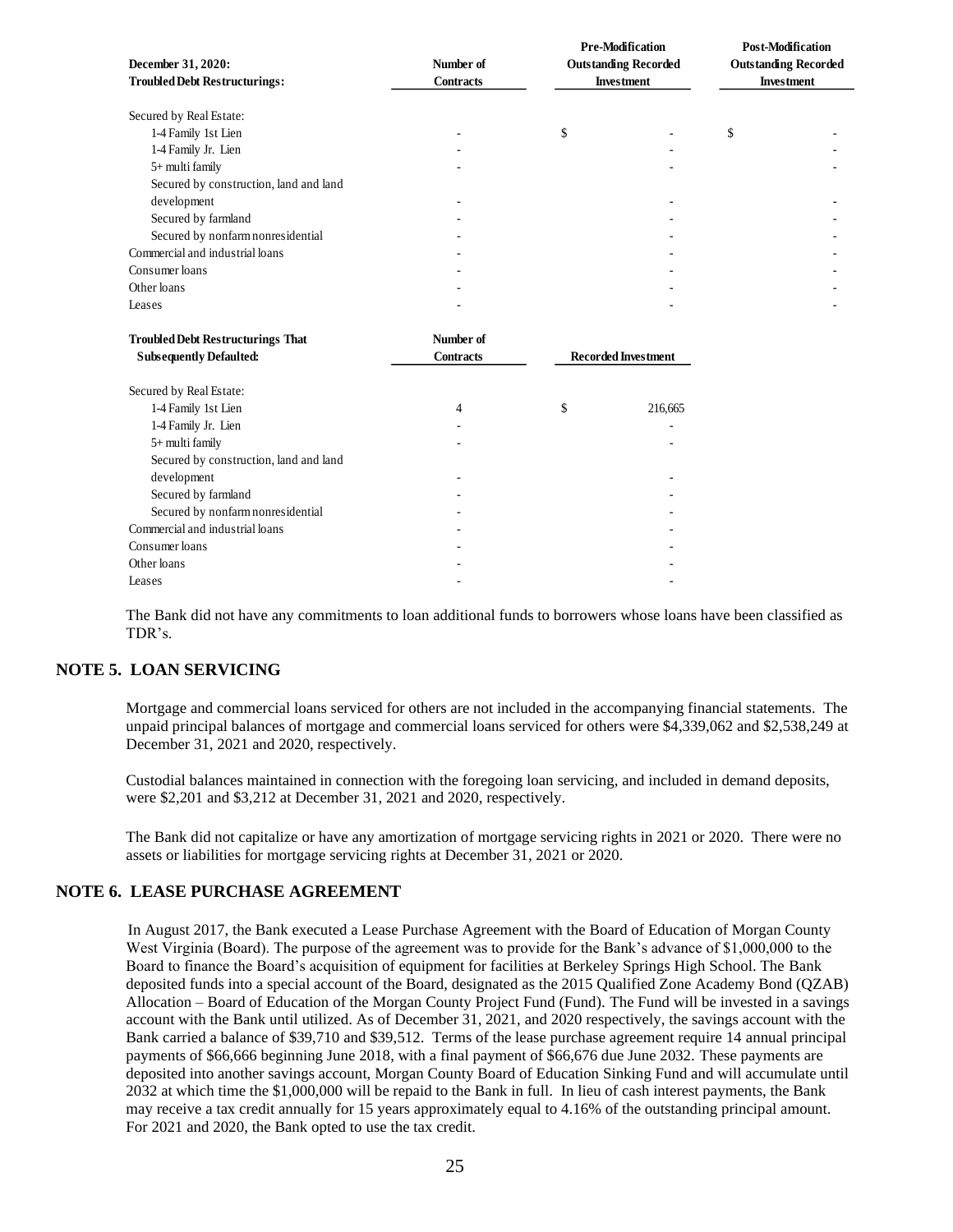#### **NOTE 7. PREMISES AND EQUIPMENT**

Major classifications of premises and equipment at December 31 were as follows:

|                                     | 2021 |            |    | 2020       |  |
|-------------------------------------|------|------------|----|------------|--|
| Land and land improvements          | \$   | 2,300,422  | \$ | 2,300,422  |  |
| Buildings and building improvements |      | 6,148,749  |    | 6,070,388  |  |
| Bank owned automobiles              |      | 100,212    |    | 100,212    |  |
| Furniture, fixtures and equipment   |      | 4,401,400  |    | 4,489,864  |  |
|                                     | S    | 12,950,783 | \$ | 12,960,886 |  |
| Less accumulated depreciation       |      | 6,835,207  |    | 6,363,779  |  |
|                                     | \$   | 6,115,576  | \$ | 6,597,107  |  |

Depreciation expense amounted to \$692,889 and \$653,940 in 2021 and 2020, respectively.

Computer software, net of accumulated amortization, included in the statement of financial condition caption "Other Assets" amounted to \$154,578 and \$203,112 at December 31, 2021 and 2020, respectively. Amortization expense on computer software amounted to \$121,409 and \$122,542 in 2021 and 2020, respectively.

The remaining amortization included in depreciation and amortization on premises, equipment and software in the Consolidated Statements of Cash Flows is the amortization expense related to the Bank's right of use asset as a result of the implementation of ASU 2016-02, *Leases (Topic 842).* See Note 19 for further details.

#### **NOTE 8. FORECLOSED REAL ESTATE HELD FOR SALE**

During 2021, the Bank foreclosed on one loan secured by residential real estate. During 2021, no foreclosed properties were sold. The carrying value of the residential real estate property held at December 31, 2021 totaled \$109,144. During 2021, there was no charge to earnings related to this property. At December 31, 2021, there was one loan secured by residential real estate in the process of foreclosure.

No additional loans were foreclosed on in 2021 and no previously foreclosed properties were sold. The carrying value of the properties held at December 31, 2021 for loans secured by land totaled \$2.3 million. The property held at December 31, 2021 consists of a 69+/- acre parcel for commercial development at the intersection of Route 9 and Route 340 within the City of Ranson, along with two contiguous properties, known as 284 and 290 Jefferson Terrace Road, Charles Town WV. The Bank obtained a ratified contract with a buyer in 2021 and it is likely the property will convey in late 2022. The cumulative charge to earnings related to this property, which consisted of loan charge offs, OREO write-downs and non-capitalized expenses incurred to prepare the property for resale, totaled \$792,778, of which \$21,925 was incurred in 2021.

During 2020, the Bank foreclosed on two loans secured by residential real estate. During 2020, five foreclosed properties were sold at a net gain of \$80,482 which is included in noninterest income on the statement of income. The carrying value of the residential real estate property held at December 31, 2020 totaled \$0. The cumulative charge to earnings related to these properties, which consisted of loan charge offs, OREO write-downs and noncapitalized expenses incurred to prepare the properties for resale, totaled \$194,739, of which \$87,903 were incurred in 2020. At December 31, 2020, there were no loans secured by residential real estate in the process of foreclosure.

During 2020, the Bank foreclosed on one property secured by land as described above. During 2020, four previously foreclosed properties were sold at a net loss of \$(4,535). The carrying value of the properties held at December 31, 2020 for loans secured by land totaled \$2.3 million and are the same properties held at December 31, 2021. The cumulative charge to earnings related to these properties, which consisted of loan charge offs, OREO write-downs and non-capitalized expenses incurred to prepare the properties for resale, totaled \$826,728, of which \$25,057 were incurred in 2020.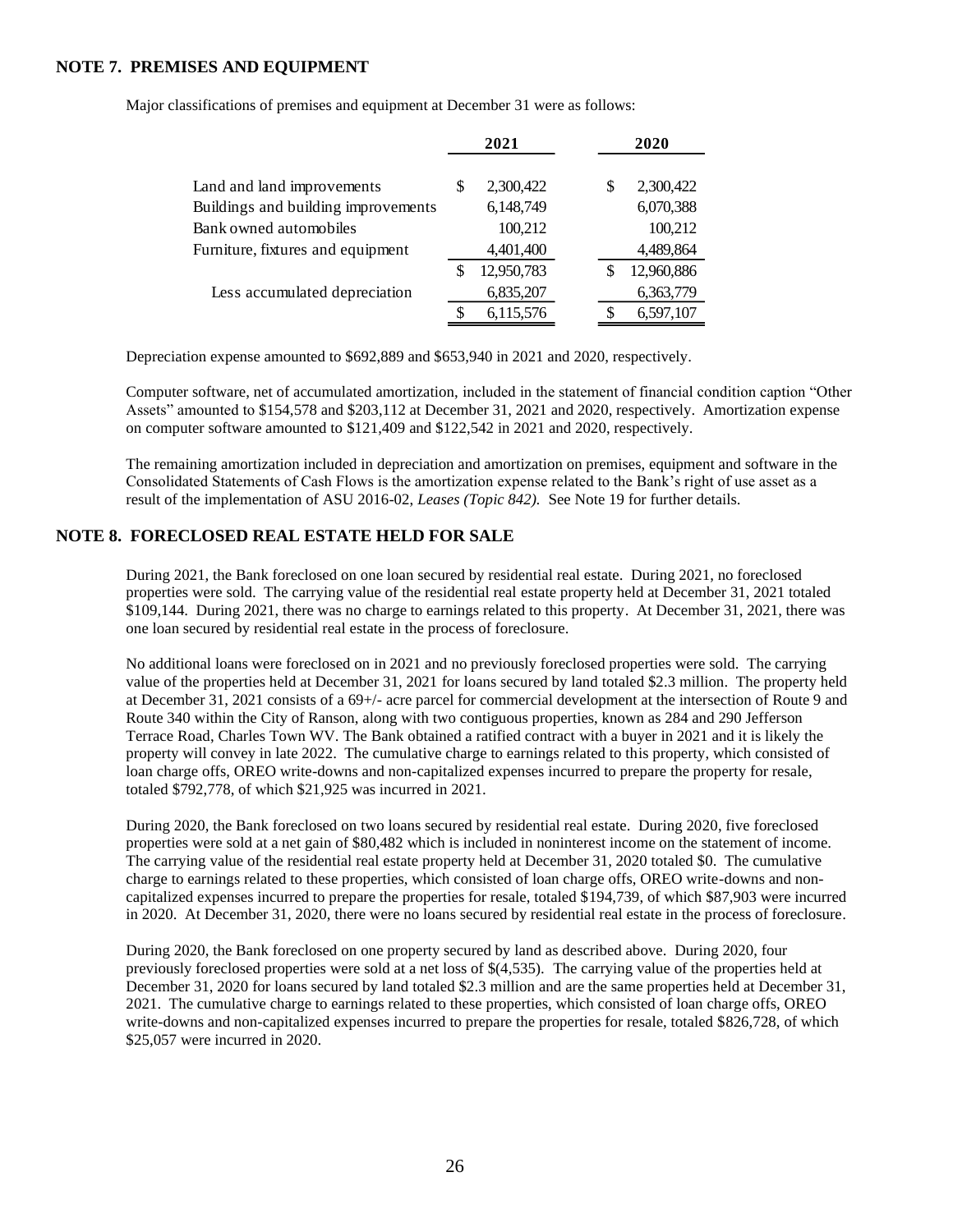#### **NOTE 9. DEPOSITS**

At December 31, 2021, the scheduled maturities of time deposits are as follows:

|      | <b>Time Deposits</b><br>\$250,000 and over | <b>All Time</b><br><b>Deposits</b> |  |  |
|------|--------------------------------------------|------------------------------------|--|--|
| 2022 | \$<br>9,593,932                            | \$<br>43, 362, 355                 |  |  |
| 2023 | 4,791,887                                  | 29,003,202                         |  |  |
| 2024 | 2,216,001                                  | 14,274,454                         |  |  |
| 2025 |                                            | 1,752,514                          |  |  |
| 2026 |                                            | 1,964,349                          |  |  |
|      | \$<br>16,601,820                           | \$<br>90,356,874                   |  |  |

The aggregate amount of deposit overdrafts reclassified as loan balances was \$91,313 and \$60,107 at December 31, 2021 and 2020, respectively.

#### **NOTE 10. FEDERAL HOME LOAN BANK BORROWINGS**

|                                 | December 31, |            |  |     |            |
|---------------------------------|--------------|------------|--|-----|------------|
|                                 |              | 2021       |  |     | 2020       |
|                                 |              |            |  |     |            |
| Federal Home Loan Bank advances | -SS          | 10,500,000 |  | -SS | 10,500,000 |

CNB Bank, Inc. is a member of the Federal Home Loan Bank of Pittsburgh (FHLB) and, as such, can take advantage of the FHLB program for overnight and term advances at published daily rates. At December 31, 2021, the Bank had medium term advances with FHLB and a maximum borrowing capacity of \$176,897,350. At December 31, 2021 and December 31, 2020, the bank had three medium term advances with FHLB. The first medium term advance carries an interest rate of 3.06% and matures August 2023. The second medium term advance carries an interest rate of 3.11% and matures December 2023. The third medium term advance carries an interest rate of 1.88% and matures September 2024. Under the terms of a blanket collateral agreement, term advances from the FHLB are collateralized by qualifying mortgages and U.S. Government agencies and mortgagebacked securities. In addition, all of the Bank's stock in the FHLB is pledged as collateral for such debt. Term advances available under this agreement are limited by available and qualifying collateral and the amount of FHLB stock held by the borrower.

|                                                                 | 2021              | 2020              |
|-----------------------------------------------------------------|-------------------|-------------------|
| Maximum balance outstanding<br>at any month-end during the year | \$<br>10,500,000  | \$<br>10,500,000  |
| Average balance for the year                                    | \$<br>10,500,000  | \$<br>10,500,000  |
| Weighted average rate for the year                              | 2.66%             | 2.66 %            |
| Weighted average rate at year-end                               | 2.62%             | 2.62 %            |
| Collateral at year-end                                          | \$<br>240,202,000 | \$<br>210,940,000 |

#### **NOTE 11. UNUSED LINES OF CREDIT**

The Bank entered into a line of credit with SunTrust Bank for \$4,500,000 and M&T Bank for \$2,000,000 for federal fund purchases. Funds issued under these agreements are at the correspondent Bank federal funds rate effective at the time of borrowing. The Bank had not drawn on these funds at December 31, 2021 and 2020.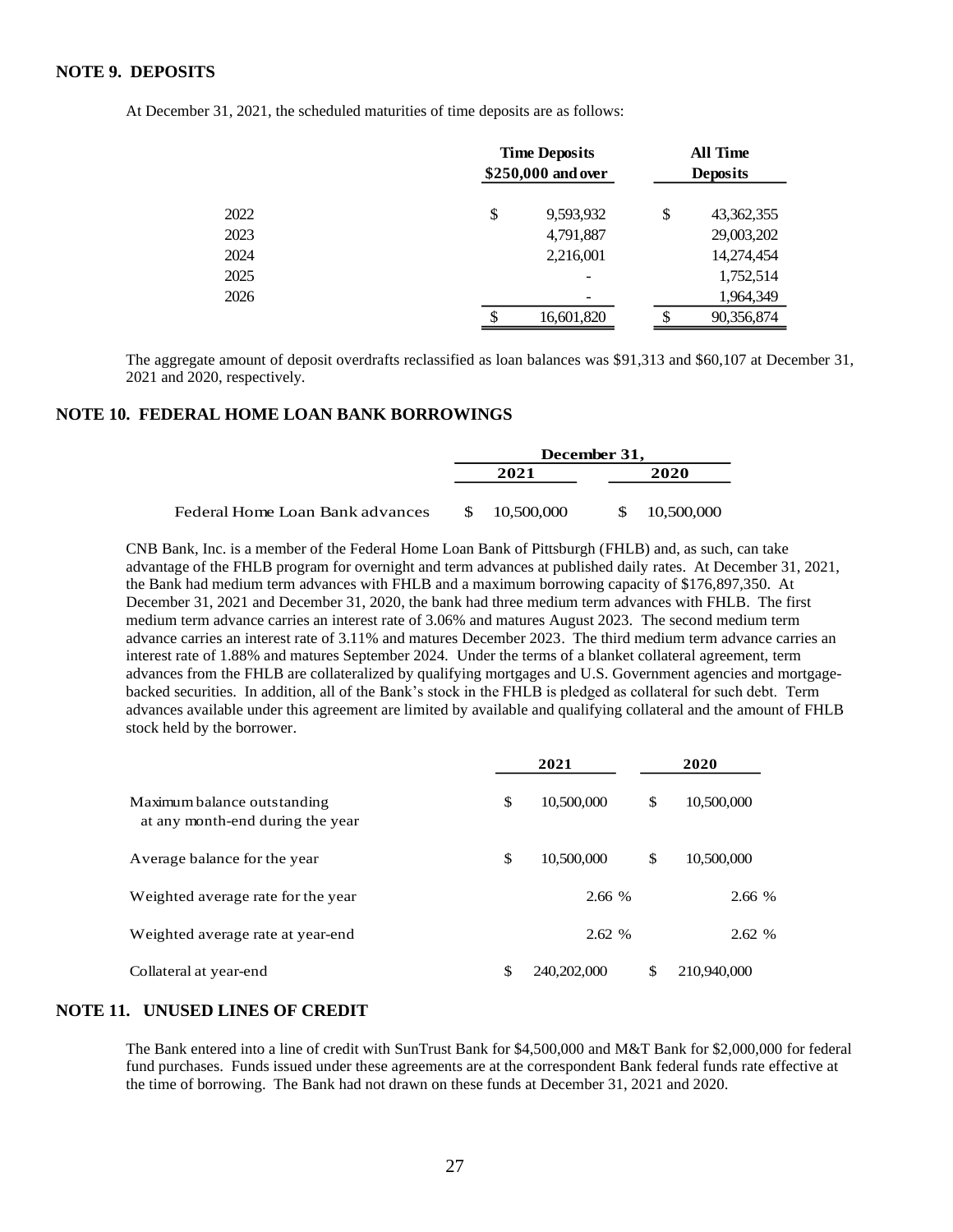#### **NOTE 12. PENSION PLAN**

The Bank sponsors The Allegheny Group Retirement Plan for Employees of CNB Bank, Inc., a defined benefit pension plan. Prior to August 1, 2016, all employees participated in the plan upon completion of one year of service and attaining the age of 21. Effective July 31, 2016, the plan was frozen and only employees eligible to participate as of that date were covered by the plan. All participants in the plan became fully vested as a result of the freeze. Revisions to the benefit calculation were also implemented at this same time to base the benefit on the number of years served prior to July 31, 2016. Therefore, the accumulated benefit obligation is the same as the projected benefit obligation and there is no annual service cost. The benefits were based on years of service and the highest average earnings during any five consecutive calendar years prior to the pension freeze date of July 31, 2016.

During 2021, the Bank contributed \$2,000,000 to the plan. In addition, the Bank directed the asset custodian to execute a partial curtailment through the purchase of non-recourse annuities from Mutual of Omaha for a subset of retired participants in the plan. This action transferred to Mutual of Omaha all pension related obligations and liabilities for the retired participant subset totaling forty-seven plan participants. The total purchase price of these annuities was \$3,543,447.

The following table sets forth information about the Bank's plan:

|                               | December 31, |             | December 31,              |             |
|-------------------------------|--------------|-------------|---------------------------|-------------|
|                               |              | 2021        |                           | 2020        |
| Change in benefit obligation: |              |             |                           |             |
| Benefit obligation at         |              |             |                           |             |
| beginning of year             | \$           | 14,063,332  | \$                        | 12,841,073  |
| Interest cost                 |              | 334,148     |                           | 406,917     |
| Actuarial gain (loss)         |              | (59, 439)   |                           | 80,773      |
| Benefits paid                 |              | (471, 669)  |                           | (452, 650)  |
| Partial curtailment           |              | (3,543,447) |                           |             |
| Assumption changes            |              | (503, 562)  |                           | 1,187,219   |
| Benefit obligation at end of  |              |             |                           |             |
| year                          | \$           | 9,819,363   | $\boldsymbol{\mathsf{S}}$ | 14,063,332  |
| Change in plan assets:        |              |             |                           |             |
| Fair value of plan assets at  |              |             |                           |             |
| beginning of year             | \$           | 9,869,171   | \$                        | 9,516,008   |
| Contributions                 |              | 2,000,000   |                           |             |
| Actual return on plan assets  |              | 1,037,853   |                           | 805,813     |
| Benefits paid                 |              | (471,669)   |                           | (452, 650)  |
| Purchase of annuities         |              | (3,543,447) |                           |             |
| Fair value of plan assets     |              |             |                           |             |
| at end of year                | $\mathbb{S}$ | 8,891,908   | \$                        | 9,869,171   |
| Funded status                 | \$           | (927, 455)  | \$                        | (4,194,161) |
| Unrecognized net actuarial    |              |             |                           |             |
| $\log s$                      |              | 3,382,886   |                           | 5,952,279   |
| Prepaid benefit cost          | \$           | 2,455,431   | \$                        | 1,758,118   |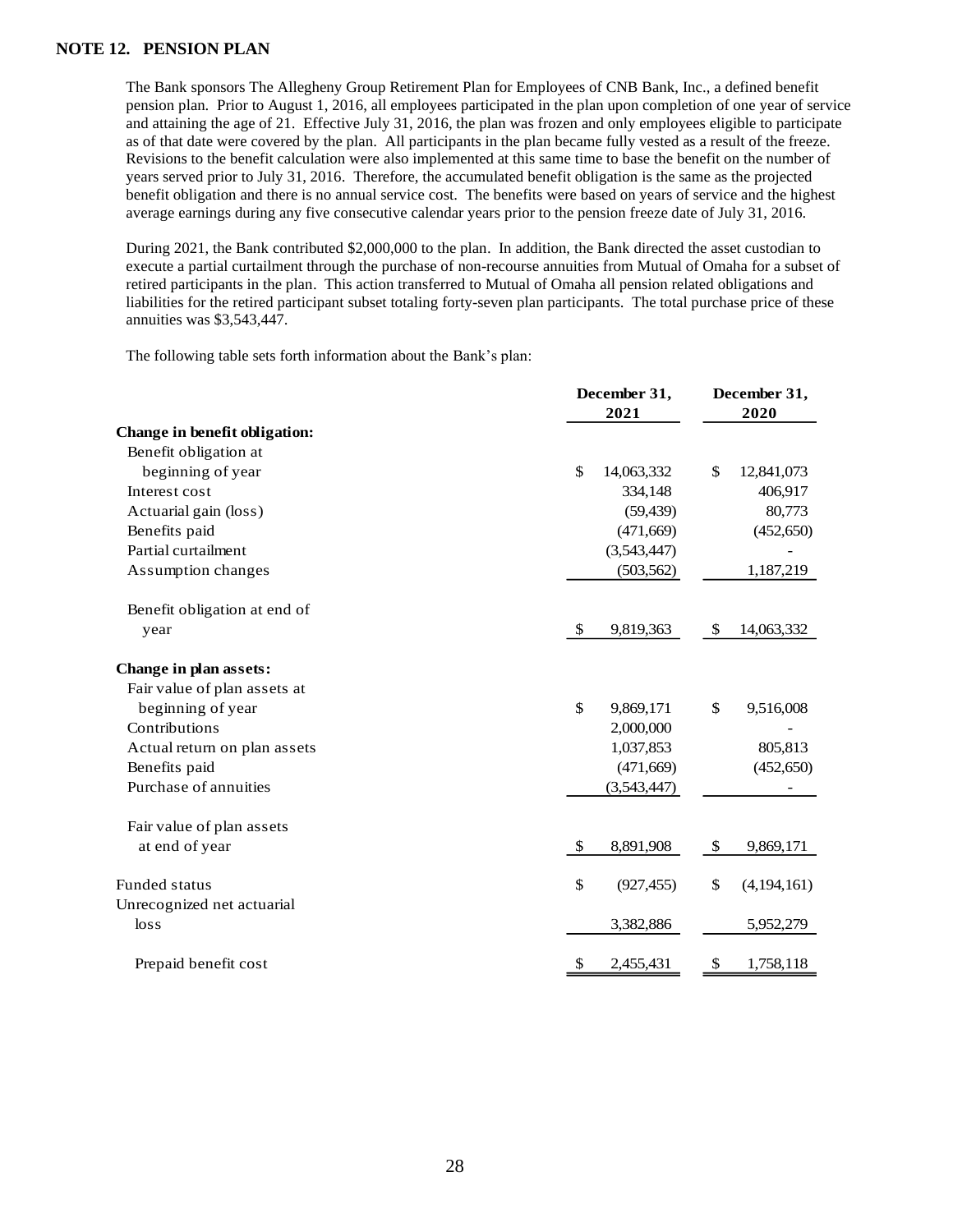|                                  | December 31,<br>2021 |     | December 31,<br>2020 |
|----------------------------------|----------------------|-----|----------------------|
| Components of net periodic cost: |                      |     |                      |
| Interest cost                    | \$<br>334,148        | \$  | 406.917              |
| Expected return on plan assets   | (727, 850)           |     | (632, 837)           |
| Recognized net actuarial loss    | 488,231              |     | 414,479              |
| Settlement/curtailment           | 1,208,158            |     |                      |
| Net periodic plan cost           | 1,302,687            | \$. | 188,559              |
|                                  |                      |     |                      |

|                                                                            | December 31,<br>2021 | December 31,<br>2020 |
|----------------------------------------------------------------------------|----------------------|----------------------|
| Weighted average assumptions used to                                       |                      |                      |
| determine benefit obligations for the years ended:                         |                      |                      |
| Discount rate                                                              | 2.8%                 | 2.5%                 |
| Expected return on plan                                                    |                      |                      |
| assets                                                                     | 6.8%                 | 6.8%                 |
| Rate of compensation increase                                              | N/A                  | N/A                  |
| Weighted average assumptions used to determine                             |                      |                      |
| net periodic benefit cost for the years ended:                             |                      |                      |
| Discount rate                                                              | 2.5%                 | 3.2%                 |
| Expected return on plan                                                    |                      |                      |
| assets                                                                     | 6.8%                 | 6.8%                 |
| Rate of compensation increase                                              | N/A                  | N/A                  |
| Amounts recognized in the statements of financial condition<br>consist of: |                      |                      |
| Accrued benefit cost (in accrued expenses)                                 | \$<br>(927, 455)     | \$<br>(4,194,161)    |
| Accumulated other comprehensive loss                                       | 3,382,886            | 5,952,279            |
| Net amount recognized                                                      | 2,455,431            | 1,758,118            |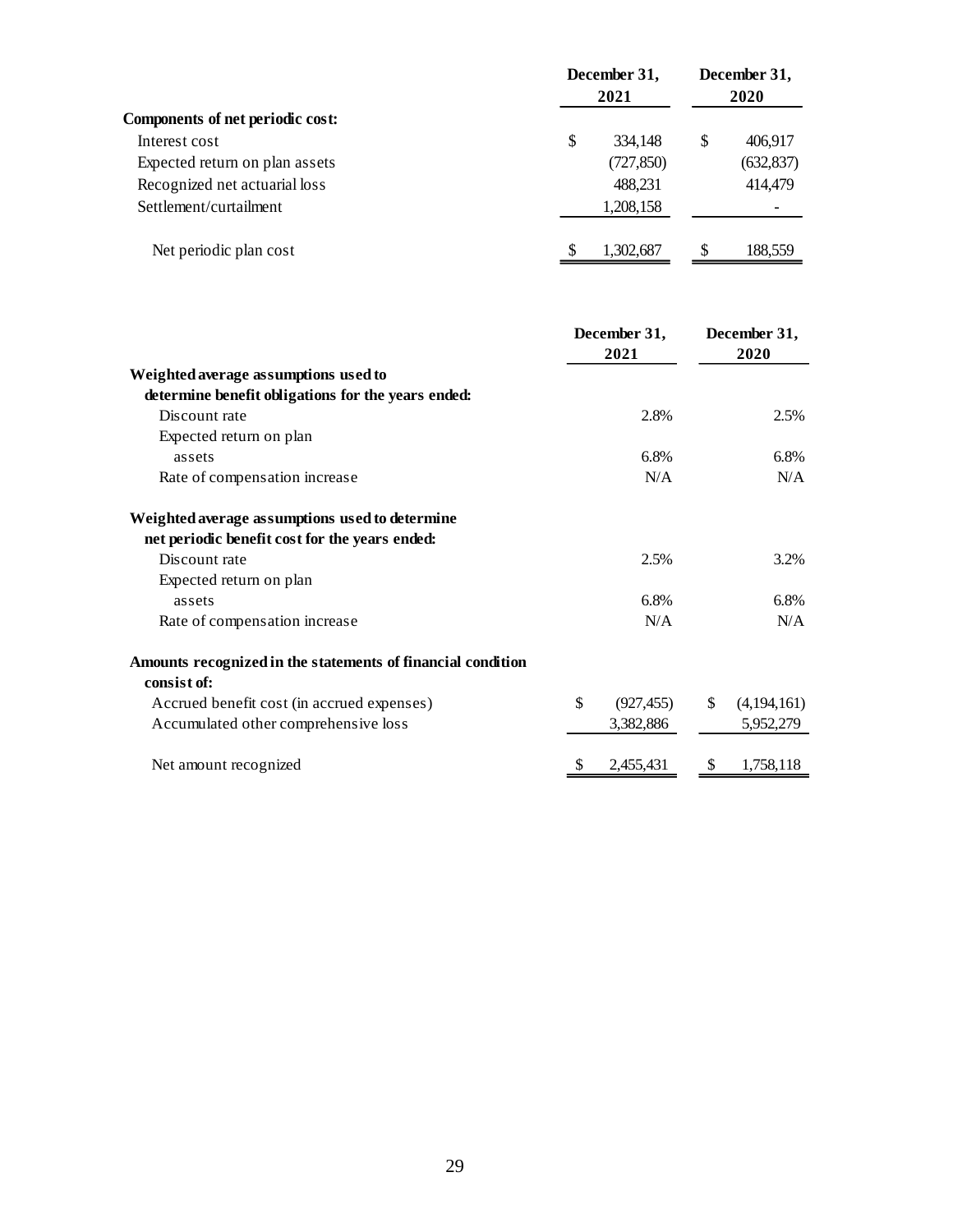|                                      | <b>Target</b><br><b>Allocation</b><br>2021 | <b>Allowable</b><br><b>Allocation</b><br><b>Range</b> | Percentage of<br><b>Plan Assets at</b><br>December 31,<br>2021 |
|--------------------------------------|--------------------------------------------|-------------------------------------------------------|----------------------------------------------------------------|
| Plan assets                          |                                            |                                                       |                                                                |
| Domestic Equities                    | 35%                                        | $10 - 50\%$                                           | 25%                                                            |
| Fixed Income                         | 25%                                        | $10 - 70%$                                            | 25%                                                            |
| <b>Foreign Equities</b>              | 20%                                        | $5 - 30\%$                                            | 18%                                                            |
| <b>Real Estate Investment Trusts</b> | $0\%$                                      | $0 - 30\%$                                            | 0%                                                             |
| Cash Equivalent                      | 5%                                         | $1 - 20\%$                                            | 3%                                                             |
| Alternative Investments              | 15%                                        | $0 - 30\%$                                            | 29%                                                            |
| Total                                |                                            |                                                       | 100%                                                           |
|                                      | <b>Target</b><br><b>Allocation</b>         | <b>Allowable</b><br><b>Allocation</b>                 | Percentage of<br><b>Plan Assets at</b><br>December 31,         |

|                                      | 2020 | <b>Range</b> | 2020 |
|--------------------------------------|------|--------------|------|
| Plan assets                          |      |              |      |
| Domestic Equities                    | 35%  | $25 - 60\%$  | 26%  |
| Fixed Income                         | 25%  | $10 - 40%$   | 20%  |
| <b>Foreign Equities</b>              | 20%  | $10 - 30\%$  | 25%  |
| <b>Real Estate Investment Trusts</b> | 0%   | $0 - 15\%$   | 1%   |
| Cash Equivalent                      | 5%   | $2 - 20%$    | 9%   |
| Alternative Investments              | 15%  | $0 - 25%$    | 19%  |
| Total                                |      |              | 100% |

#### **Investment Policy and Strategy**

The investments are pooled with the pension assets of other participating Allegheny Group Retirement Plan member banks and are allocated based on a formula established by the pension committee.

The policy, as established by the Pension Committee, is to invest in assets per the target allocations stated above. The assets will be reallocated periodically to meet the above target allocations. The objective of the portfolio is to meet present and future benefit obligations through investments in capital markets to enable payment of benefits in a timely manner. The investment policy will be reviewed at least annually, under the advisement of an investment advisor, to determine if the policy should be changed.

 The overall investment return goal is to achieve a return greater than a blended index of the S&P 500 and the Barclay's Capital Aggregate Bond Index, which is comprised of an asset mix similar to the retirement plan assets, by 0.5% annualized after fees over a rolling 5-year moving average basis.

Allowable assets include but are not limited to: cash and cash equivalents, fixed income securities, equity securities, hedge funds and fund of funds, mutual funds, exchange traded index funds, managed separate accounts, investment partnerships and commingled funds. Prohibited assets include, but are not limited to: private placements, limited partnerships, venture-capital investments, direct investment in private real estate properties, and residual real estate mortgage investment conduits. Unless explicitly authorized by the Pension Committee, the use of leverage or speculative use of derivatives is prohibited unless as part of an alternative asset program or as a means for real asset managers to hedge investment risk or replicate investment positions at a lower cost than would otherwise be created in a cash market.

In order to achieve a prudent level of portfolio diversification, the securities of any one company should not exceed more than 15% of the cost and/or market value of the total retirement plan assets, and no more than the 25% of the total retirement plan assets should be invested in any one industry other than securities of U.S. Government or agencies thereof. Additionally, no more than 25% of the market value of the total retirement plan assets shall be invested in foreign securities (both equity and fixed), if any.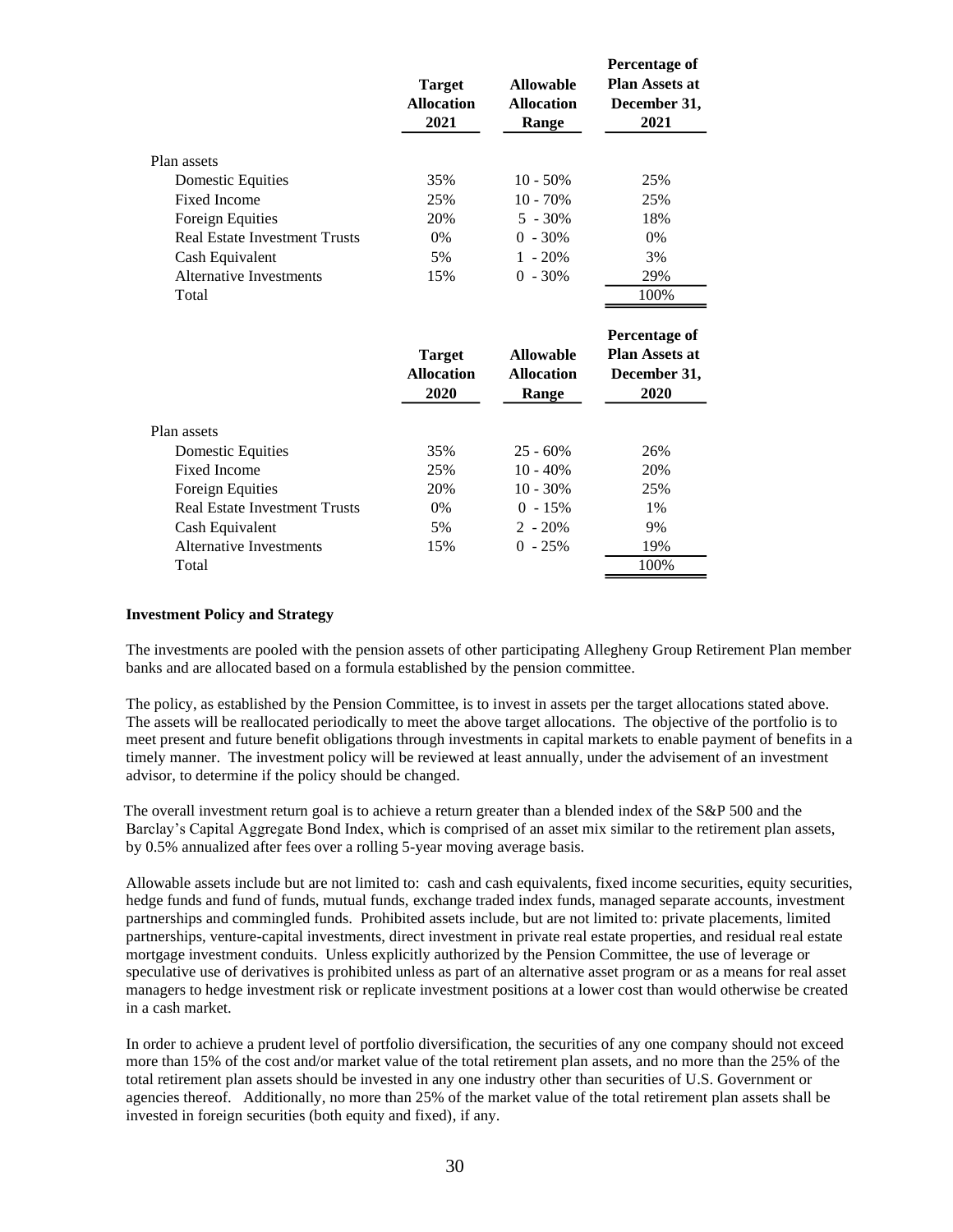#### **Determination of Expected Long-term Rate of Return**

The expected long-term rate of return for the plan's total assets is based on the expected return of each of the above categories, weighted based on the median of the target allocation for each class.

#### **Cash flows**

| Expected contributions for fiscal year ending December 31, 2022 |                 |
|-----------------------------------------------------------------|-----------------|
| Expected employer contributions                                 | \$              |
| Expected employee contributions                                 | \$              |
| Estimated future benefit payments reflecting expected           |                 |
| future service for the fiscal year(s) ending                    |                 |
| 12/31/2022                                                      | \$<br>233,297   |
| 12/31/2023                                                      | \$<br>252,822   |
| 12/31/2024                                                      | \$<br>312,419   |
| 12/31/2025                                                      | \$<br>327,566   |
| 12/31/2026                                                      | \$<br>376,173   |
| 12/31/2027 - 12/31/2031                                         | \$<br>2,205,717 |

The following table summarizes the fair value of the Pension Plan's investments in the Master Trust as of December 31, 2021 and 2020. See Note 26 for a description of the fair value inputs for each level.

|                                                    | December 31, |            |         | <b>Fair Value Measurements Using</b> |         |            |         |           |  |
|----------------------------------------------------|--------------|------------|---------|--------------------------------------|---------|------------|---------|-----------|--|
|                                                    | 2021         |            | Level 1 |                                      | Level 2 |            | Level 3 |           |  |
| <b>Pension Plan Master Trust Investments:</b>      |              |            |         |                                      |         |            |         |           |  |
| Cash and cash equivalents                          | \$           | 2,277,298  | \$      | 2,277,298                            | \$      |            | \$      |           |  |
| Mutual funds                                       |              | 2,983,024  |         |                                      |         | 2,983,024  |         |           |  |
| Government bonds                                   |              | 6,312,996  |         |                                      |         | 6,312,996  |         |           |  |
| Hedge fund of funds                                |              | 5,660,143  |         |                                      |         |            |         | 5,660,143 |  |
| Corporate bonds                                    |              | 21,155,437 |         |                                      |         | 21,155,437 |         |           |  |
| Asset and mortgage-backed securities               |              | 125,939    |         |                                      |         | 125,939    |         |           |  |
| Domestic common stock and options                  |              | 8,020,279  |         | 8,020,279                            |         |            |         |           |  |
| International common stock and options             |              | 5,458,461  |         | 5,458,461                            |         |            |         |           |  |
| Hedge funds                                        |              | 2,520,563  |         |                                      |         |            |         | 2,520,563 |  |
| Hedge fund mutual funds                            |              |            |         |                                      |         |            |         |           |  |
| International mutual funds                         |              | 481,680    |         |                                      |         | 481,680    |         |           |  |
| Real estate investment trusts                      |              | 1,403,220  |         |                                      |         | 1,403,220  |         |           |  |
| <b>Total Pension Plan Master Trust Investments</b> |              | 56,399,040 |         | 15,756,038                           |         | 32,462,296 |         | 8,180,706 |  |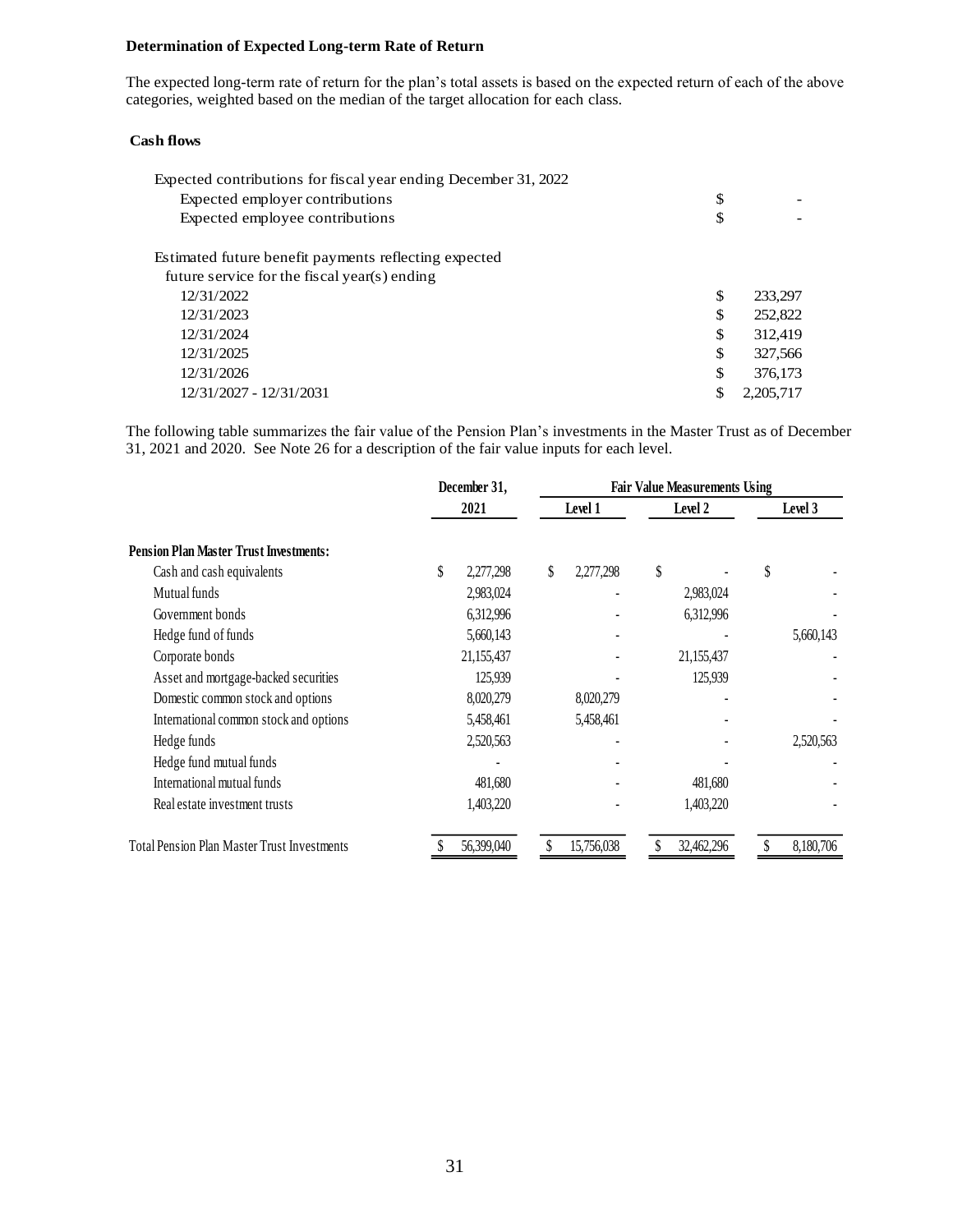|                                                    | December 31, |            |    | <b>Fair Value Measurements Using</b> |    |            |    |           |  |
|----------------------------------------------------|--------------|------------|----|--------------------------------------|----|------------|----|-----------|--|
|                                                    | 2020         |            |    | Level 1                              |    | Level 2    |    | Level 3   |  |
| <b>Pension Plan Master Trust Investments:</b>      |              |            |    |                                      |    |            |    |           |  |
| Cash and cash equivalents                          | \$           | 4,502,047  | \$ | 4,502,047                            | \$ |            | \$ |           |  |
| Mutual funds                                       |              | 2,711,731  |    |                                      |    | 2,711,731  |    |           |  |
| Government bonds                                   |              | 3,289,621  |    |                                      |    | 3,289,621  |    |           |  |
| Hedge fund of funds                                |              | 4,790,046  |    |                                      |    |            |    | 4,790,046 |  |
| Corporate bonds                                    |              | 3,859,071  |    |                                      |    | 3,859,071  |    |           |  |
| Asset and mortgage-backed securities               |              | 418,140    |    |                                      |    | 418,140    |    |           |  |
| Domestic common stock and options                  |              | 13,782,852 |    | 13,782,852                           |    |            |    |           |  |
| International common stock and options             |              | 11,758,934 |    | 11,758,934                           |    |            |    |           |  |
| Hedge funds                                        |              | 2,916,707  |    |                                      |    |            |    | 2,916,707 |  |
| Hedge fund mutual funds                            |              | 2,077,918  |    |                                      |    | 2,077,918  |    |           |  |
| International mutual funds                         |              | 1,145,989  |    |                                      |    | 1,145,989  |    |           |  |
| Real estate investment trusts                      |              | 478,070    |    |                                      |    | 478,070    |    |           |  |
| <b>Total Pension Plan Master Trust Investments</b> |              | 51,731,126 |    | 30,043,833                           |    | 13,980,540 |    | 7,706,753 |  |

The Master Trust uses an October 31 year end and therefore the information to reconcile the level 3 fair values for the years ended December 31, 2021 and 2020 is not available.

The Bank's funding policy is to pay at least the minimum amount required by the funding requirements of federal law and regulations, with consideration given to the maximum funding amounts allowed. The Bank contributed \$2,000,000 and \$0 in 2021 and 2020, respectively. The Bank regularly reviews the funding of its pension plan.

In 2021, the assumption regarding mortality rates of participants changed due to the adoption of the PRI-2012 (MP-2021) mortality table. This change is reflected in the above actuarial calculations.

#### **NOTE 13. 401(k) PROFIT SHARING PLAN**

All employees are eligible to participate in the Bank's 401(k) Profit Sharing Plan on the first of the month after completing sixty days of service. Employees may defer a portion of their salary up to the maximum amount allowable by law. The Bank may, at the discretion of the Board of Directors, match all or part of the employee deferrals. For 2021, the Bank matched 100% of employee deferrals up to 4% of salary. In addition, the Bank made a 3% safe harbor contribution for all eligible plan participants. The Bank's contribution charged to income during 2021 and 2020 was \$455,964 and \$416,056, respectively. The assets of the 401(k) Profit Sharing Plan are managed by a third party.

#### **NOTE 14. DEFERRED COMPENSATION PLAN**

 The Bank has a plan pursuant to which a director may elect to waive receipt of all or a portion of their fees for Board of Directors' meetings or committee meetings in exchange for a retirement benefit to be received during a ten-year period after attaining a certain age. The Bank has acquired life insurance on the lives of participating directors to fund its obligation under the plan. The Bank is the owner and sole beneficiary of these policies. The cash surrender value of these life insurance policies has been recorded as an asset and amounted to \$2,545,270 on December 31, 2021. The present value of payments to be paid to directors or their beneficiaries for services rendered to date has been recorded as a liability and is included in accrued expenses and other liabilities on the consolidated statement of financial condition. The net expense for these benefits was \$201,691 and \$197,587 for 2021 and 2020, respectively. The liability to the Bank was \$1,911,471 and \$1,961,962 at December 31, 2021 and 2020, respectively.

#### **NOTE 15. BANK OWNED LIFE INSURANCE**

The Bank purchased split-dollar life insurance on select employees. The cash surrender value of these life insurance policies was \$5,165,864 and \$5,036,644 at December 31, 2021 and 2020, respectively, and has been recorded as an asset on the consolidated statements of financial condition. The Bank is the owner of all policies. The employee can name a beneficiary; however, upon realization of the death benefit, the bank recoups its investment (cash surrender value), with a set amount of the death benefit paid to the employee's beneficiary.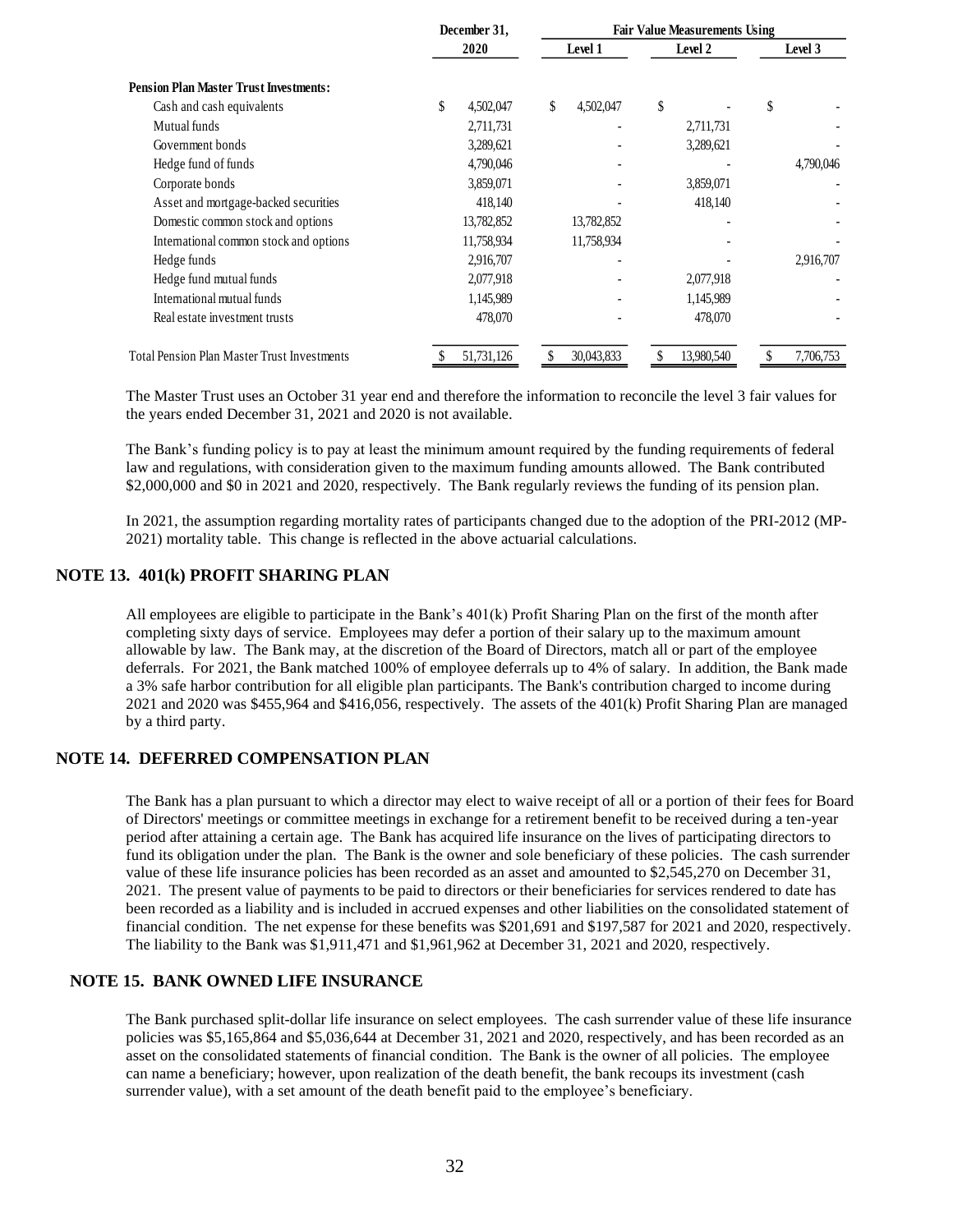#### **NOTE 16. SUPPLEMENTAL RETIREMENT PLANS**

On January 2, 2004, the Bank entered into a nonqualified supplemental retirement benefit agreement with the Bank's then-President which when fully vested would pay the President or his beneficiary an amount of \$36,000 per year for 10 years beginning February 2013. At December 31, 2021 and 2020, a liability has been established for the present value of the remaining expected payments of \$39,000 and \$75,000, respectively. For 2021 and 2020, the expense to the Bank to fund this retirement benefit was \$0.

In 2018, the Bank entered into a supplemental employee retirement plan agreement for select executive officers. In 2019, the Bank entered into a supplemental employee retirement plan agreement for additional select executive officers. The plan is a non-qualified defined benefit plan where participants are 100% vested upon attainment of combined age and service equaling 75. The agreements call for fixed payments for 15 years after retirement or certain other events that meet separation of service criteria. At December 31, 2021 and 2020, a liability has been established for the present value of future payments of \$473,833 and \$306,789, and using a discount rate of 2.5% and 3.2%, respectively. For 2021 and 2020, the expense to the Bank to fund this retirement benefit was \$167,044 and \$139,164, respectively.

#### **NOTE 17. HEALTH INSURANCE PLAN**

The Bank maintains a qualified high deductible health insurance plan and maintains health savings accounts (HSA) for each employee in the plan. The Bank funded the HSA \$1,250 for each employee in the plan with an additional funding of \$250 for dependent coverage. As an alternative to the qualified high deductible health insurance plan, the Bank maintains a non-qualified high deductible health insurance plan and maintains flexible savings accounts (FSA) and funded \$500 for each employee in the plan. The expense for 2021 incurred for the funding of the HSA/FSA totaled \$95,188 offset by the forfeiture of \$3,066 for the unused portion of the FSA accounts at the end of 2020. The expense for 2020 incurred for the funding of the HSA/FSA totaled \$94,042 offset by the forfeiture of \$100,761 for the unused portion of the employee's health reimbursement accounts at the end of the previous plan year.

#### **NOTE 18. INCOME TAXES**

CNB and its subsidiary, the Bank, file income tax returns in the U.S. federal jurisdiction, State of Maryland and the State of West Virginia.

CNB follows the provisions of ASC Topic 740-10, "*Accounting for Uncertainty in Income Taxes*", which provides guidance on accounting for uncertainty in income taxes recognized in an enterprise's financial statements. The guidance prescribes a recognition threshold and measurement attribute for the financial statement recognition and measurement of a tax position taken or expected to be taken in a tax return, and also provides guidance on derecognition, classification, interest and penalties, accounting in interim periods, disclosure and transition.

The Bank follows generally accepted accounting principles, which provides guidance on accounting for uncertainty in income taxes recognized in an organization's financial statements. The Bank's policy is to charge penalties and interest to income tax expense as incurred. The tax years before 2018 are no longer subject to examination by federal, state or local taxing authorities.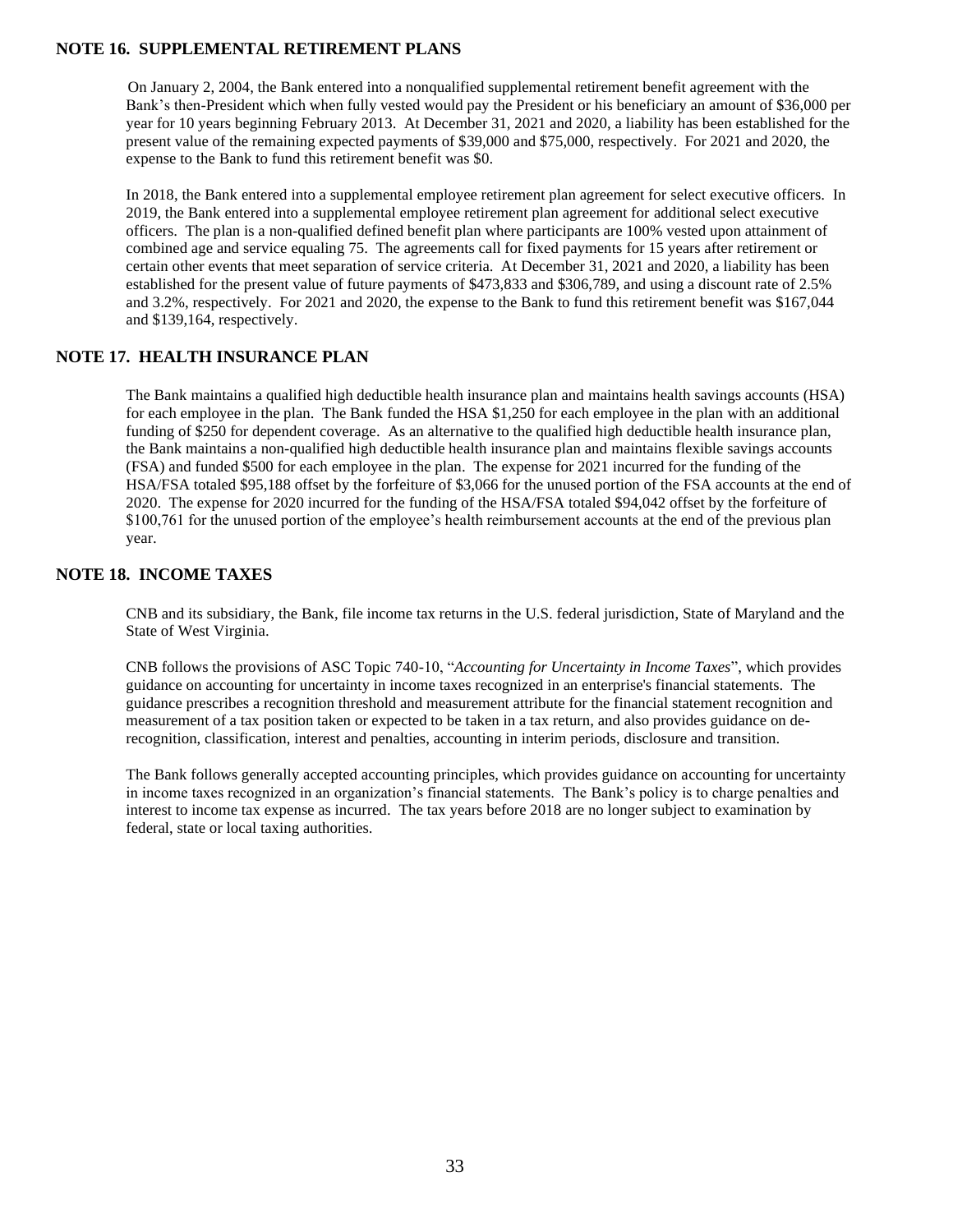Income taxes reflected in the statements of income are as follows:

|                            | <b>Years ended December 31,</b> |          |    |            |  |  |
|----------------------------|---------------------------------|----------|----|------------|--|--|
|                            |                                 | 2021     |    | 2020       |  |  |
| Federal:                   |                                 |          |    |            |  |  |
| Current                    | \$                              | 791,366  | \$ | 934,925    |  |  |
| Deferred                   |                                 | (97,009) |    | (340,770)  |  |  |
| State:                     |                                 |          |    |            |  |  |
| Current                    |                                 | 244,190  |    | 272,985    |  |  |
| Deferred                   |                                 | (36,502) |    | (121, 023) |  |  |
|                            |                                 |          |    |            |  |  |
| Provision for income taxes |                                 | 902,045  |    | 746,117    |  |  |

The following is a reconciliation of the statutory federal income tax rate applied to pre-tax accounting income, with the income tax provisions in the statements of income:

|                                          |    | <b>Years ended December 31,</b> |     |            |  |  |  |  |  |  |
|------------------------------------------|----|---------------------------------|-----|------------|--|--|--|--|--|--|
|                                          |    | 2021                            |     | 2020       |  |  |  |  |  |  |
| Income tax expense at the statutory rate |    |                                 |     |            |  |  |  |  |  |  |
| of 21%                                   | \$ | 903,526                         | \$  | 820,212    |  |  |  |  |  |  |
| Increases (decreases) resulting          |    |                                 |     |            |  |  |  |  |  |  |
| from:                                    |    |                                 |     |            |  |  |  |  |  |  |
| Nontaxable interest income,              |    |                                 |     |            |  |  |  |  |  |  |
| net of non-deductible interest           |    |                                 |     |            |  |  |  |  |  |  |
| expense                                  |    | (106, 854)                      |     | (124, 850) |  |  |  |  |  |  |
| State income taxes, net of               |    |                                 |     |            |  |  |  |  |  |  |
| federal income tax benefit               |    | 189,932                         |     | 222,456    |  |  |  |  |  |  |
| Life insurance                           |    | (32,627)                        |     | (32, 498)  |  |  |  |  |  |  |
| Other                                    |    | (51, 932)                       |     | (139,201)  |  |  |  |  |  |  |
|                                          |    |                                 |     |            |  |  |  |  |  |  |
| Provision for income taxes               |    | 902,045                         | \$. | 746,119    |  |  |  |  |  |  |
| Effective income tax rate                |    | 21.00%                          |     | 19.10%     |  |  |  |  |  |  |
|                                          |    |                                 |     |            |  |  |  |  |  |  |

Federal and state income tax obligations and refundable taxes are included in the statements of financial condition as other assets totaling \$0 and \$364,979 at December 31, 2021 and 2020, respectively.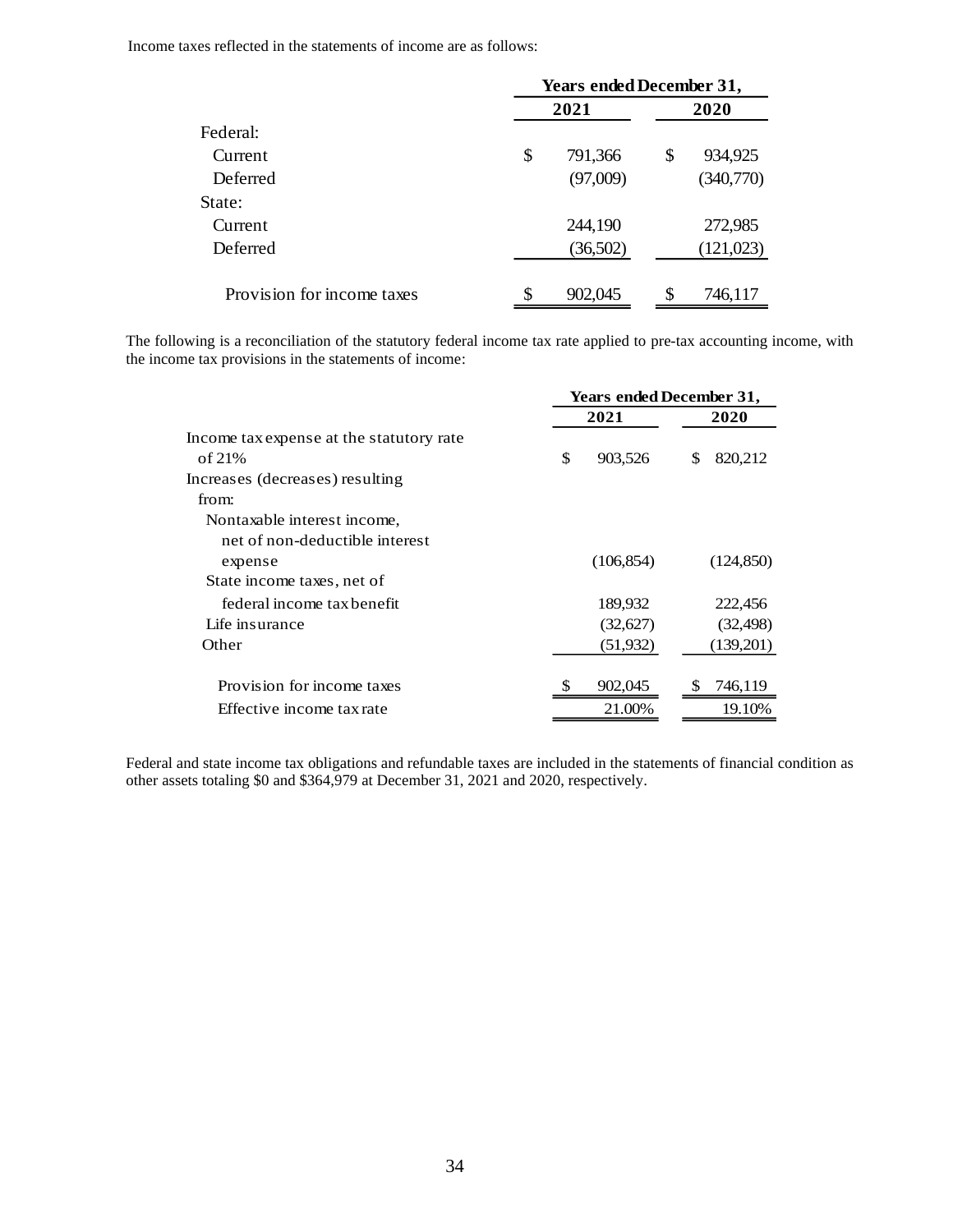|                                     | 2021          |             |              | 2020        |
|-------------------------------------|---------------|-------------|--------------|-------------|
| Deferred tax assets:                |               |             |              |             |
| Provision for loan losses           | \$            | 1,073,743   | \$           | 964,086     |
| Nonaccrual interest                 |               | 623         |              | 1,164       |
| Deferred compensation plan          |               | 499,377     |              | 511,911     |
| <b>PTO</b> benefits                 |               | 128,409     |              |             |
| Postretirement benefits             |               | 101,314     |              | 92,897      |
| <b>SERP</b> benefits                |               | 123,790     |              | 80,046      |
| Split dollar benefits               |               | 6,753       |              | 2,039       |
| Unrecognized pension costs          |               | 883,787     |              | 1,553,055   |
| Deferred loan origination fees      |               | 167,657     |              | 205,409     |
| Lease liability                     |               | 472,762     |              | 519,955     |
| NOL carry forward                   |               | 2,893       |              | 2,874       |
|                                     | $\mathcal{S}$ | 3,461,108   | $\mathbb{S}$ | 3,933,436   |
| Deferred tax liabilities:           |               |             |              |             |
| Net unrealized (gain) on securities |               |             |              |             |
| available for sale                  | \$            | (43, 333)   | \$           | (516,065)   |
| Right of use asset                  |               | (458, 521)  |              | (509, 317)  |
| Defined benefit pension plan        |               | (641, 487)  |              | (458, 726)  |
| Depreciation                        |               | (442,570)   |              | (529, 308)  |
| Deferred loan origination costs     |               | (613, 552)  |              | (595, 351)  |
|                                     | \$            | (2,199,463) | \$           | (2,608,767) |
|                                     |               |             |              |             |
| Net deferred tax asset              | \$            | 1,261,645   | \$           | 1,324,669   |

The components of deferred taxes included in the statements of financial condition as of December 31 are as follows:

Generally accepted accounting principles require a valuation allowance against deferred tax assets if, based on the weight of available evidence, it is more likely than not that some or all of the deferred tax assets will not be realized. Management believes that the deferred tax assets will be realized and therefore no valuation allowance was established.

#### **NOTE 19. LEASE AGREEMENTS**

On January 1, 2019, CNB adopted ASU No. 2016-02 "Leases (Topic 842)" and all subsequent ASUs that modified Topic 842. The Bank elected the prospective application approach provided by ASU 2018-11 and did not adjust prior periods for ASC 842. Financial results and disclosures for reporting periods beginning on or after January 1, 2019 are presented under the Topic 842 requirements. CNB also elected certain practical expedients within the standard and consistent with such elections did not reassess whether any expired or existing contracts are or contain leases, did not reassess the lease classification for any expired or existing leases, and did not reassess any initial direct costs for existing leases.

Lease liabilities represent the Bank's obligation to make lease payments and are presented at each reporting date as the net present value of the remaining contractual cash flows. Cash flows are discounted at CNB's incremental borrowing rate in effect at the commencement date of the lease. Right-of-use assets represent the Bank's right to use the underlying asset for the lease term and are calculated as the sum of the lease liability and if applicable, prepaid rent, initial direct costs and any incentives received from the lessor.

CNB's long-term lease agreements are classified as operating leases. Certain of these leases offer the option to extend the lease term and the Bank has included such extensions in its calculation of the lease liabilities to the extent the options are reasonably assured of being exercised. The lease agreements do not provide the residual value guarantees and have no restrictions or covenants that would require incurring additional financial obligations.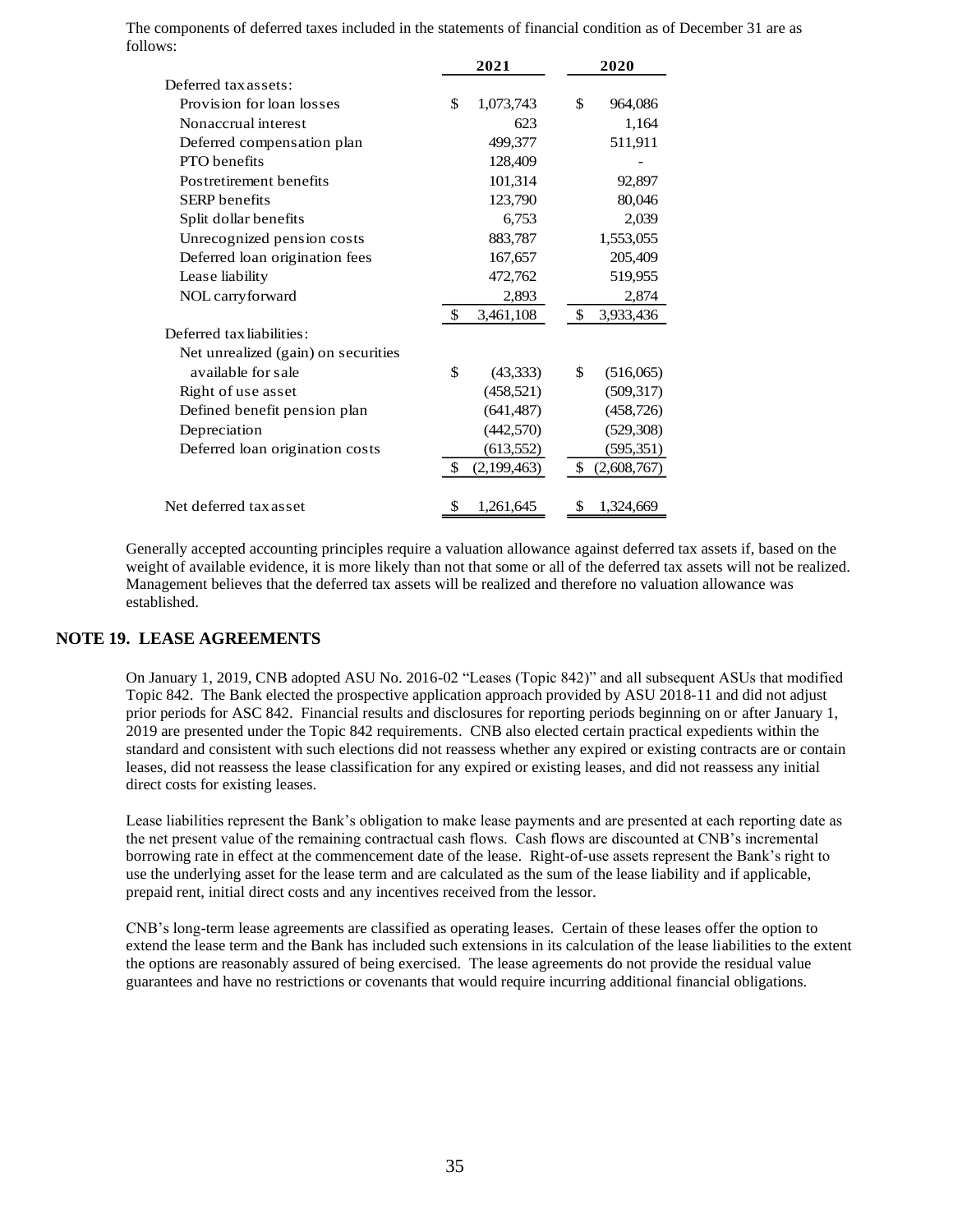The following tables present information about CNB's leases:

|                                       | December 31, 2021 | December 31, 2020 |            |  |
|---------------------------------------|-------------------|-------------------|------------|--|
| Lease liabilities                     | \$<br>1.809.598   | S                 | 1,992,800  |  |
| Right-of-use assets                   | \$<br>1.755.087   | S                 | 1,952,023  |  |
| Weighted average remaining lease term | 7.28 years        |                   | 8.28 years |  |
| Weighted average discount rate        | 3.07%             |                   | 3.07%      |  |

The weighted average discount rate is calculated based on Federal Home Loan Bank (FHLB) liquidity and funding advance fixed rates for borrowings with terms similar to the expected lease terms in effect at the date of lease inception.

The operating lease cost for the years ended December 31, 2021 and 2020 were \$255,154 and \$296,048, respectively. There are no variable or short-term lease costs for the years ended December 31, 2021 and 2020. Cash paid for amounts included in the measure of lease liability totaled \$240,860 and \$271,295 for the years ended December 31, 2021 and 2020, respectively.

A maturity analysis of operating lease liabilities and reconciliation of the undiscounted cash flows to the total of operating lease liabilities is as follows:

|                                  | <b>Lease Payments Due</b> |
|----------------------------------|---------------------------|
| <b>Years ending December 31,</b> |                           |
| 2022                             | \$<br>244,852             |
| 2023                             | 248,646                   |
| 2024                             | 252,547                   |
| 2025                             | 259,283                   |
| 2026                             | 271,578                   |
| Thereafter                       | 777,552                   |
| Total undiscounted cash flows    | \$<br>2,054,458           |
| Discount                         | (244, 860)                |
| Lease liabilities                | \$<br>1,809,598           |

CNB leases land in Hancock, Maryland on which its Hancock branch is located. This lease was transferred to CNB from Fidelity Bank, a Maryland commercial bank upon the purchase of the Hancock, Maryland branch. CNB owns the building which is situated on the leased land. The lease, as amended, expired on May 1, 2017 with the lessee having the right to renew the lease for two additional 5-year optional terms for a total optional renewal right of up to 10 years. The Bank exercised the first of two additional 5-year optional terms as of May 1, 2017 with a monthly payment of \$2,165 and a 2% annual increase each May. In December 2021, the Bank exercised the second additional 5-year optional term which will be effective May 1, 2022. Total lease payments for years ended December 31, 2021 and 2020 were \$27,934 and \$27,386, respectively. The building owned by CNB will revert to and become the property of the lessor in the event of default or termination of the lease.

In 2014, CNB entered into a lease for office space in Hagerstown, Maryland for the purpose of opening a new limited purpose office. The original lease term began on January 1, 2015 and terminated on December 31, 2018. The lease automatically renewed January 1, 2019 for another four-year term expiring December 31, 2022. In June 2020, the Bank terminated the lease effective July 31, 2020. The lease payments prior to termination were \$30,702 annually. As a result of early termination, the Bank paid \$28,101.

In 2015, CNB entered into a lease for a building in Hagerstown, Maryland for the purpose of opening a full-service branch office. The lease term began on October 1, 2015 and will terminate on September 30, 2025. The lessee has the right to renew the lease for two additional 5-year optional terms for a total optional renewal right of up to 10 years. The lease payments for the twelve months beginning October 2015 are \$99,000 annually plus monthly common area maintenance and real estate taxes based on the agreement terms. Beginning October 2020, the base lease payment increased to \$108,900 annually. The lease payments for the two additional 5-year optional terms beginning in October 2025 are \$119,790 annually.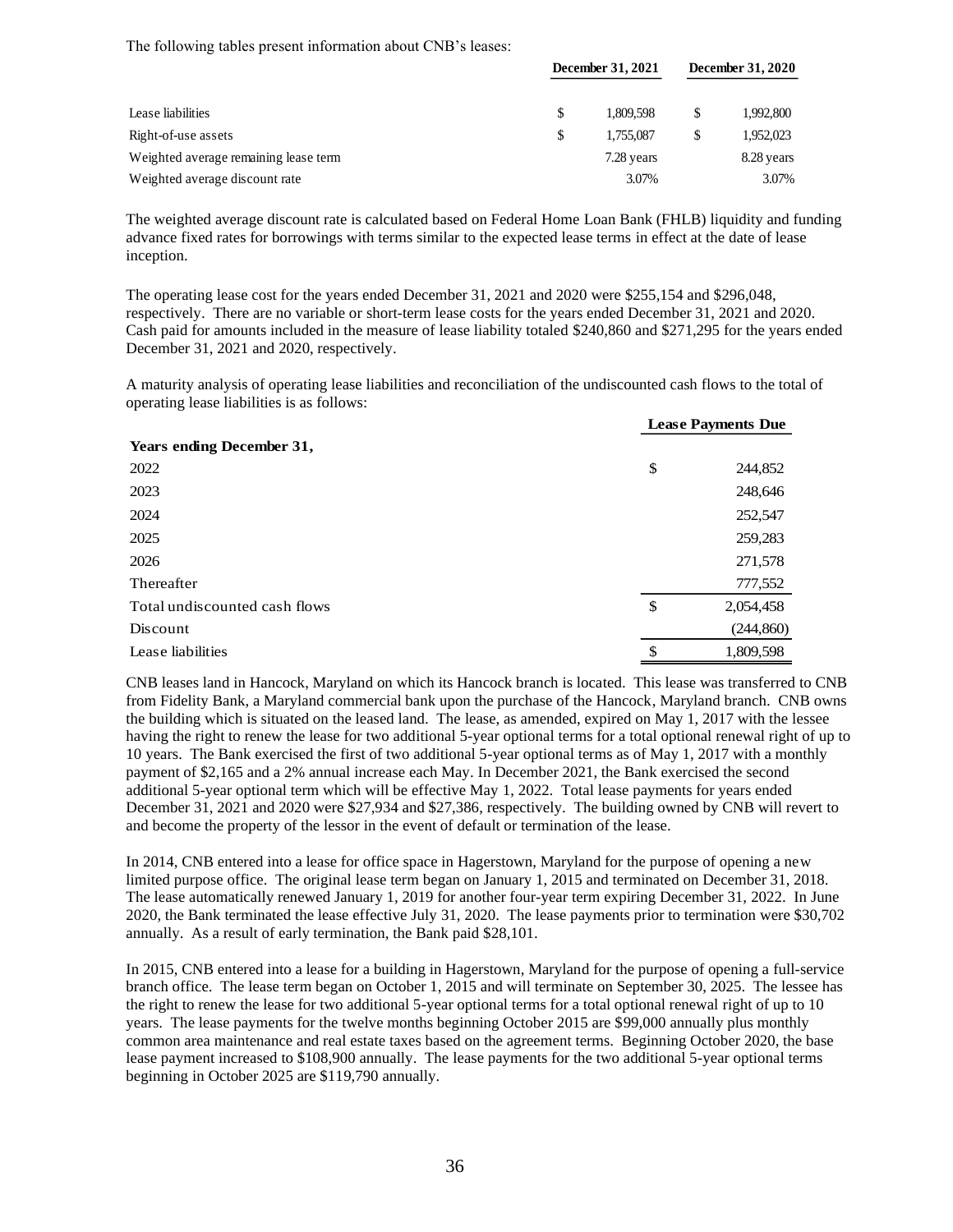In 2019, CNB entered into a lease for a building in Hagerstown, Maryland for the purpose of opening a full-service branch office. The lease term began on June 4, 2019 and will terminate on June 30, 2029. The lessee has the right to renew the lease for two additional 5-year optional terms for a total optional renewal right of up to 10 years. The lease payments for the twelve months beginning July 2020 are \$102,787 annually. The lease payments for the twelve months beginning July 2021 are \$105,871 annually and upon each anniversary thereafter, the annual base rent shall increase by three percent.

From time to time, the Bank rents foreclosed properties if they are unable to sell them. The Bank has received \$0 in rental income in both the years ended December 31, 2021 and 2020.

#### **NOTE 20. OTHER OPERATING EXPENSES**

|                                              | <b>Years ended December 31,</b> |           |    |           |  |  |
|----------------------------------------------|---------------------------------|-----------|----|-----------|--|--|
| Director's fees and deferred compensation \$ |                                 | 2021      |    | 2020      |  |  |
|                                              |                                 | 466,191   | \$ | 498,862   |  |  |
| Telephone                                    |                                 | 33,623    |    | 326,045   |  |  |
| Professional fees                            |                                 | 502,102   |    | 331,300   |  |  |
| Kasasa expenses                              |                                 | 294,645   |    | 267,045   |  |  |
| Regulatory assessment fees                   |                                 | 299,424   |    | 153,694   |  |  |
| ATM and debit card fees                      |                                 | 782,077   |    | 617,668   |  |  |
| Advertising                                  |                                 | 485,727   |    | 389,448   |  |  |
| Loan related expenses                        |                                 | 450,129   |    | 340,876   |  |  |
| Other                                        |                                 | 1,215,236 |    | 1,326,600 |  |  |
| Total other operating expenses               | \$                              | 4.529.154 | S  | 4.251.538 |  |  |

#### **NOTE 21. FINANCIAL INSTRUMENTS WITH OFF-BALANCE SHEET RISK**

CNB is a party to financial instruments with off-balance-sheet risk in the normal course of business to meet the financing needs of its customers. These financial instruments include commitments to extend credit, and standby letters of credit. Those instruments involve, to varying degrees, elements of credit and interest rate risk which are not reflected in the statements of financial condition. The contractual amounts of those instruments reflect the extent of involvement CNB has in particular classes of financial instruments.

CNB's exposure to credit loss in the event of nonperformance by the other party to the financial instrument for commitments to extend credit and standby letters of credit written is represented by the contractual amount of those instruments. CNB uses the same credit policies in making commitments and conditional obligations as it does for on-balance-sheet instruments.

Commitments to extend credit are agreements to lend funds as long as there is no violation of any condition established in the contract. Commitments generally have fixed expiration dates or other termination clauses. Commercial line of credit arrangements usually requires payment of a fee.

CNB evaluates each customer's creditworthiness and related collateral on a case-by-case basis. The amount of collateral obtained if deemed necessary by CNB upon extension of credit is based on management's credit evaluation of the customer. Collateral held varies but may include accounts receivable, inventory, real estate, equipment and income-producing commercial properties.

Standby letters of credit written are conditional commitments issued by CNB to guarantee the performance of a customer to a third party. Those guarantees are issued to support public and private borrowing arrangements, bond financing and similar transactions. The credit risk involved in issuing a letter of credit is essentially the same as that involved in extending loan facilities to customers.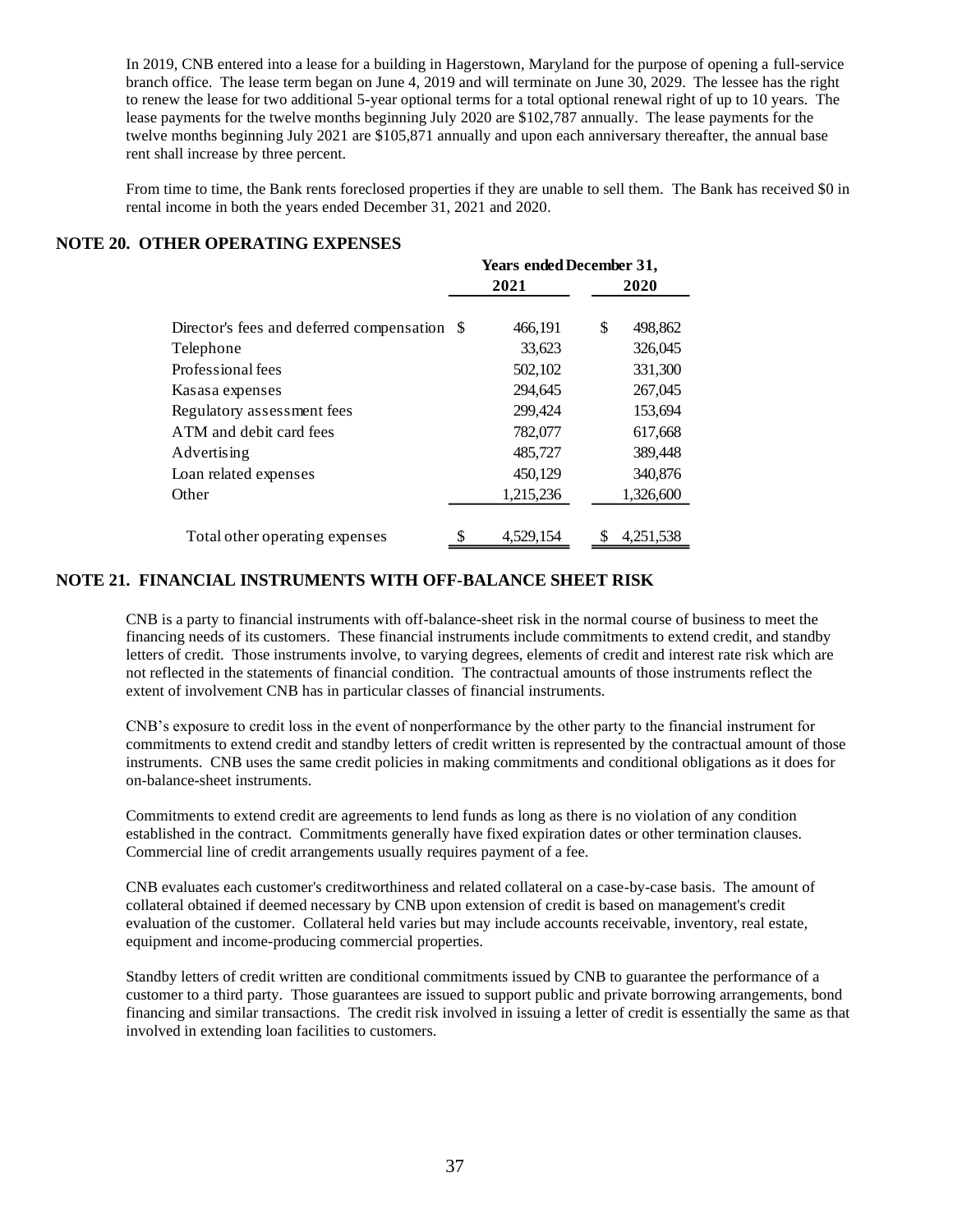A summary of off-balance sheet instruments as of December 31 is as follows:

|                                             | <b>Contract or notional amount</b> |    |            |  |  |
|---------------------------------------------|------------------------------------|----|------------|--|--|
|                                             | 2021                               |    | 2020       |  |  |
| Commitments to originate:                   |                                    |    |            |  |  |
| Fixed rate loans:                           |                                    |    |            |  |  |
| Residential real estate                     | 285,530                            |    | 390,887    |  |  |
| Commerical real estate and construction     |                                    |    | 6,641,000  |  |  |
| Commercial and industrial (non real estate) |                                    |    | 160,000    |  |  |
| Adjustable rate loans:                      |                                    |    |            |  |  |
| Residential real estate                     | 1,868,480                          |    | 6,140,300  |  |  |
| Commerical real estate and construction     | 7,299,200                          |    | 2,210,000  |  |  |
| Commercial and industrial (non real estate) | 269,750                            |    | 425,050    |  |  |
| Letters of credit                           | 767,975                            |    | 629,917    |  |  |
| Available credit on existing commitments:   |                                    |    |            |  |  |
| Residential real estate                     | 35,330,066                         |    | 28,849,024 |  |  |
| Commerical real estate and construction     | 9,267,985                          |    | 8,664,670  |  |  |
| Commercial and industrial (non real estate) | 11,770,843                         |    | 8,975,520  |  |  |
| Personal expenditures                       | 5,966,439                          |    | 5,739,351  |  |  |
|                                             | \$<br>72,826,268                   | \$ | 68,825,719 |  |  |

#### **NOTE 22. SIGNIFICANT GROUP CONCENTRATIONS OF CREDIT RISK**

CNB's primary business is mortgage loans, which consists of originating residential, construction, multi-family and commercial real estate loans and consumer and commercial loans. CNB's primary lending area is Morgan and Berkeley Counties, West Virginia and Washington County, Maryland. Loans are occasionally made in surrounding counties in West Virginia, Maryland, Virginia and Pennsylvania.

CNB also invests in mortgage-backed securities and collateralized mortgage obligations. See Note 3: Securities.

The Company maintains substantial balances of cash on hand and investments held in safekeeping at corresponding banks. The balances held at the correspondent banks are in excess of the Federal Deposit Insurance Corporation insurance limit. Management considers this to be a normal business risk.

#### **NOTE 23. LEGAL CONTINGENCIES**

Various legal claims have been asserted or arise from time to time in the normal course of business which, in the opinion of management, will have no material effect on the Bank's consolidated financial statements.

#### **NOTE 24. REGULATORY MATTERS**

The primary source of funds for the dividends paid by CNB Financial Services, Inc. is dividends received from its banking subsidiary. The payment of dividends by banking subsidiaries is subject to various banking regulations. The most restrictive provision requires regulatory approval if dividends declared in any calendar year exceed the total net profits, as defined, of that year plus the retained net profits, as defined, of the preceding two years. At December 31, 2021, CNB has \$7,570,000 available for dividends.

The Bank is subject to various regulatory capital requirements administered by the banking regulatory agencies. Pursuant to capital adequacy guidelines, the Bank must meet specific capital guidelines that involve various quantitative measures of the Banks' assets, liabilities, and certain off-balance-sheet items as calculated under regulatory accounting practices. The Bank's capital amounts and classifications are also subject to qualitative judgments by the regulators about components, risk weightings and other factors.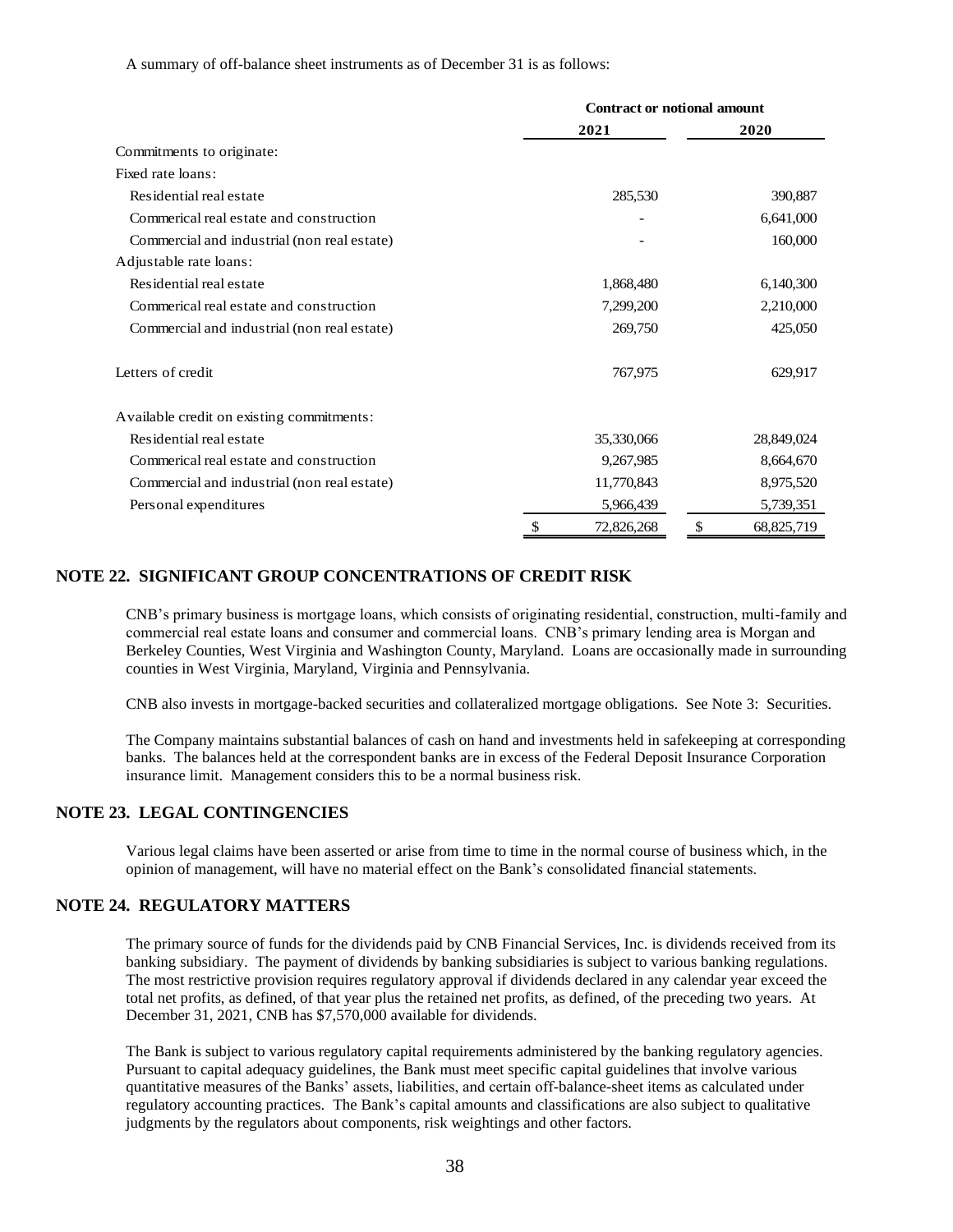Quantitative measures established by regulation to ensure capital adequacy require the Bank to maintain minimum amounts and ratios of total, Tier I, and Common Equity Tier I capital to risk-weighted assets (as defined), and of Tier I capital (as defined) to average assets (as defined).

Effective June 30, 2020, the Bank opted into the Community Bank Leverage Ratio (CBLR) framework so the Bank would not be required to calculate or report risk-based capital. A qualifying community banking organization is defined as having less than \$10 billion in total consolidated assets, a leverage ratio greater than 9%, off-balance sheet exposures of 25% or less of total consolidated assets, and trading assets and liabilities of 5% or less of total consolidated assets. The CARES Act of 2020 has temporarily lowered the 9% threshold to 8% through December 31, 2020, 8.5% for 2021, and back to 9% thereafter.

The Bank's actual capital amounts and ratios for 2020 using the Community Bank Leverage Ratio are presented in the following table:  $T$  be  $T$  and  $T$  and  $T$ 

|                                       | Actual |       | To be Well Capitalized Under Prompt<br>Corrective Action Provisions |         |
|---------------------------------------|--------|-------|---------------------------------------------------------------------|---------|
| Community Bank Leverage Ratio<br>2020 | Amount | Ratio | $> A$ mount                                                         | > Ratio |
|                                       |        |       |                                                                     |         |
|                                       | 40.118 | 8.50% | 37.749                                                              | 8.00%   |

Effective September 2021, the Bank opted to revert back to the original regulatory framework. As of December 31, 2021, the most recent notification from the banking regulatory agencies categorized the Bank as well-capitalized under the regulatory framework for prompt corrective action. To be categorized as well-capitalized, the Bank must maintain minimum total risk-based, Tier I risk-based, Common Equity Tier I risk-based and Tier I leverage ratios. There are no conditions or events since that notification that management believes have changed the institution's category.

The Bank's actual capital amounts and ratios for 2021 using the original regulatory framework are presented in the following table:

|                          |                   |        |    | <b>Minimum</b>              |       |    | Minimum To Be Well Capitalized                   |       |
|--------------------------|-------------------|--------|----|-----------------------------|-------|----|--------------------------------------------------|-------|
|                          |                   | Actual |    | <b>Capital Requirements</b> |       |    | <b>Under Prompt Corrective Action Provisions</b> |       |
|                          | Amount            |        |    | Amount                      |       |    | Amount                                           |       |
|                          | in                |        |    | in                          |       |    | in                                               |       |
|                          | <b>Thous ands</b> | Ratio  |    | Thousands                   | Ratio |    | <b>Thous ands</b>                                | Ratio |
| As of December 31, 2021: |                   |        |    |                             |       |    |                                                  |       |
| Common Equity Tier I     |                   |        |    |                             |       |    |                                                  |       |
| Capital (to Risk         |                   |        |    |                             |       |    |                                                  |       |
| Weighted Assets)         | \$<br>42,641      | 11.86% | \$ | 16,179                      | 4.5%  | \$ | 23,370                                           | 6.5%  |
| <b>Total Capital</b>     |                   |        |    |                             |       |    |                                                  |       |
| (to Risk Weighted        |                   |        |    |                             |       |    |                                                  |       |
| Assets)                  | \$<br>47,136      | 13.11% | \$ | 28,763                      | 8.0%  | \$ | 35,954                                           | 10.0% |
| Tier I Capital           |                   |        |    |                             |       |    |                                                  |       |
| (to Risk Weighted        |                   |        |    |                             |       |    |                                                  |       |
| Assets)                  | \$<br>42,641      | 11.86% | \$ | 21,572                      | 6.0%  | \$ | 28,763                                           | 8.0%  |
| Tier I Capital           |                   |        |    |                             |       |    |                                                  |       |
| (to Average Assets)      | \$<br>42,641      | 7.98%  | \$ | 21,374                      | 4.0%  | \$ | 26,717                                           | 5.0%  |
|                          |                   |        |    |                             |       |    |                                                  |       |

Management believes, as of December 31, 2021 and 2020, that the Bank meets all capital adequacy requirements to which it is subject, based on the applicable regulatory framework used each year.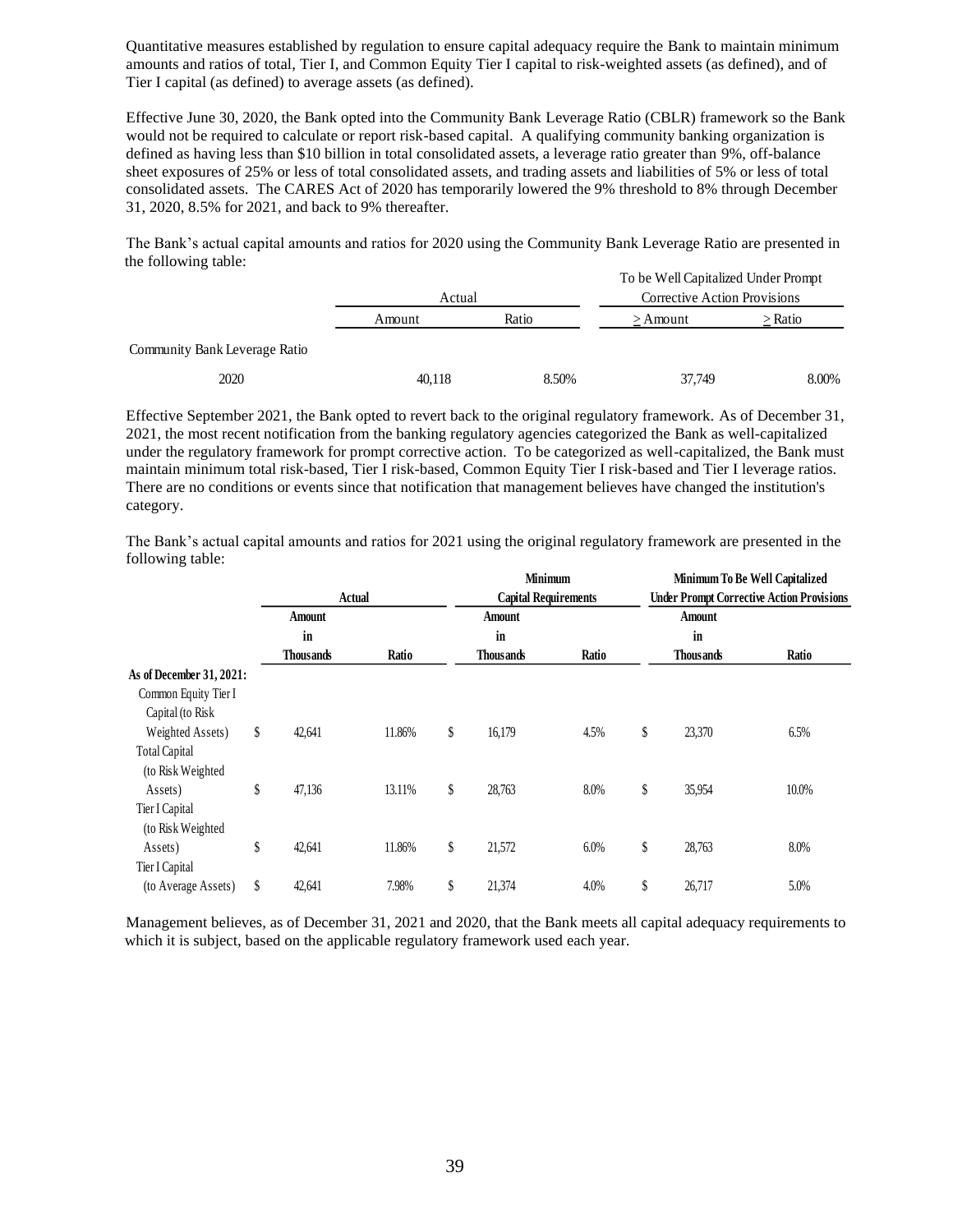#### **NOTE 25. REGULATORY RESTRICTIONS**

Included in Cash and Due From Banks are average daily reserve balances the Bank is required to maintain with the Federal Reserve Bank. Effective March 26, 2020, the Board of Governors of the Federal Reserve System set the reserve requirements ratios to zero percent. As a result, the amount of the required reserve at December 31, 2021 was \$0.

Certain regulations prohibit the transfer of funds from the Bank to affiliates in the form of loans or advances exceeding 10% of its capital stock and surplus. In addition, all loans or advances to nonbank affiliates must be secured by specific collateral. Based on this limitation, there was approximately \$4.6 million available for loans or advances to affiliates of the Bank as of December 31, 2021, at which time there were no material loans or advances outstanding.

#### **NOTE 26. FAIR VALUE OF FINANCIAL INSTRUMENTS**

The FASB ASC Topic 820, *"Financial Instruments,"* requires the disclosure of the estimated fair value of certain financial instruments. Fair value is the price that would be received upon sale of an asset or paid to transfer a liability in an orderly transaction between market participants at the measurement date. The following fair value hierarchy is used in selecting inputs, with the highest priority given to Level 1, as these are most transparent or reliable.

- Level 1 inputs to the valuation methodology are quoted prices (unadjusted) for identical assets or liabilities in active markets.
- Level 2 inputs to the valuation methodology include quoted prices for similar assets and liabilities in active markets, and inputs that are observable for the asset or liability, either directly or indirectly, for substantially the full term of the financial instrument.
- Level 3 inputs to the valuation methodology are unobservable and significant to the fair value measurement.

The following describes the valuation techniques used by CNB to measure certain financial assets and liabilities recorded at fair value on a recurring basis in the financial statements:

#### Securities available for sale

Securities available for sale are recorded at fair value on a recurring basis. Fair value measurement is based upon quoted market prices, when available (Level 1). If quoted market prices are not available, fair values are measured utilizing independent valuation techniques of identical or similar securities for which significant assumptions are derived primarily from or corroborated by observable market data. Third party vendors compile prices from various sources and may determine the fair value of identical or similar securities by using pricing models that considers observable market data (Level 2). In certain cases where there is limited activity or less transparency around inputs to the valuation, securities are classified within Level 3 of the valuation hierarchy. At December 31, 2021 and 2020, all of the Bank's securities are considered to be Level 1 or Level 2 investments.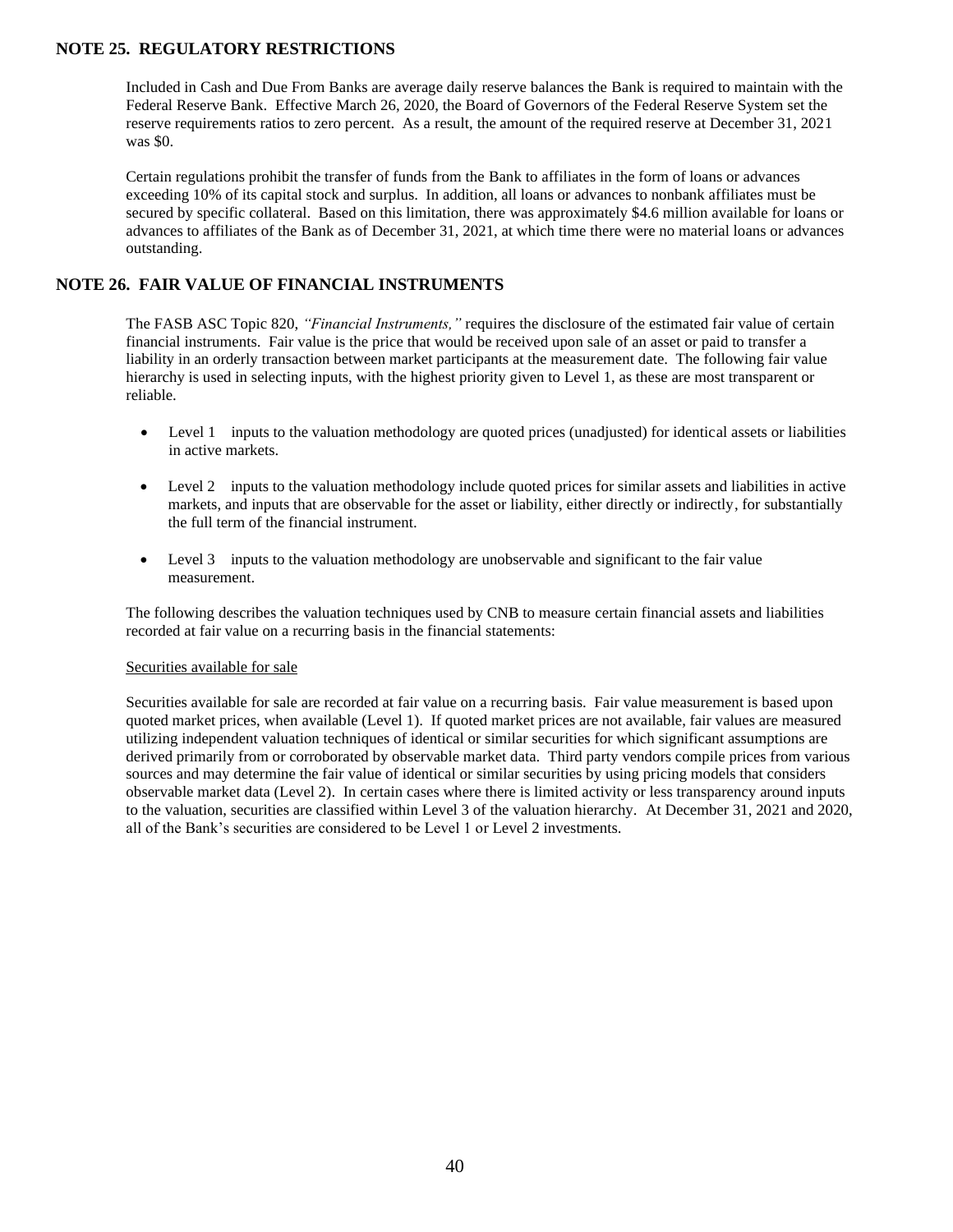The following table presents the balances of financial assets and liabilities measured at fair value on a recurring basis as of December 31:

|                                           | December 31, 2021 |    |                   |    |            |    |         |  |  |  |
|-------------------------------------------|-------------------|----|-------------------|----|------------|----|---------|--|--|--|
| <b>Description</b>                        | <b>Total</b>      |    | Level 1           |    | Level 2    |    | Level 3 |  |  |  |
| Assets:                                   |                   |    |                   |    |            |    |         |  |  |  |
| U.S. government agencies and corporations | \$<br>2,946,435   | \$ |                   | \$ | 2,946,435  | \$ |         |  |  |  |
| Corporate bonds                           | 5,721,234         |    |                   |    | 5,721,234  |    |         |  |  |  |
| State and municipal securities            | 58,601,488        |    |                   |    | 58,601,488 |    |         |  |  |  |
| Residential mortgage-backed securities    | 7,645,959         |    |                   |    | 7,645,959  |    |         |  |  |  |
| Collateralized mortgage obligations       | 19,195,960        |    |                   |    | 19,195,960 |    |         |  |  |  |
| Small business obligations                | 9,291,878         |    |                   |    | 9,291,878  |    |         |  |  |  |
|                                           |                   |    | December 31, 2020 |    |            |    |         |  |  |  |
| <b>Description</b>                        | <b>Total</b>      |    | Level 1           |    | Level 2    |    | Level 3 |  |  |  |
| Assets:                                   |                   |    |                   |    |            |    |         |  |  |  |
| U.S. treasury bills                       | \$<br>3,499,621   | \$ | 3,499,621         | \$ |            | \$ |         |  |  |  |
| Corporate bonds                           | 5,944,102         |    |                   |    | 5,944,102  |    |         |  |  |  |
| State and municipal securities            | 43,128,766        |    | 2,788,293         |    | 40,340,473 |    |         |  |  |  |
| Residential mortgage-backed securities    | 6,726,011         |    |                   |    | 6,726,011  |    |         |  |  |  |
| Collateralized mortgage obligations       | 13,759,419        |    | 500,965           |    | 13,258,454 |    |         |  |  |  |
| Small business obligations                | 8,734,543         |    |                   |    | 8,734,543  |    |         |  |  |  |

#### **Valuation of our Financial Instruments by Fair Value Hierarchy Levels - Recurring Basis**

Certain financial assets are measured at fair value on a nonrecurring basis in accordance with accounting principles generally accepted in the United States ("GAAP"). Adjustments to the fair value of these assets usually result from the application of lower-of-cost-or-market accounting or write-downs of individual assets.

The following describes the valuation techniques used by CNB to measure certain financial assets recorded at fair value on a nonrecurring basis in the financial statements:

#### Impaired loans

Loans are designated as impaired when, in the judgment of management based on current information and events, it is probable that all amounts due according to the contractual terms of the loan agreement will not be collected. The measurement of loss associated with impaired loans can be based on either the observable market price of the loan or the fair value of the collateral. Fair value is measured based on the value of the collateral securing the loans.

Collateral may be in the form of real estate or business assets including equipment, inventory, and accounts receivable. The value of real estate collateral is determined utilizing an income or market valuation approach based on an appraisal conducted by an independent, licensed appraiser outside of the Company using observable market data. If the collateral is a house or building in the process of construction or if an appraisal of the real estate property or the underlying comparables are over two years old, then the fair value is considered Level 3. The value of business equipment is based upon an outside appraisal if deemed significant, or the net book value on the applicable business' financial statements if not considered significant using observable market data. Likewise, values for inventory and accounts receivables collateral are based on financial statement balances or aging reports (Level 3). Impaired loans allocated to the Allowance for Loan Losses are measured at fair value on a nonrecurring basis. Any fair value adjustments are recorded in the period incurred as provision for loan losses on the Consolidated Statements of Income.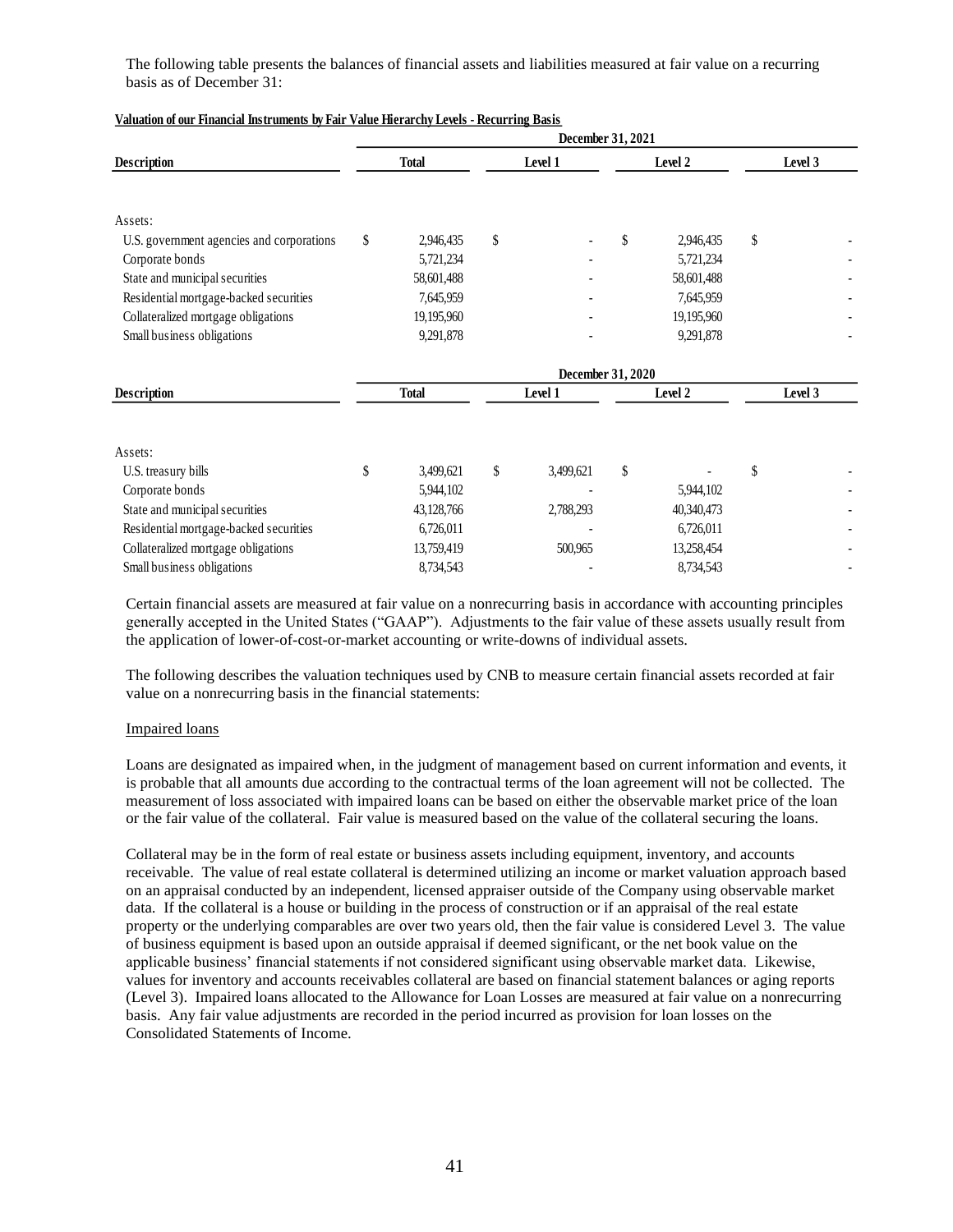#### Other Real Estate Owned

Certain assets such as other real estate owned (OREO) are measured at fair value less cost to sell. Gains and losses are measured net of any write-downs.

The following table summarizes CNB's financial and nonfinancial assets that were measured at fair value on a nonrecurring basis during the periods:

#### **Valuation of our Financial Instruments by Fair Value Hierarchy Levels - Non-recurring Basis**

|                                                                                                          | December 31, 2021 |                      |         |         |                          |         |                          |         |                      |                                     |                                     |
|----------------------------------------------------------------------------------------------------------|-------------------|----------------------|---------|---------|--------------------------|---------|--------------------------|---------|----------------------|-------------------------------------|-------------------------------------|
| <b>Description</b>                                                                                       |                   | <b>Total</b>         | Level 1 |         |                          | Level 2 |                          | Level 3 |                      | <b>Recognized Gains</b><br>(Losses) |                                     |
| Assets:                                                                                                  |                   |                      |         |         |                          |         |                          |         |                      |                                     |                                     |
| Impaired loans, net of government agency<br>guarantees and reserve for losses<br>Other real estate owned | $\triangle$<br>Ð  | 979,282<br>2,429,144 | \$      |         | $\overline{\phantom{0}}$ | \$      | $\overline{\phantom{a}}$ | \$      | 979,282<br>2,429,144 | \$                                  |                                     |
| <b>Description</b>                                                                                       |                   |                      |         |         |                          |         | December 31, 2020        |         |                      |                                     |                                     |
|                                                                                                          |                   | <b>Total</b>         |         | Level 1 |                          |         | Level 2                  |         | Level 3              |                                     | <b>Recognized Gains</b><br>(Losses) |
| Assets:                                                                                                  |                   |                      |         |         |                          |         |                          |         |                      |                                     |                                     |
| Impaired loans, net of government agency                                                                 |                   |                      |         |         |                          |         |                          |         |                      |                                     |                                     |
| guarantees and reserve for losses                                                                        | $\triangle$<br>J. | 1,817,170            | \$      |         | ۰.                       | \$      |                          | S       | 1,817,170            | \$                                  |                                     |
| Other real estate owned                                                                                  |                   | 2,320,000            |         |         |                          |         |                          |         | 2,320,000            |                                     | 75,947                              |

The following table provides a listing of significant unobservable inputs used in the fair value measurement process for items valued utilizing Level 3 techniques:

|                         |              | 2021                                  |                                   |            |
|-------------------------|--------------|---------------------------------------|-----------------------------------|------------|
|                         | <b>Value</b> | <b>Valuation Techniques</b>           | Unobservable Input                | Range      |
| <b>Impaired Loans</b>   | \$           | 979,282 Appraised collateral values   | Discount for time since appraisal | $0-25%$    |
|                         |              | and discounted cash flows             | Selling costs                     | 10-20%     |
| Other Real Estate Owned | 2.429.144    | Appraised collateral values           | Discount for time since appraisal | $0 - 25%$  |
|                         |              |                                       | Selling costs                     | $10 - 20%$ |
|                         |              | 2020                                  |                                   |            |
|                         | <b>Value</b> | <b>Valuation Techniques</b>           | Unobservable Input                | Range      |
| <b>Impaired Loans</b>   | \$           | 1,817,170 Appraised collateral values | Discount for time since appraisal | $0-25%$    |
|                         |              | and discounted cash flows             | Selling costs                     | 10-20%     |
| Other Real Estate Owned | 2.320,000    | Appraised collateral values           | Discount for time since appraisal | $0 - 25%$  |
|                         |              |                                       | Selling costs                     | $10 - 20%$ |

The fair value of financial instruments is the amount at which the asset or obligation could be exchanged in a current transaction between willing parties, other than in a forced or liquidation sale. Fair value estimates are made at a specific point in time based on relevant market information and information about the financial instrument. These estimates do not reflect any premium or discount that could result from offering for sale at one time the entire holdings of a particular financial instrument. Because no market value exists for a significant portion of the financial instruments, fair value estimates are based on judgments regarding future expected loss experience, current economic conditions, risk characteristics of various financial instruments, and other factors. These estimates are subjective in nature, involve uncertainties and matters of judgment and, therefore, cannot be determined with precision. Changes in assumptions could significantly affect the estimates.

Fair value estimates are based on financial instruments both on and off the balance sheet without attempting to estimate the value of anticipated future business, and the value of assets and liabilities that are not considered financial instruments. Additionally, tax consequences related to the realization of the unrealized gains and losses can have a potential effect on fair value estimates and have not been considered in many of the estimates.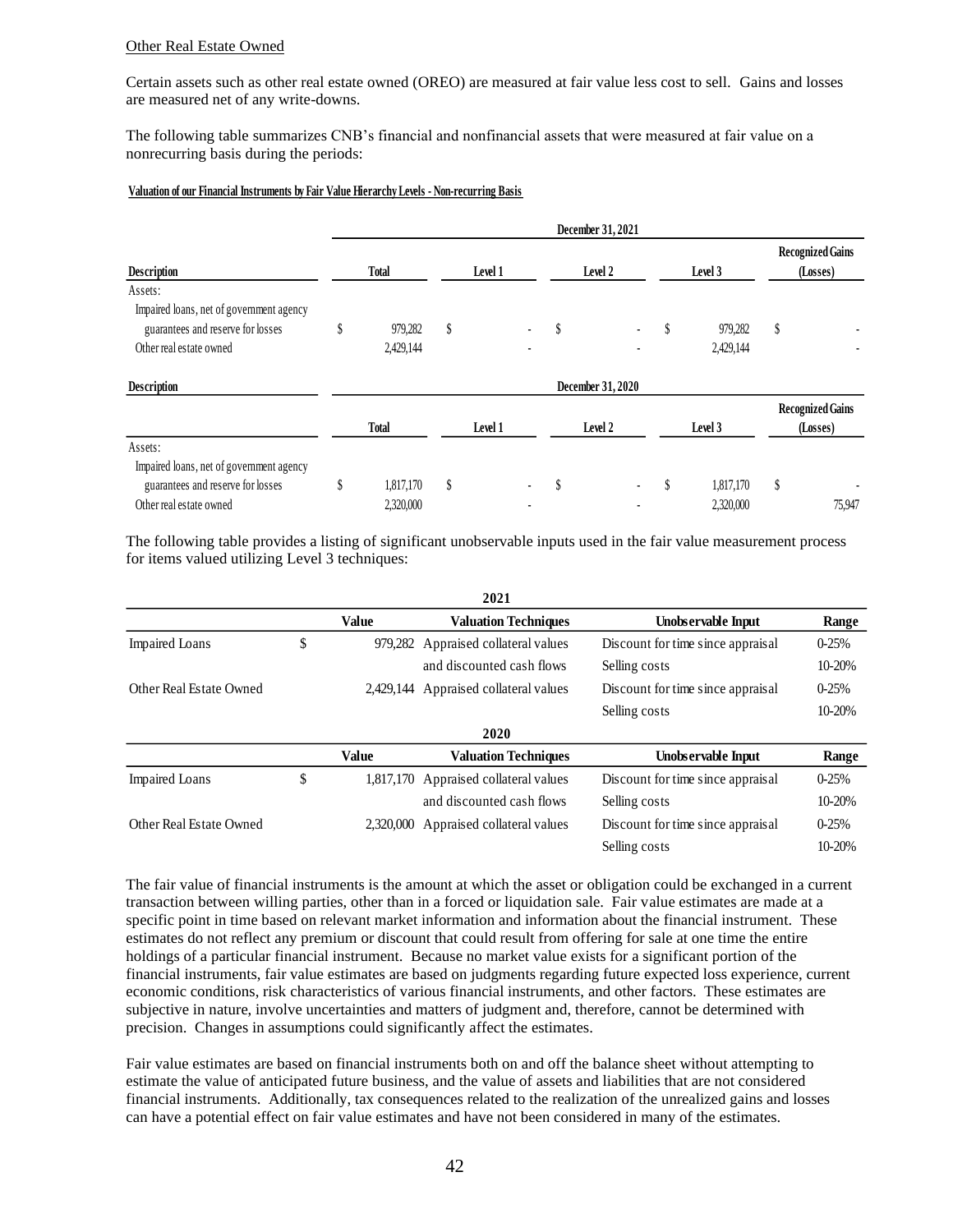The following methods and assumptions were used to estimate the fair value of significant financial instruments:

#### Financial Assets:

The carrying amounts of cash, due from banks and federal funds sold are considered to approximate fair value. The fair value of investment securities, including available for sale, are generally based on quoted market prices. The fair value of loans is estimated using a combination of techniques, including discounting estimated future cash flows and quoted market prices of similar instruments where available.

The carrying amounts of the cash surrender value of life insurance are based on the contract price, which is considered to approximate fair value.

#### Financial Liabilities:

The carrying amounts of deposit liabilities payable on demand are considered to approximate fair value. For fixed maturity (time) deposits, fair value is estimated by discounting estimated future cash flows using currently offered rates for deposits of similar remaining maturities.

#### Off-Balance-Sheet-Financial Instruments:

The fair value of commitments to extend credit and standby letters of credit is estimated using the fees currently charged to enter into similar agreements.

The estimated fair value of financial instruments at December 31, is summarized as follows:

|                                        | December 31, 2021  |             |    |                   |         |            |             |           |  |
|----------------------------------------|--------------------|-------------|----|-------------------|---------|------------|-------------|-----------|--|
|                                        | Carrying<br>Amount |             |    | <b>Fair Value</b> | Level 1 |            | Level 2     | Level 3   |  |
| Financial Assets:                      |                    |             |    |                   |         |            |             |           |  |
| Cash, due from banks and               |                    |             |    |                   |         |            |             |           |  |
| federal funds sold                     | \$                 | 41,181,598  | \$ | 41,181,598        | \$      | 41,181,598 | \$          | \$        |  |
| Securities available for               |                    |             |    |                   |         |            |             |           |  |
| sale                                   |                    | 103,402,954 |    | 103,402,954       |         |            | 103,402,954 |           |  |
| Loans                                  |                    | 368,517,496 |    | 368,255,049       |         |            | 366,390,444 | 1,864,605 |  |
| Accrued interest receivable            |                    | 1,362,197   |    | 1,362,197         |         | 1,362,197  |             |           |  |
| Cash surrender value of life insurance |                    | 7,711,134   |    | 7,711,134         |         |            | 7,711,134   |           |  |
| Financial Liabilities:                 |                    |             |    |                   |         |            |             |           |  |
| Demand deposits                        |                    | 387,286,714 |    | 387,286,714       |         |            | 387,286,714 |           |  |
| Time deposits                          |                    | 90,356,874  |    | 91,511,077        |         |            | 91,511,077  |           |  |
| Accrued interest payable               |                    | 86,049      |    | 86,049            |         | 86,049     |             |           |  |
| FHLB borrowings                        |                    | 10,500,000  |    | 10,500,000        |         |            | 10,500,000  |           |  |
| Lease liability                        |                    | 1,809,598   |    | 1,809,598         |         |            | 1,809,598   |           |  |
| Off-Balance Sheet                      |                    |             |    |                   |         |            |             |           |  |
| Financial Instruments:                 |                    |             |    |                   |         |            |             |           |  |
| Letters of credit                      |                    |             |    | 5,837             |         |            | 5,837       |           |  |
|                                        |                    |             |    |                   |         |            |             |           |  |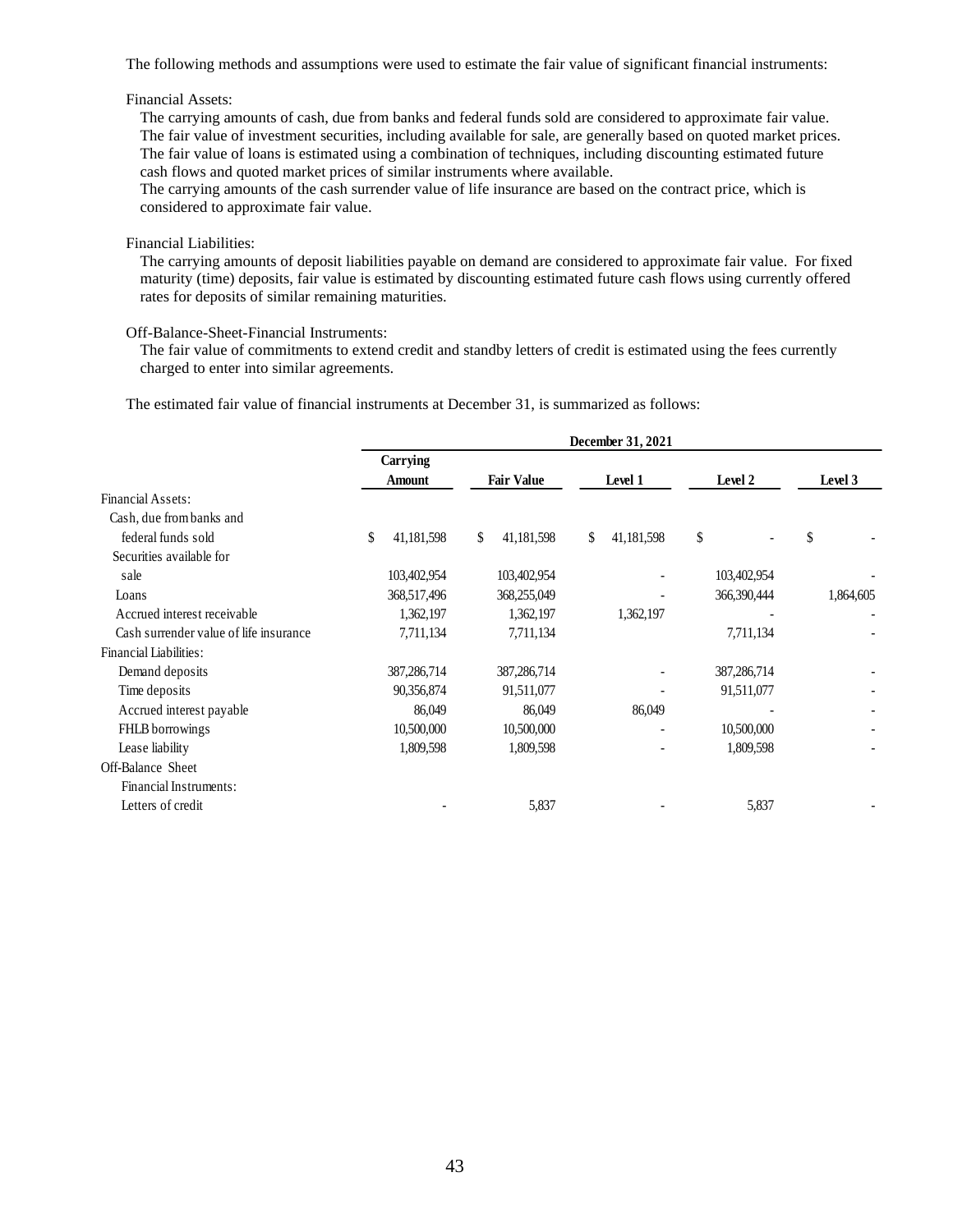|                                        | December 31, 2020  |             |    |                   |         |            |         |             |           |  |
|----------------------------------------|--------------------|-------------|----|-------------------|---------|------------|---------|-------------|-----------|--|
|                                        | Carrying<br>Amount |             |    | <b>Fair Value</b> | Level 1 |            | Level 2 |             | Level 3   |  |
| Financial Assets:                      |                    |             |    |                   |         |            |         |             |           |  |
| Cash, due from banks and               |                    |             |    |                   |         |            |         |             |           |  |
| federal funds sold                     | \$                 | 21,751,876  | \$ | 21,751,876        | \$      | 21,751,876 | \$      |             | \$        |  |
| Securities available for               |                    |             |    |                   |         |            |         |             |           |  |
| sale                                   |                    | 81,792,462  |    | 81,792,462        |         | 6,788,879  |         | 75,003,583  |           |  |
| Loans                                  |                    | 346,740,145 |    | 345,739,313       |         |            |         | 343,250,367 | 2,488,946 |  |
| Accrued interest receivable            |                    | 1,369,907   |    | 1,369,907         |         | 1,369,907  |         |             |           |  |
| Cash surrender value of life insurance |                    | 7,505,510   |    | 7,505,510         |         |            |         | 7,505,510   |           |  |
| Financial Liabilities:                 |                    |             |    |                   |         |            |         |             |           |  |
| Demand deposits                        |                    | 319,996,283 |    | 319,996,283       |         |            |         | 319,996,283 |           |  |
| Time deposits                          |                    | 101,492,672 |    | 103,510,026       |         |            |         | 103,510,026 |           |  |
| Accrued interest payable               |                    | 137,696     |    | 137,696           |         | 137,696    |         |             |           |  |
| FHLB borrowings                        |                    | 10,500,000  |    | 10,500,000        |         |            |         | 10,500,000  |           |  |
| Lease liability                        |                    | 1,992,800   |    | 1,992,800         |         |            |         | 1,992,800   |           |  |
| Off-Balance Sheet                      |                    |             |    |                   |         |            |         |             |           |  |
| Financial Instruments:                 |                    |             |    |                   |         |            |         |             |           |  |
| Letters of credit                      |                    |             |    | 5,933             |         |            |         | 5,933       |           |  |
|                                        |                    |             |    |                   |         |            |         |             |           |  |

### **NOTE 27. RELATED PARTY TRANSACTIONS**

In the ordinary course of business, the Bank has granted loans to executive officers, directors, principal shareholders and their affiliates amounting to \$3,379,382 and \$4,091,835 at December 31, 2021 and 2020, respectively. During 2021, \$327,621 of new loans were made, or became reportable, and repayments and other decreases totaled \$1,040,075. Deposits from executive officers, directors, principal shareholders and their affiliates held by the Bank at December 31, 2021 and 2020 amounted to \$13,271,713 and \$9,081,779, respectively.

The Bank paid fees and commissions to insiders totaling \$172,698 and \$51,371 in 2021 and 2020, respectively. Amounts due to related parties totaled \$15,738 and \$52,401 at December 31, 2021 and 2020, respectively.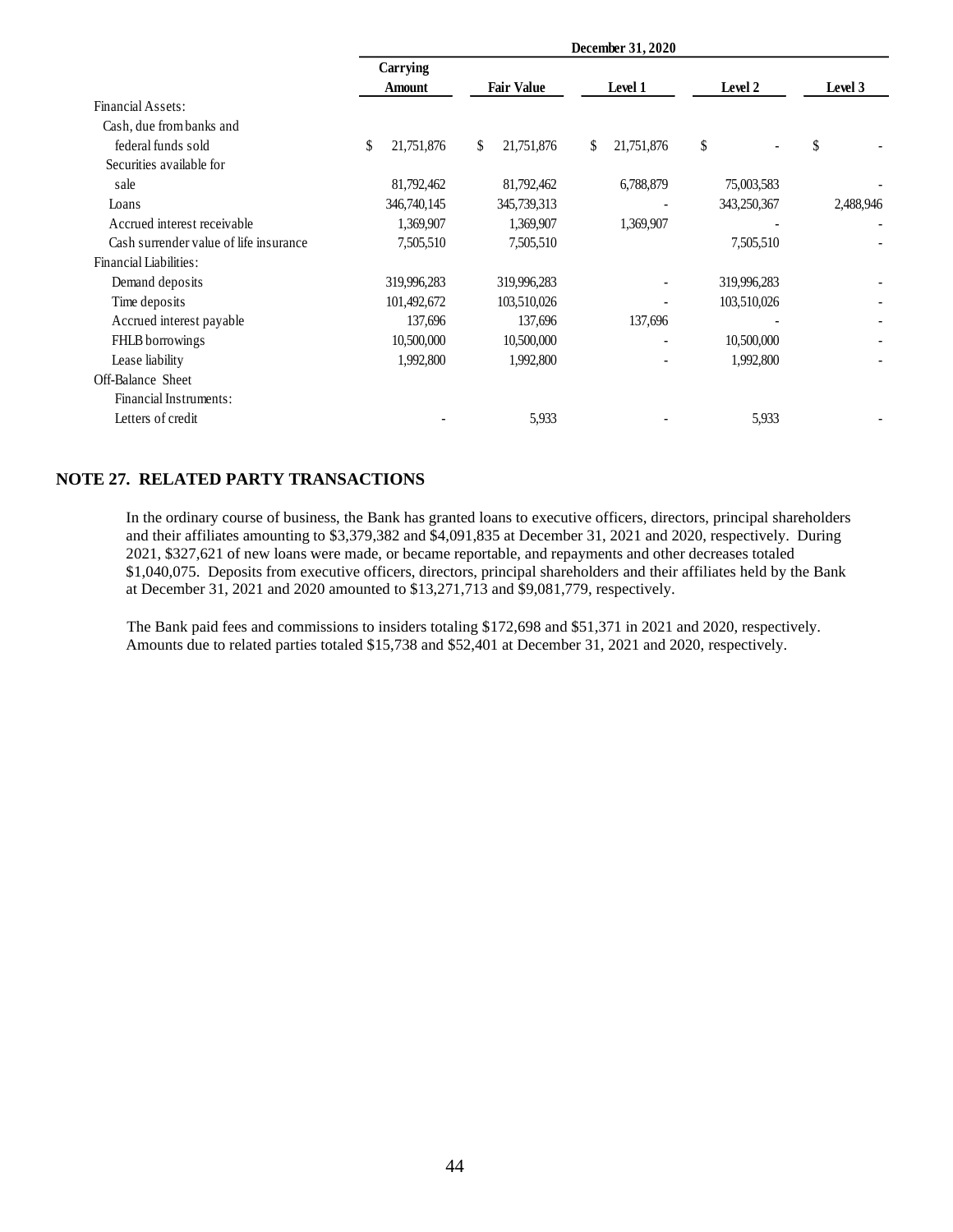## **NOTE 28. PARENT COMPANY ONLY FINANCIAL INFORMATION**

The following represents parent company only financial information:

## **STATEMENTS OF FINANCIAL CONDITION (PARENT ONLY) DECEMBER 31, 2021 AND 2020**

| <b>ASSETS</b>                                                                                                                                                                                                                                                                                                           |                           | 2021                                             |                           | 2020                                             |
|-------------------------------------------------------------------------------------------------------------------------------------------------------------------------------------------------------------------------------------------------------------------------------------------------------------------------|---------------------------|--------------------------------------------------|---------------------------|--------------------------------------------------|
|                                                                                                                                                                                                                                                                                                                         |                           |                                                  |                           |                                                  |
| Cash                                                                                                                                                                                                                                                                                                                    | \$                        | 270,711                                          | \$                        | 1,113,967                                        |
| Investment in CNB Bank, Inc.                                                                                                                                                                                                                                                                                            |                           | 40,265,253                                       |                           | 37,181,463                                       |
| <b>TOTAL ASSETS</b>                                                                                                                                                                                                                                                                                                     | \$                        | 40,535,964                                       | S                         | 38,295,430                                       |
| <b>LIABILITIES AND SHAREHOLDERS' EQUITY</b>                                                                                                                                                                                                                                                                             |                           |                                                  |                           |                                                  |
| <b>LIABILITIES</b>                                                                                                                                                                                                                                                                                                      |                           |                                                  |                           |                                                  |
| Due to CNB Bank, Inc.                                                                                                                                                                                                                                                                                                   | \$                        | 14,194                                           | \$                        | 16,365                                           |
| <b>TOTAL LIABILITIES</b>                                                                                                                                                                                                                                                                                                | $\boldsymbol{\mathsf{S}}$ | 14,194                                           | $\sqrt{2}$                | 16,365                                           |
| <b>SHAREHOLDERS' EQUITY</b><br>Common stock, \$1 par value; 5,000,000 shares<br>authorized; 444,976 shares issued at December 31, 2021 and<br>December 31, 2020 and 380,698 and 395,492 outstanding at<br>December 31, 2021 and December 31, 2020, respectively                                                         | \$                        | 444,976                                          | \$                        | 444,976                                          |
| Class A Common stock, \$1 par value; 5,000,000 shares<br>authorized; 13,072 shares issued at December 31, 2021 and<br>December 31, 2020 and 10,136 and 10,136 outstanding at<br>December 31, 2021 and December 31, 2020, respectively<br>Capital surplus<br>Retained earnings<br>Accumulated other comprehensive (loss) |                           | 13,072<br>4,163,592<br>41,867,160<br>(2,376,566) |                           | 13,072<br>4,163,592<br>39,368,441<br>(2,937,402) |
| Less treasury stock, at cost, 64,278 common shares and 2,936 Class A<br>common shares at December 31, 2021 and 49,484 common shares and 2,936                                                                                                                                                                           | \$                        | 44,112,234                                       | \$                        | 41,052,679                                       |
| Class A common shares at December 31, 2020                                                                                                                                                                                                                                                                              |                           | (3,590,464)                                      |                           | (2,773,614)                                      |
| <b>TOTAL SHAREHOLDERS' EQUITY</b>                                                                                                                                                                                                                                                                                       | \$                        | 40,521,770                                       | $\boldsymbol{\mathsf{S}}$ | 38,279,065                                       |
| <b>TOTAL LIABILITIES AND SHAREHOLDERS' EQUITY</b>                                                                                                                                                                                                                                                                       | \$                        | 40,535,964                                       | \$                        | 38,295,430                                       |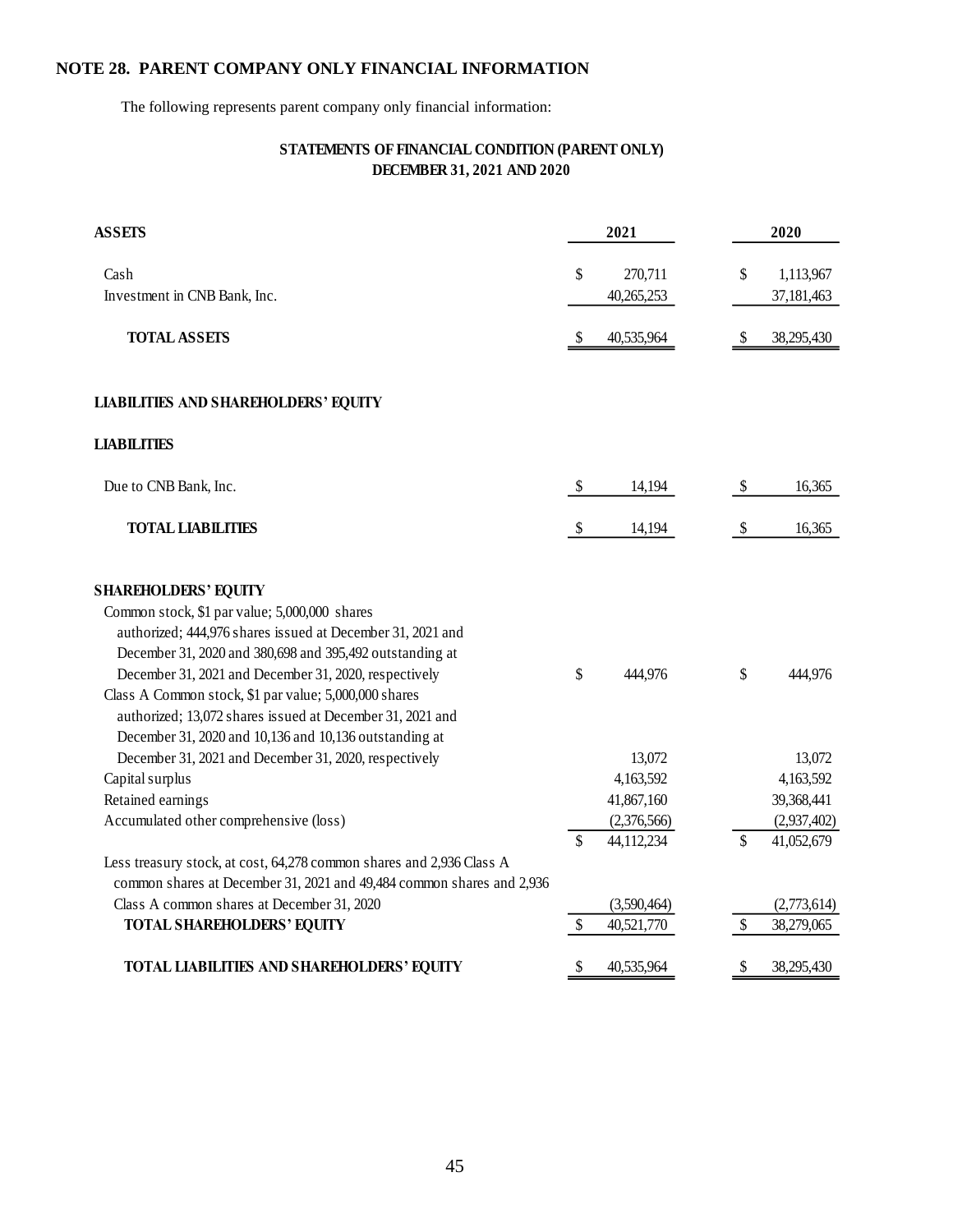## **STATEMENTS OF COMPREHENSIVE INCOME (PARENT ONLY) YEARS ENDED DECEMBER 31, 2021 AND 2020**

|                                                    | 2021          | 2020            |
|----------------------------------------------------|---------------|-----------------|
| Dividend income                                    | \$<br>901.741 | \$<br>2,119,103 |
| Noninterest expense                                | (55, 470)     | (52,007)        |
| <b>INCOME BEFORE INCOME TAXES AND EQUITY IN</b>    |               |                 |
| UNDISTRIBUTED EARNINGS OF CNB BANK, INC.           | \$<br>846,271 | S<br>2,067,096  |
| Income tax (benefit)                               | (31,235)      | (26,949)        |
| INCOME BEFORE EQUITY IN UNDISTRIBUTED EARNINGS OF  |               |                 |
| CNB BANK, INC.                                     | \$<br>877,506 | S<br>2,094,045  |
| Equity in undistributed earnings of CNB Bank, Inc. | 2,522,954     | 1,065,608       |
| NET INCOME/COMPREHENSIVE INCOME                    | 3,400,460     | 3,159,653       |

## **STATEMENTS OF CASH FLOWS (PARENT ONLY) YEARS ENDED DECEMBER 31, 2021 AND 2020**

|                                                    | 2021                     | 2020              |
|----------------------------------------------------|--------------------------|-------------------|
| <b>CASH FLOWS FROM OPERATING ACTIVITIES</b>        |                          |                   |
| Net income                                         | \$<br>3,400,460          | 3,159,653<br>\$.  |
| Adjustments to reconcile net income to net cash    |                          |                   |
| provided by operating activities:                  |                          |                   |
| (Increase) in other assets                         | (2,171)                  | (8, 461)          |
| Equity in undistributed earnings of CNB Bank, Inc. | (2,522,954)              | (1,065,608)       |
| NET CASH PROVIDED BY OPERATING ACTIVITIES          | 875,335<br><sup>\$</sup> | 2,085,584<br>\$.  |
| <b>CASH FLOWS FROM FINANCING ACTIVITIES</b>        |                          |                   |
| Cash dividends paid                                | \$<br>(901,741)          | \$<br>(919, 103)  |
| Purchase of treasury stock, cost                   | (816, 850)               | (114, 345)        |
| NET CASH (USED IN) FINANCING ACTIVITIES            | \$<br>(1,718,591)        | (1,033,448)<br>\$ |
| NET INCREASE (DECREASE) IN CASH AND CASH           |                          |                   |
| <b>EQUIVALENTS</b>                                 | \$<br>(843,256)          | \$<br>1,052,136   |
| CASH AND CASH EQUIVALENTS AT BEGINNING OF YEAR     | 1,113,967                | \$<br>61,831      |
| CASH AND CASH EQUIVALENTS AT END OF YEAR           | \$<br>270,711            | \$<br>1,113,967   |